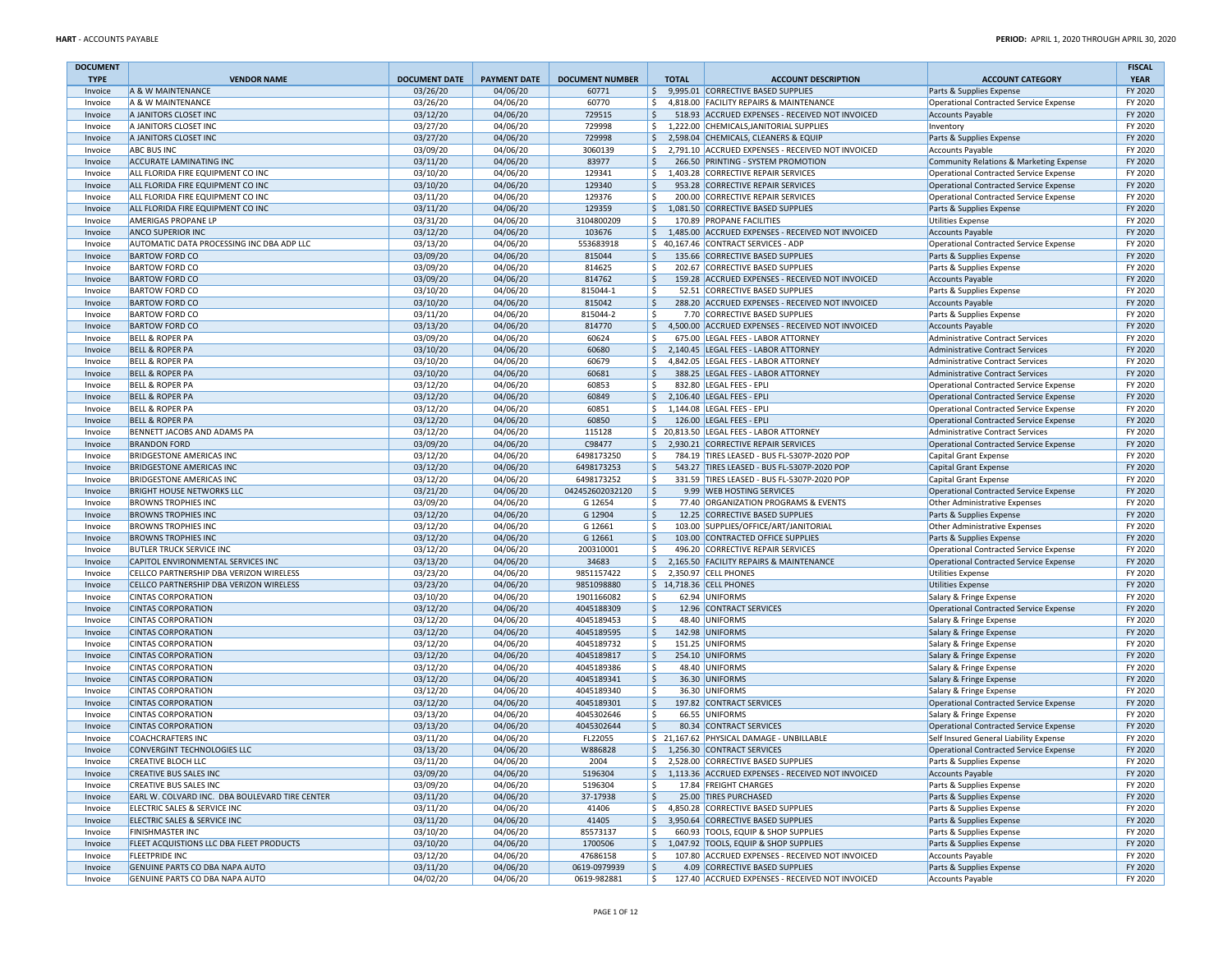| <b>DOCUMENT</b>    |                                                                                      |                      |                      |                        |                           |                                                                                                        |                                                                                  | <b>FISCAL</b>      |
|--------------------|--------------------------------------------------------------------------------------|----------------------|----------------------|------------------------|---------------------------|--------------------------------------------------------------------------------------------------------|----------------------------------------------------------------------------------|--------------------|
| <b>TYPE</b>        | <b>VENDOR NAME</b>                                                                   | <b>DOCUMENT DATE</b> | <b>PAYMENT DATE</b>  | <b>DOCUMENT NUMBER</b> | <b>TOTAL</b>              | <b>ACCOUNT DESCRIPTION</b>                                                                             | <b>ACCOUNT CATEGORY</b>                                                          | <b>YEAR</b>        |
| Invoice<br>Invoice | <b>GILLIG LLC</b><br><b>GILLIG LLC</b>                                               | 03/09/20<br>03/09/20 | 04/06/20<br>04/06/20 | 40678500<br>40678501   | \$<br>\$                  | 843.42 ACCRUED EXPENSES - RECEIVED NOT INVOICED<br>1,686.84 ACCRUED EXPENSES - RECEIVED NOT INVOICED   | <b>Accounts Payable</b><br><b>Accounts Payable</b>                               | FY 2020<br>FY 2020 |
| Invoice            | <b>GILLIG LLC</b>                                                                    | 03/10/20             | 04/06/20             | 40679082               | Ŝ.                        | 803.56 ACCRUED EXPENSES - RECEIVED NOT INVOICED                                                        | <b>Accounts Payable</b>                                                          | FY 2020            |
| Invoice            | <b>GILLIG LLC</b>                                                                    | 03/10/20             | 04/06/20             | 40679083               | Ŝ.                        | 834.98 ACCRUED EXPENSES - RECEIVED NOT INVOICED                                                        | <b>Accounts Payable</b>                                                          | FY 2020            |
| Invoice            | <b>GILLIG LLC</b>                                                                    | 03/11/20             | 04/06/20             | 40679617               | \$                        | 8.00 CORRECTIVE BASED SUPPLIES                                                                         | Parts & Supplies Expense                                                         | FY 2020            |
| Invoice            | <b>GILLIG LLC</b>                                                                    | 03/12/20             | 04/06/20             | 40680068               | \$                        | 5,153.56 ACCRUED EXPENSES - RECEIVED NOT INVOICED                                                      | <b>Accounts Payable</b>                                                          | FY 2020            |
| Invoice            | <b>GILLIG LLC</b>                                                                    | 03/12/20             | 04/06/20             | 40680071               | Ŝ.                        | 381.02 ACCRUED EXPENSES - RECEIVED NOT INVOICED                                                        | <b>Accounts Payable</b>                                                          | FY 2020            |
| Invoice            | <b>GILLIG LLC</b>                                                                    | 03/12/20             | 04/06/20             | 40680069               | Ŝ.                        | 219.00 ACCRUED EXPENSES - RECEIVED NOT INVOICED                                                        | <b>Accounts Payable</b>                                                          | FY 2020            |
| Invoice            | <b>GILLIG LLC</b>                                                                    | 03/12/20             | 04/06/20             | 40680070               | \$                        | 326.64 ACCRUED EXPENSES - RECEIVED NOT INVOICED                                                        | Accounts Payable                                                                 | FY 2020            |
| Invoice            | <b>GILLIG LLC</b>                                                                    | 03/13/20             | 04/06/20             | 40680496               | \$                        | 233.64 CORRECTIVE BASED SUPPLIES                                                                       | Parts & Supplies Expense                                                         | FY 2020            |
| Invoice            | <b>GILLIG LLC</b>                                                                    | 03/13/20             | 04/06/20             | 40680493               | \$                        | 4,431.82 ACCRUED EXPENSES - RECEIVED NOT INVOICED                                                      | <b>Accounts Payable</b>                                                          | FY 2020            |
| Invoice<br>Invoice | <b>GILLIG LLC</b><br><b>GILLIG LLC</b>                                               | 03/13/20<br>03/13/20 | 04/06/20<br>04/06/20 | 40680494<br>40680495   | \$<br>\$                  | 7,987.20 ACCRUED EXPENSES - RECEIVED NOT INVOICED<br>2,947.06 ACCRUED EXPENSES - RECEIVED NOT INVOICED | <b>Accounts Payable</b><br>Accounts Payable                                      | FY 2020<br>FY 2020 |
| Invoice            | GODBERSEN SMITH CONST CO D/B/A GOMACO CORP                                           | 03/13/20             | 04/06/20             | 719004                 | \$                        | 429.94 CORRECTIVE BASED SUPPLIES                                                                       | Parts & Supplies Expense                                                         | FY 2020            |
| Invoice            | <b>GOODYEAR TIRE &amp; RUBBER CO</b>                                                 | 03/12/20             | 04/06/20             | 9784903472             | \$                        | 66.18 TIRES LEASED - ADA/PARA FL-5307P-2020 POP                                                        | Capital Grant Expense                                                            | FY 2020            |
| Invoice            | <b>GOODYEAR TIRE &amp; RUBBER CO</b>                                                 | 03/12/20             | 04/06/20             | 9784903472             | \$                        | 292.77 TIRES LEASED - BUS FL-5307P-2020 POP                                                            | Capital Grant Expense                                                            | FY 2020            |
| Invoice            | GRAINGER                                                                             | 03/12/20             | 04/06/20             | 9472241463             | \$                        | 66.42 CORRECTIVE BASED SUPPLIES                                                                        | Parts & Supplies Expense                                                         | FY 2020            |
| Invoice            | GRAINGER                                                                             | 03/13/20             | 04/06/20             | 9474669166             | \$                        | 1,005.97 SAFETY SUPPLIES & EQUIPMENT                                                                   | Parts & Supplies Expense                                                         | FY 2020            |
| Invoice            | GRAINGER                                                                             | 03/13/20             | 04/06/20             | 9474156701             | \$                        | 1,047.03 SAFETY SUPPLIES & EQUIPMENT                                                                   | Parts & Supplies Expense                                                         | FY 2020            |
| Invoice            | GRAINGER                                                                             | 03/13/20             | 04/06/20             | 9474669158             | \$                        | 150.80 TOOLS, EQUIP & SHOP SUPPLIES                                                                    | Parts & Supplies Expense                                                         | FY 2020            |
| Invoice            | <b>GRAYROBINSON PA</b>                                                               | 03/09/20             | 04/06/20             | 10925852               | \$                        | 7,075.00 LEGAL FEES - GENERAL COUNSEL                                                                  | Administrative Contract Services                                                 | FY 2020            |
| Invoice            | <b>GRAYROBINSON PA</b>                                                               | 03/09/20             | 04/06/20             | 10925851               | \$                        | 8,000.00 LEGAL FEES - GENERAL COUNSEL                                                                  | <b>Administrative Contract Services</b>                                          | FY 2020            |
| Invoice<br>Invoice | GUIDESOFT INC DBA KNOWLEDGE SERVICES<br>GUIDESOFT INC DBA KNOWLEDGE SERVICES         | 03/11/20<br>03/11/20 | 04/06/20<br>04/06/20 | 1299042<br>1299043     | \$<br>\$                  | 1,078.32 SALARIES<br>657.60 SALARIES                                                                   | Salary & Fringe Expense<br>Salary & Fringe Expense                               | FY 2020<br>FY 2020 |
| Invoice            | <b>GULF COAST THERMO KING</b>                                                        | 03/11/20             | 04/06/20             | <b>IV83959</b>         | \$                        | 5,000.00 ACCRUED EXPENSES - RECEIVED NOT INVOICED                                                      | <b>Accounts Payable</b>                                                          | FY 2020            |
| Invoice            | <b>GULF COAST THERMO KING</b>                                                        | 03/11/20             | 04/06/20             | IV83934A               | Ŝ.                        | 400.00 PARTS AND SUPPLIES                                                                              | Inventory                                                                        | FY 2020            |
| Invoice            | <b>GULF COAST THERMO KING</b>                                                        | 03/13/20             | 04/06/20             | IV83934B               | \$                        | 300.00 PARTS AND SUPPLIES                                                                              | Inventory                                                                        | FY 2020            |
| Invoice            | HILLSBOROUGH TRANSIT AUTHORITY PETTY CASH                                            | 03/30/20             | 04/06/20             | MAINT 03/10/20         | \$                        | 5.29 CORRECTIVE BASED SUPPLIES                                                                         | Parts & Supplies Expense                                                         | FY 2020            |
| Invoice            | HILLSBOROUGH TRANSIT AUTHORITY PETTY CASH                                            | 03/31/20             | 04/06/20             | HR 03/12/20            | \$                        | 20.00 PARKING FEES                                                                                     | Administrative Expense                                                           | FY 2020            |
| Invoice            | <b>HILLSBOROUGH TRANSIT AUTHORITY PETTY CASH</b>                                     | 03/31/20             | 04/06/20             | FIN 03/31/20           | \$                        | 9.15 PARKING/TOLLS YBOR                                                                                | Other Administrative Expenses                                                    | FY 2020            |
| Invoice            | HILLSBOROUGH TRANSIT AUTHORITY PETTY CASH                                            | 03/31/20             | 04/06/20             | FIN 03/31/20           | \$                        | 10.00 TESTING ACTIVITY                                                                                 | Other Administrative Expenses                                                    | FY 2020            |
| Invoice            | HILLSBOROUGH TRANSIT AUTHORITY PETTY CASH                                            | 03/31/20             | 04/06/20             | OPS 03/04/20           | \$                        | 11.00 PARKING FEES                                                                                     | Administrative Expense                                                           | FY 2020            |
| Invoice            | <b>HOLLAND AND KNIGHT LLP</b><br><b>HOME DEPOT</b>                                   | 03/10/20             | 04/06/20             | 5982346                | \$                        | 4,000.00 PROFESSIONAL SERVICE FEES                                                                     | Administrative Contract Services                                                 | FY 2020            |
| Invoice<br>Invoice | <b>HOME DEPOT</b>                                                                    | 03/11/20<br>03/13/20 | 04/06/20<br>04/06/20 | 7973912<br>5974086     | \$<br>\$                  | 431.58 FACILITY REPAIRS & MAINTENANCE<br>161.40 FACILITY REPAIRS & MAINTENANCE                         | Operational Contracted Service Expense<br>Operational Contracted Service Expense | FY 2020<br>FY 2020 |
| Invoice            | <b>HOME DEPOT</b>                                                                    | 03/17/20             | 04/06/20             | 1974385                | \$                        | 42.98 FACILITY REPAIRS & MAINTENANCE                                                                   | Operational Contracted Service Expense                                           | FY 2020            |
| Invoice            | <b>HOME DEPOT</b>                                                                    | 03/19/20             | 04/06/20             | 9974555                | \$                        | 30.46 CORRECTIVE BASED SUPPLIES                                                                        | Parts & Supplies Expense                                                         | FY 2020            |
| Invoice            | <b>HOME DEPOT</b>                                                                    | 03/21/20             | 04/06/20             | 7974696                | \$                        | 177.82 FACILITY REPAIRS & MAINTENANCE                                                                  | Operational Contracted Service Expense                                           | FY 2020            |
| Invoice            | <b>HOME DEPOT</b>                                                                    | 03/26/20             | 04/06/20             | 2970046                | \$                        | 20.68 CORRECTIVE BASED SUPPLIES                                                                        | Parts & Supplies Expense                                                         | FY 2020            |
| Invoice            | <b>HOME DEPOT</b>                                                                    | 03/26/20             | 04/06/20             | 2970029                | \$                        | 221.04 CORRECTIVE BASED SUPPLIES                                                                       | Parts & Supplies Expense                                                         | FY 2020            |
| Invoice            | <b>HOME DEPOT</b>                                                                    | 03/27/20             | 04/06/20             | 1970103                | \$                        | 74.97 CORRECTIVE BASED SUPPLIES                                                                        | Parts & Supplies Expense                                                         | FY 2020            |
| Invoice            | <b>HOME DEPOT</b>                                                                    | 03/27/20             | 04/06/20             | 1970135                | \$                        | 111.55 FACILITY REPAIRS & MAINTENANCE                                                                  | Operational Contracted Service Expense                                           | FY 2020            |
| Invoice            | HOWCO ENVIRONMENTAL SERVICES                                                         | 03/12/20             | 04/06/20             | 0316896                | \$                        | 435.00 CONTRACT SERVICES                                                                               | Operational Contracted Service Expense                                           | FY 2020            |
| Invoice            | IEH AUTO PARTS LLC DBA AUTO PLUS<br>IEH AUTO PARTS LLC DBA AUTO PLUS                 | 03/11/20<br>03/11/20 | 04/06/20<br>04/06/20 | 066993076<br>066993077 | \$<br>\$                  | 424.00 ACCRUED EXPENSES - RECEIVED NOT INVOICED<br>178.84 ACCRUED EXPENSES - RECEIVED NOT INVOICED     | Accounts Payable                                                                 | FY 2020<br>FY 2020 |
| Invoice<br>Invoice | JCP LOCK & SECURITY INC                                                              | 03/13/20             | 04/06/20             | 20-1617                | \$                        | 579.99 CONDITION BASED SUPPLIES                                                                        | <b>Accounts Payable</b><br>Parts & Supplies Expense                              | FY 2020            |
| Invoice            | <b>KENWORTH OF CENTRAL FLORIDA INC</b>                                               | 03/09/20             | 04/06/20             | 03P79676               | Ŝ.                        | 725.15 CORRECTIVE BASED SUPPLIES                                                                       | Parts & Supplies Expense                                                         | FY 2020            |
| Invoice            | KENWORTH OF CENTRAL FLORIDA INC                                                      | 03/09/20             | 04/06/20             | 03P79674               | \$                        | 3,534.28 ACCRUED EXPENSES - RECEIVED NOT INVOICED                                                      | <b>Accounts Payable</b>                                                          | FY 2020            |
| Invoice            | KENWORTH OF CENTRAL FLORIDA INC                                                      | 03/12/20             | 04/06/20             | 03P80531               | \$                        | 206.46 CORRECTIVE BASED SUPPLIES                                                                       | Parts & Supplies Expense                                                         | FY 2020            |
| Invoice            | KENWORTH OF CENTRAL FLORIDA INC                                                      | 03/12/20             | 04/06/20             | 03P80411               | \$                        | 7,169.50 ACCRUED EXPENSES - RECEIVED NOT INVOICED                                                      | <b>Accounts Payable</b>                                                          | FY 2020            |
| Invoice            | KENWORTH OF CENTRAL FLORIDA INC                                                      | 03/12/20             | 04/06/20             | 03P79953               | \$                        | 1,042.04 CORRECTIVE BASED SUPPLIES                                                                     | Parts & Supplies Expense                                                         | FY 2020            |
| Invoice            | KENWORTH OF CENTRAL FLORIDA INC                                                      | 03/13/20             | 04/06/20             | 03P80705               | \$                        | 570.58 CORRECTIVE BASED SUPPLIES                                                                       | Parts & Supplies Expense                                                         | FY 2020            |
| Invoice            | <b>KIRKS AUTOMOTIVE INC</b>                                                          | 03/12/20             | 04/06/20             | 1037450                | \$                        | 256.80 ACCRUED EXPENSES - RECEIVED NOT INVOICED                                                        | <b>Accounts Payable</b>                                                          | FY 2020            |
| Invoice            | MANSFIELD OIL COMPANY OF GAINESVILLE INC                                             | 03/09/20             | 04/06/20             | 783474                 | \$ 12,000.58 DIESEL       |                                                                                                        | Fuel and Oil Expense                                                             | FY 2020            |
| Invoice            | MANSFIELD OIL COMPANY OF GAINESVILLE INC                                             | 03/09/20             | 04/06/20             | 783474                 | \$                        | 2,651.44 DIESEL & GAS EXCISE TAX                                                                       | <b>Tax Expense</b>                                                               | FY 2020<br>FY 2020 |
| Invoice<br>Invoice | MANSFIELD OIL COMPANY OF GAINESVILLE INC<br>MANSFIELD OIL COMPANY OF GAINESVILLE INC | 03/09/20<br>03/09/20 | 04/06/20<br>04/06/20 | 782812<br>782812       | \$ 12,270.90 DIESEL<br>\$ | 2,651.08 DIESEL & GAS EXCISE TAX                                                                       | Fuel and Oil Expense<br><b>Tax Expense</b>                                       | FY 2020            |
| Invoice            | MIDWEST BUS CORPORATION                                                              | 03/10/20             | 04/06/20             | 48680                  | \$                        | 703.48 ACCRUED EXPENSES - RECEIVED NOT INVOICED                                                        | <b>Accounts Payable</b>                                                          | FY 2020            |
| Invoice            | <b>MIDWEST BUS CORPORATION</b>                                                       | 03/13/20             | 04/06/20             | 48707                  | \$                        | 1,000.00 ACCRUED EXPENSES - RECEIVED NOT INVOICED                                                      | <b>Accounts Payable</b>                                                          | FY 2020            |
| Invoice            | MILLENNIUM VENDING CORP                                                              | 03/08/20             | 04/06/20             | 2020                   | \$                        | 713.20 SUPPLIES/OFFICE/ART/JANITORIAL                                                                  | Parts & Supplies Expense                                                         | FY 2020            |
| Invoice            | MILLENNIUM VENDING CORP                                                              | 03/08/20             | 04/06/20             | BA4276                 | \$                        | 408.25 ORGANIZATION PROGRAMS & EVENTS                                                                  | Administrative Expense                                                           | FY 2020            |
| Invoice            | MILLENNIUM VENDING CORP                                                              | 03/08/20             | 04/06/20             | WC919                  | \$                        | 122.47 CONTRACT SERVICES                                                                               | Operational Contracted Service Expense                                           | FY 2020            |
| Invoice            | MSC INDUSTRIAL SUPPLY CO                                                             | 03/10/20             | 04/06/20             | 3695777001             | \$                        | 251.91 CORRECTIVE BASED SUPPLIES                                                                       | Parts & Supplies Expense                                                         | FY 2020            |
| Invoice            | MSC INDUSTRIAL SUPPLY CO                                                             | 03/10/20             | 04/06/20             | 3699150001             | \$                        | 251.90 CORRECTIVE BASED SUPPLIES                                                                       | Parts & Supplies Expense                                                         | FY 2020            |
| Invoice            | MSC INDUSTRIAL SUPPLY CO                                                             | 03/11/20             | 04/06/20             | 3700136001             | \$                        | 251.91 CORRECTIVE BASED SUPPLIES                                                                       | Parts & Supplies Expense                                                         | FY 2020            |
| Invoice            | MSC INDUSTRIAL SUPPLY CO                                                             | 03/12/20             | 04/06/20             | 3711602001             | \$                        | 916.59 CORRECTIVE BASED SUPPLIES                                                                       | Parts & Supplies Expense                                                         | FY 2020            |
| Invoice<br>Invoice | MSC INDUSTRIAL SUPPLY CO<br>MSC INDUSTRIAL SUPPLY CO                                 | 03/12/20<br>03/12/20 | 04/06/20<br>04/06/20 | 3694183002<br>32151332 | \$<br>\$                  | 584.28 CORRECTIVE BASED SUPPLIES<br>764.30 FACILITY REPAIRS & MAINTENANCE                              | Parts & Supplies Expense<br>Operational Contracted Service Expense               | FY 2020<br>FY 2020 |
|                    |                                                                                      |                      |                      |                        |                           |                                                                                                        |                                                                                  |                    |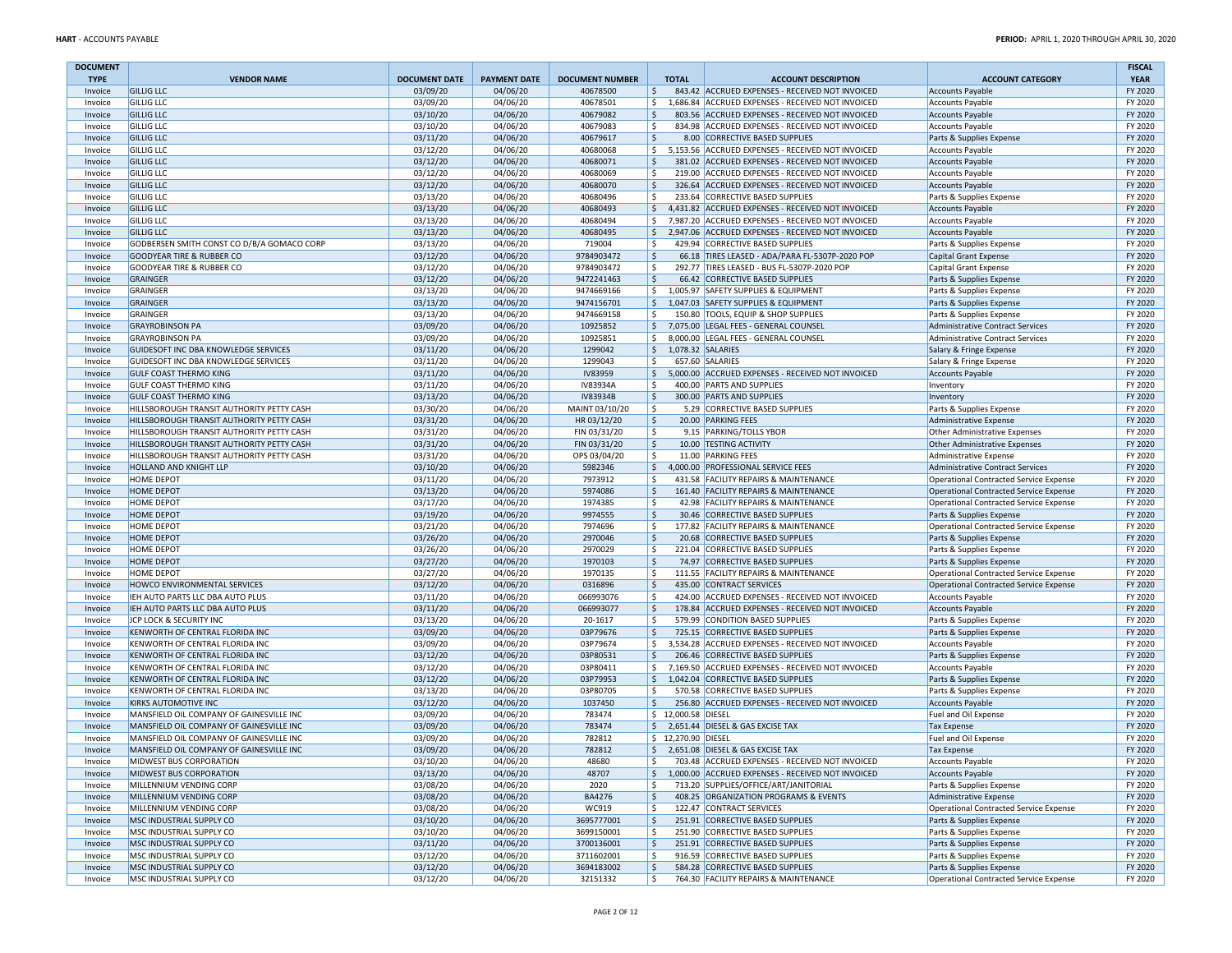| <b>DOCUMENT</b>    |                                                                      |                      |                      |                          |                                 |                                                                     |                                                                                  | <b>FISCAL</b>      |
|--------------------|----------------------------------------------------------------------|----------------------|----------------------|--------------------------|---------------------------------|---------------------------------------------------------------------|----------------------------------------------------------------------------------|--------------------|
| <b>TYPE</b>        | <b>VENDOR NAME</b>                                                   | <b>DOCUMENT DATE</b> | <b>PAYMENT DATE</b>  | <b>DOCUMENT NUMBER</b>   | <b>TOTAL</b>                    | <b>ACCOUNT DESCRIPTION</b>                                          | <b>ACCOUNT CATEGORY</b>                                                          | <b>YEAR</b>        |
| Invoice            | MSC INDUSTRIAL SUPPLY CO<br>MSC INDUSTRIAL SUPPLY CO                 | 03/12/20             | 04/06/20             | 3711586001               | \$<br>\$                        | 473.32 CORRECTIVE BASED SUPPLIES<br>25.96 CORRECTIVE BASED SUPPLIES | Parts & Supplies Expense                                                         | FY 2020<br>FY 2020 |
| Invoice<br>Invoice | MSC INDUSTRIAL SUPPLY CO                                             | 03/13/20<br>03/13/20 | 04/06/20<br>04/06/20 | 3711586002<br>3709992001 | \$                              | 100.76 CORRECTIVE BASED SUPPLIES                                    | Parts & Supplies Expense<br>Parts & Supplies Expense                             | FY 2020            |
| Invoice            | MSC INDUSTRIAL SUPPLY CO                                             | 03/13/20             | 04/06/20             | 3709984001               | Ŝ.                              | 251.90 CORRECTIVE BASED SUPPLIES                                    | Parts & Supplies Expense                                                         | FY 2020            |
| Invoice            | <b>NEOPART TRANSIT LLC</b>                                           | 03/11/20             | 04/06/20             | 2434164-01               | \$                              | 948.74 ACCRUED EXPENSES - RECEIVED NOT INVOICED                     | <b>Accounts Payable</b>                                                          | FY 2020            |
| Invoice            | NUTSHELL CORP DBA PAYLESS EQUIPMENT                                  | 03/12/20             | 04/06/20             | 148155                   | \$                              | 5,053.43 FACILITY REPAIRS & MAINTENANCE                             | Operational Contracted Service Expense                                           | FY 2020            |
| Invoice            | PALMDALE OIL COMPANY                                                 | 03/09/20             | 04/06/20             | 1310699                  | Ŝ.                              | 594.00 DIESEL EXHAUST FLUID                                         | Fuel and Oil Expense                                                             | FY 2020            |
| Invoice            | PALMDALE OIL COMPANY                                                 | 03/09/20             | 04/06/20             | 1312083                  | \$                              | 2,945.73 ENGINE OIL (OIL & LUBE)                                    | Fuel and Oil Expense                                                             | FY 2020            |
| Invoice            | PALMDALE OIL COMPANY                                                 | 03/09/20             | 04/06/20             | 1312085                  | \$                              | 926.10 ENGINE OIL (OIL & LUBE)                                      | Fuel and Oil Expense                                                             | FY 2020            |
| Invoice            | PALMDALE OIL COMPANY                                                 | 03/10/20             | 04/06/20             | 1313075                  | \$                              | 3,195.16 GASOLINE                                                   | Fuel and Oil Expense                                                             | FY 2020            |
| Invoice            | PALMDALE OIL COMPANY                                                 | 03/10/20             | 04/06/20             | 1313075                  | \$                              | 820.85 DIESEL & GAS EXCISE TAX                                      | Tax Expense                                                                      | FY 2020            |
| Invoice            | PALMDALE OIL COMPANY                                                 | 03/13/20             | 04/06/20             | 1316051                  | $\frac{1}{2}$                   | 2,873.64 GASOLINE                                                   | Fuel and Oil Expense                                                             | FY 2020            |
| Invoice            | PALMDALE OIL COMPANY                                                 | 03/13/20             | 04/06/20             | 1316051                  | \$                              | 823.96 DIESEL & GAS EXCISE TAX                                      | Tax Expense                                                                      | FY 2020            |
| Invoice            | PETROLEUM TRADERS CORPORATION                                        | 03/12/20             | 04/06/20             | 1522567B                 | \$<br>9,310.86 DIESEL           |                                                                     | Fuel and Oil Expense                                                             | FY 2020            |
| Invoice            | PETROLEUM TRADERS CORPORATION                                        | 03/12/20             | 04/06/20             | 1522567B                 | \$                              | 2,661.04 DIESEL & GAS EXCISE TAX                                    | Tax Expense                                                                      | FY 2020            |
| Invoice            | PETROLEUM TRADERS CORPORATION                                        | 03/13/20             | 04/06/20             | 1522935                  | \$<br>9,381.83 DIESEL           |                                                                     | Fuel and Oil Expense                                                             | FY 2020            |
| Invoice            | PETROLEUM TRADERS CORPORATION                                        | 03/13/20             | 04/06/20             | 1522935                  | $\frac{1}{2}$                   | 2,681.34 DIESEL & GAS EXCISE TAX                                    | Tax Expense                                                                      | FY 2020            |
| Invoice            | PITNEY BOWES RESERVE ACCOUNT                                         | 04/01/20             | 04/06/20             | 35632645 04/20           | \$ 18,000.00 POSTAGE            |                                                                     | Other Administrative Expenses                                                    | FY 2020            |
| Invoice            | PUBLIC RISK INSURANCE AGENCY                                         | 03/27/20             | 04/06/20             | 66408                    |                                 | \$ 40,000.00 CONSULTANT FEES                                        | Self Insured General Liability Expense                                           | FY 2020            |
| Invoice            | <b>RUSH TRUCK CENTER</b>                                             | 03/11/20             | 04/06/20             | 3018640147               | \$                              | 1,143.88 ACCRUED EXPENSES - RECEIVED NOT INVOICED                   | Accounts Payable                                                                 | FY 2020            |
| Invoice            | SEABOARD DISTRIBUTION INC                                            | 03/10/20             | 04/06/20             | 237888                   | \$                              | 1,452.99 ANTI FREEZE/COOLANT                                        | Fuel and Oil Expense                                                             | FY 2020            |
| Invoice            | SEABOARD DISTRIBUTION INC                                            | 03/13/20             | 04/06/20             | 238122                   | \$                              | 5,667.58 TRANSMISSION FLUID                                         | Fuel and Oil Expense                                                             | FY 2020            |
| Invoice            | <b>SECURE ON-SITE SHREDDING</b>                                      | 03/12/20             | 04/06/20             | 2537031220               | \$                              | 20.00 FACILITY REPAIRS & MAINTENANCE                                | Operational Contracted Service Expense                                           | FY 2020            |
| Invoice            | SECURE ON-SITE SHREDDING                                             | 03/12/20             | 04/06/20             | 2543031220               | \$                              | 40.00 FACILITY REPAIRS & MAINTENANCE                                | Operational Contracted Service Expense                                           | FY 2020            |
| Invoice            | <b>SECURE ON-SITE SHREDDING</b>                                      | 03/12/20             | 04/06/20             | 2541031220               | \$                              | 20.00 FACILITY REPAIRS & MAINTENANCE                                | Operational Contracted Service Expense                                           | FY 2020            |
| Invoice            | SECURE ON-SITE SHREDDING                                             | 03/12/20             | 04/06/20             | 2539031220               | Ŝ.                              | 20.00 FACILITY REPAIRS & MAINTENANCE                                | Operational Contracted Service Expense                                           | FY 2020            |
| Invoice            | <b>SECURE ON-SITE SHREDDING</b>                                      | 03/12/20             | 04/06/20             | 2545031220               | \$                              | 32.00 FACILITY REPAIRS & MAINTENANCE                                | Operational Contracted Service Expense                                           | FY 2020            |
| Invoice            | SHARON E HARRINGTON DBA ADMEDIATE LLC                                | 03/11/20             | 04/06/20             | 20-1506                  | \$                              | 5,115.75 TRAINING / SEMINARS                                        | Administrative Expense                                                           | FY 2020            |
| Invoice            | <b>SOL DAVIS PRINTING INC</b>                                        | 03/12/20             | 04/06/20             | 56829                    | \$                              | 4.840.29 PRINTING - SCHEDULES                                       | Community Relations & Marketing Expense                                          | FY 2020            |
| Invoice            | SOUTHEAST POWER SYSTEMS OF TAMPA INC                                 | 03/11/20             | 04/06/20             | 23 177863                | \$                              | 1,931.90 ACCRUED EXPENSES - RECEIVED NOT INVOICED                   | <b>Accounts Payable</b>                                                          | FY 2020            |
| Invoice            | SOUTHEAST POWER SYSTEMS OF TAMPA INC                                 | 03/12/20             | 04/06/20             | 23 177897                | \$                              | 650.00 ACCRUED EXPENSES - RECEIVED NOT INVOICED                     | <b>Accounts Payable</b>                                                          | FY 2020            |
| Invoice            | SOUTHERN COACH PARTS CO                                              | 03/13/20             | 04/06/20             | 68472                    | \$                              | 398.10 ACCRUED EXPENSES - RECEIVED NOT INVOICED                     | Accounts Payable                                                                 | FY 2020            |
| Invoice            | <b>STEPPS TOWING SERVICE INC</b><br><b>STEPPS TOWING SERVICE INC</b> | 03/13/20             | 04/06/20             | HH302796                 | \$                              | 375.00 TOWING CHARGES                                               | Operational Contracted Service Expense                                           | FY 2020            |
| Invoice<br>Invoice | <b>STEPPS TOWING SERVICE INC</b>                                     | 03/13/20             | 04/06/20             | HH302563                 | Ŝ.                              | 250.00 TOWING CHARGES                                               | Operational Contracted Service Expense                                           | FY 2020            |
| Invoice            | STEPPS TOWING SERVICE INC                                            | 03/13/20<br>03/13/20 | 04/06/20<br>04/06/20 | HH300560<br>HH303219     | \$<br>\$                        | 312.50 TOWING CHARGES<br>312.50 TOWING CHARGES                      | Operational Contracted Service Expense<br>Operational Contracted Service Expense | FY 2020<br>FY 2020 |
| Invoice            | <b>STEPPS TOWING SERVICE INC</b>                                     | 03/13/20             | 04/06/20             | HH300890                 | \$                              | 312.50 TOWING CHARGES                                               | Operational Contracted Service Expense                                           | FY 2020            |
| Invoice            | STEPPS TOWING SERVICE INC                                            | 03/13/20             | 04/06/20             | HH300877                 | Ŝ.                              | 250.00 TOWING CHARGES                                               | Operational Contracted Service Expense                                           | FY 2020            |
| Invoice            | <b>STEPPS TOWING SERVICE INC</b>                                     | 03/13/20             | 04/06/20             | HH301009                 | \$                              | 250.00 TOWING CHARGES                                               | Operational Contracted Service Expense                                           | FY 2020            |
| Invoice            | <b>STEPPS TOWING SERVICE INC</b>                                     | 03/13/20             | 04/06/20             | HH300932                 | \$                              | 312.50 TOWING CHARGES                                               | Operational Contracted Service Expense                                           | FY 2020            |
| Invoice            | STEPPS TOWING SERVICE INC                                            | 03/13/20             | 04/06/20             | HH301019                 | Ŝ.                              | 343.75 TOWING CHARGES                                               | Operational Contracted Service Expense                                           | FY 2020            |
| Invoice            | STEPPS TOWING SERVICE INC                                            | 03/13/20             | 04/06/20             | HH301036                 | \$                              | 250.00 TOWING CHARGES                                               | Operational Contracted Service Expense                                           | FY 2020            |
| Invoice            | STEPPS TOWING SERVICE INC                                            | 03/13/20             | 04/06/20             | HH301915                 | \$                              | 312.50 TOWING CHARGES                                               | Operational Contracted Service Expense                                           | FY 2020            |
| Invoice            | STEPPS TOWING SERVICE INC                                            | 03/13/20             | 04/06/20             | HH301305                 | \$                              | 343.75 TOWING CHARGES                                               | Operational Contracted Service Expense                                           | FY 2020            |
| Invoice            | STEPPS TOWING SERVICE INC                                            | 03/13/20             | 04/06/20             | HH302124                 | Ŝ.                              | 312.50 TOWING CHARGES                                               | Operational Contracted Service Expense                                           | FY 2020            |
| Invoice            | STEPPS TOWING SERVICE INC                                            | 03/13/20             | 04/06/20             | HH302492                 | \$                              | 281.25 TOWING CHARGES                                               | Operational Contracted Service Expense                                           | FY 2020            |
| Invoice            | STEPPS TOWING SERVICE INC                                            | 03/13/20             | 04/06/20             | HH302661                 | Ŝ.                              | 375.00 TOWING CHARGES                                               | Operational Contracted Service Expense                                           | FY 2020            |
| Invoice            | STEPPS TOWING SERVICE INC                                            | 03/13/20             | 04/06/20             | HH302902                 | \$                              | 312.50 TOWING CHARGES                                               | Operational Contracted Service Expense                                           | FY 2020            |
| Invoice            | <b>STEPPS TOWING SERVICE INC</b>                                     | 03/13/20             | 04/06/20             | HH303033                 | Ŝ.                              | 343.75 TOWING CHARGES                                               | Operational Contracted Service Expense                                           | FY 2020            |
| Invoice            | STEPPS TOWING SERVICE INC                                            | 03/13/20             | 04/06/20             | HH303587                 | \$                              | 250.00 TOWING CHARGES                                               | Operational Contracted Service Expense                                           | FY 2020            |
| Invoice            | STEPPS TOWING SERVICE INC                                            | 03/13/20             | 04/06/20             | HH300572                 | \$                              | 237.50 TOWING CHARGES                                               | Operational Contracted Service Expense                                           | FY 2020            |
| Invoice            | STEPPS TOWING SERVICE INC                                            | 03/13/20             | 04/06/20             | TW303534                 | \$                              | 250.00 TOWING CHARGES                                               | Operational Contracted Service Expense                                           | FY 2020            |
| Invoice            | <b>SUN STATE INTERNATIONAL TRUCKS LLC</b>                            | 03/09/20             | 04/06/20             | X10042097001             |                                 | \$16.921.02 ACCRUED EXPENSES - RECEIVED NOT INVOICED                | <b>Accounts Payable</b>                                                          | FY 2020            |
| Invoice            | <b>SUTRAK CORPORATION</b>                                            | 02/26/20             | 04/06/20             | IN04296                  |                                 | \$166,608.00 STREETCAR MAINT ACTIVITIES FL-2016-062 FY14,15,16      | Capital Grant Expense                                                            | FY 2020            |
| Invoice            | <b>TAMPA BAY CHAMBER</b>                                             | 03/27/20             | 04/06/20             | 268719                   | \$                              | 1,000.00 DUES, SUBSCRIPTIONS & FEES                                 | Administrative Expense                                                           | FY 2020            |
| Invoice            | <b>TAMPA ELECTRIC COMPANY</b>                                        | 03/26/20             | 04/06/20             | 211012155373-0320        | Ŝ.                              | 245.95 ELECTRICITY                                                  | <b>Utilities Expense</b>                                                         | FY 2020            |
| Invoice            | <b>TAMPA ELECTRIC COMPANY</b>                                        | 03/26/20             | 04/06/20             | 211012155613 0320        | \$                              | 183.24 ELECTRICITY                                                  | Utilities Expense                                                                | FY 2020            |
| Invoice            | <b>TAMPA ELECTRIC COMPANY</b>                                        | 03/26/20             | 04/06/20             | 211012155811-0320        | 1\$                             | 336.89 ELECTRICITY                                                  | Utilities Expense                                                                | FY 2020            |
| Invoice            | <b>TAMPA ELECTRIC COMPANY</b>                                        | 03/26/20             | 04/06/20             | 211012156033-0320        | ∣\$                             | 27.92 ELECTRICITY                                                   | Utilities Expense                                                                | FY 2020            |
| Invoice            | <b>TAMPA ELECTRIC COMPANY</b>                                        | 03/26/20             | 04/06/20             | 211012156322-0320        | ۱\$.                            | 459.59 ELECTRICITY                                                  | Utilities Expense                                                                | FY 2020            |
| Invoice            | <b>TAMPA ELECTRIC COMPANY</b>                                        | 03/30/20             | 04/06/20             | 211012156538-0320        | ۱\$.                            | 19.73 ELECTRICITY                                                   | Utilities Expense                                                                | FY 2020            |
| Invoice            | TRANSIT HOLDING INC DBA AFTERMARKET PARTS CO LLC                     | 03/12/20             | 04/06/20             | 82049943                 | \$                              | 319.20 ACCRUED EXPENSES - RECEIVED NOT INVOICED                     | Accounts Payable                                                                 | FY 2020            |
| Invoice            | UNITED FIRE PROTECTION INC                                           | 03/12/20             | 04/06/20             | IN00073522               | \$                              | 300.00 FACILITY REPAIRS & MAINTENANCE                               | Operational Contracted Service Expense                                           | FY 2020            |
| Invoice            | UNITED FIRE PROTECTION INC                                           | 03/12/20             | 04/06/20             | IN00073523               | \$                              | 375.00 FACILITY REPAIRS & MAINTENANCE                               | Operational Contracted Service Expense                                           | FY 2020            |
| Invoice            | VEHICLE MAINTENANCE PROGRAM INC                                      | 03/08/20             | 04/06/20             | INV-364781               | \$                              | 707.00 ACCRUED EXPENSES - RECEIVED NOT INVOICED                     | Accounts Payable                                                                 | FY 2020            |
| Invoice            | VEHICLE MAINTENANCE PROGRAM INC                                      | 03/13/20             | 04/06/20             | INV-365141               | \$                              | 210.84 ACCRUED EXPENSES - RECEIVED NOT INVOICED                     | <b>Accounts Payable</b>                                                          | FY 2020            |
| Invoice            | WRIGHT EXPRESS FINANCIAL SERV CORP                                   | 03/31/20             | 04/06/20             | 64662464                 | $\frac{1}{2}$ 2,422.11 GASOLINE |                                                                     | Fuel and Oil Expense                                                             | FY 2020            |
| Invoice            | A JANITORS CLOSET INC                                                | 03/16/20             | 04/13/20             | 729678                   | \$                              | 763.20 CHEMICALS, CLEANERS & EQUIP                                  | Parts & Supplies Expense                                                         | FY 2020            |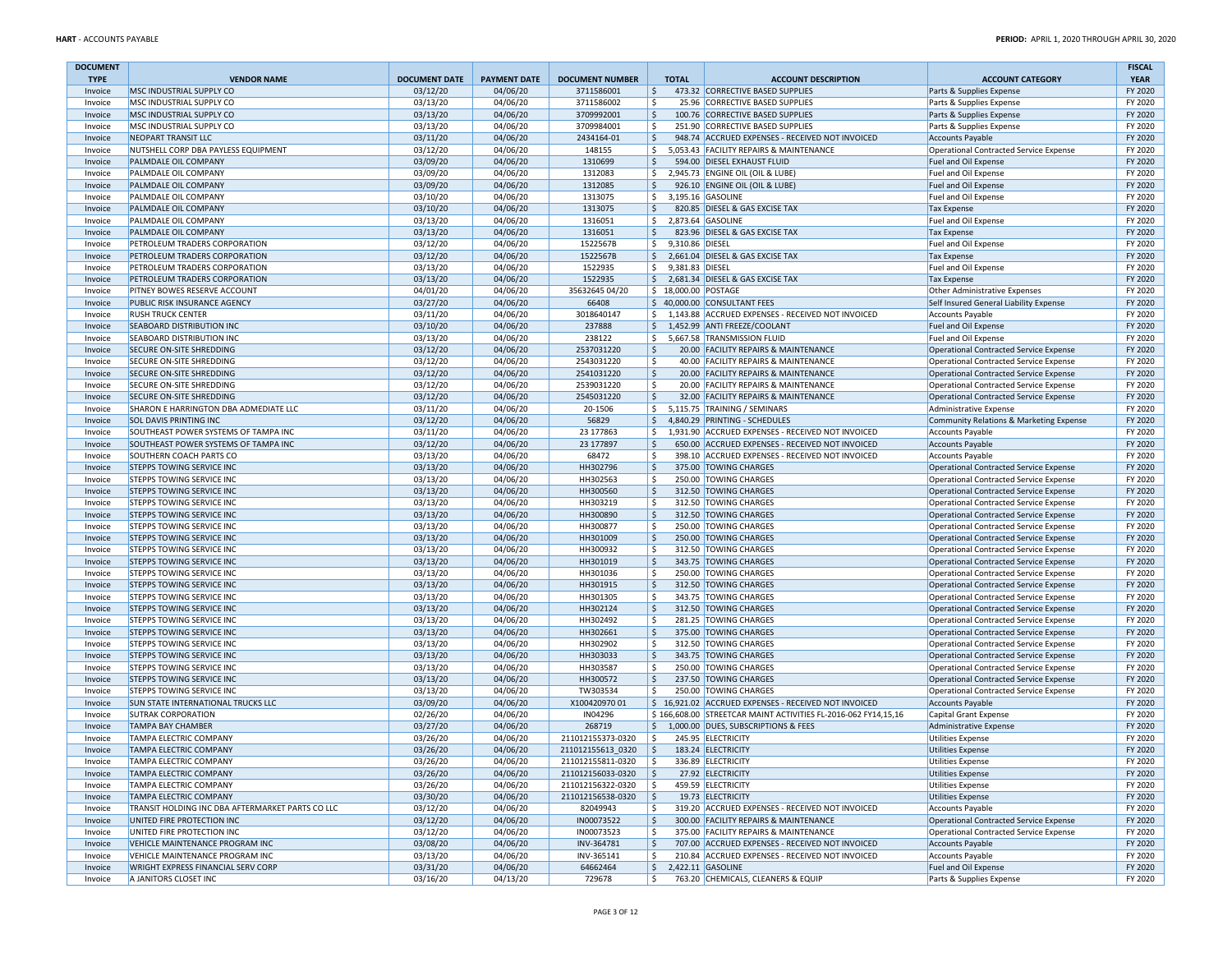| <b>DOCUMENT</b>    |                                                                      |                      |                      |                            |              |                                                                                                 |                                                      | <b>FISCAL</b>      |
|--------------------|----------------------------------------------------------------------|----------------------|----------------------|----------------------------|--------------|-------------------------------------------------------------------------------------------------|------------------------------------------------------|--------------------|
| <b>TYPE</b>        | <b>VENDOR NAME</b>                                                   | <b>DOCUMENT DATE</b> | <b>PAYMENT DATE</b>  | <b>DOCUMENT NUMBER</b>     | <b>TOTAL</b> | <b>ACCOUNT DESCRIPTION</b>                                                                      | <b>ACCOUNT CATEGORY</b>                              | <b>YEAR</b>        |
| Invoice            | A JANITORS CLOSET INC                                                | 04/08/20             | 04/13/20             | 730272                     | \$           | 1,289.68 ACCRUED EXPENSES - RECEIVED NOT INVOICED                                               | <b>Accounts Payable</b>                              | FY 2020            |
| Invoice<br>Invoice | <b>ABC BUS INC</b><br><b>ABC BUS INC</b>                             | 03/18/20<br>03/20/20 | 04/13/20<br>04/13/20 | 3065068<br>3066404         | \$<br>\$     | 21.00 ACCRUED EXPENSES - RECEIVED NOT INVOICED<br>5.00 ACCRUED EXPENSES - RECEIVED NOT INVOICED | <b>Accounts Payable</b><br><b>Accounts Payable</b>   | FY 2020<br>FY 2020 |
| Invoice            | <b>ABC BUS INC</b>                                                   | 03/20/20             | 04/13/20             | 3066405                    | \$           | 1,272.32 PARTS AND SUPPLIES                                                                     | Inventory                                            | FY 2020            |
| Invoice            | <b>ABC BUS INC</b>                                                   | 03/20/20             | 04/13/20             | 3066329                    | \$           | 162.62 ACCRUED EXPENSES - RECEIVED NOT INVOICED                                                 | <b>Accounts Payable</b>                              | FY 2020            |
| Invoice            | <b>ABC BUS INC</b>                                                   | 03/20/20             | 04/13/20             | 3066327                    | \$           | 6,823.04 ACCRUED EXPENSES - RECEIVED NOT INVOICED                                               | <b>Accounts Payable</b>                              | FY 2020            |
| Invoice            | ALPHA-OMEGA COMMUNICATIONS LLC                                       | 03/19/20             | 04/13/20             | 202004                     |              | \$53,381.65 ACQ COMP HARDWARE SITE ANTENNAS FL-5339X-2018                                       | Capital Grant Expense                                | FY 2020            |
| Invoice            | <b>ANCO SUPERIOR INC</b>                                             | 03/19/20             | 04/13/20             | 103742                     | \$           | 2,294.44 ACCRUED EXPENSES - RECEIVED NOT INVOICED                                               | <b>Accounts Payable</b>                              | FY 2020            |
| Invoice            | <b>BARTOW FORD CO</b>                                                | 03/16/20             | 04/13/20             | 815549                     | \$           | 36.00 ACCRUED EXPENSES - RECEIVED NOT INVOICED                                                  | <b>Accounts Payable</b>                              | FY 2020            |
| Invoice            | <b>BARTOW FORD CO</b>                                                | 03/16/20             | 04/13/20             | 815548                     | Ŝ.           | 869.32 ACCRUED EXPENSES - RECEIVED NOT INVOICED                                                 | <b>Accounts Payable</b>                              | FY 2020            |
| Invoice            | <b>BARTOW FORD CO</b><br><b>BARTOW FORD CO</b>                       | 03/16/20<br>03/17/20 | 04/13/20<br>04/13/20 | 815706<br>815548-1         | \$<br>\$     | 171.04 CORRECTIVE BASED SUPPLIES<br>79.72 ACCRUED EXPENSES - RECEIVED NOT INVOICED              | Parts & Supplies Expense                             | FY 2020<br>FY 2020 |
| Invoice<br>Invoice | <b>BARTOW FORD CO</b>                                                | 03/17/20             | 04/13/20             | 815932                     |              | \$ 3,177.12 PARTS AND SUPPLIES                                                                  | <b>Accounts Payable</b><br>Inventory                 | FY 2020            |
| Invoice            | <b>BARTOW FORD CO</b>                                                | 03/19/20             | 04/13/20             | 816159                     | Ŝ.           | 194.60 CORRECTIVE BASED SUPPLIES                                                                | Parts & Supplies Expense                             | FY 2020            |
| Invoice            | <b>BARTOW FORD CO</b>                                                | 03/20/20             | 04/13/20             | FOCS12677                  | \$           | 3,638.53 CORRECTIVE REPAIR SERVICES                                                             | Operational Contracted Service Expense               | FY 2020            |
| Invoice            | BENNETT JACOBS AND ADAMS PA                                          | 03/20/20             | 04/13/20             | 115185                     | \$           | 1,804.50 LEGAL FEES - LABOR ATTORNEY                                                            | Administrative Contract Services                     | FY 2020            |
| Invoice            | BENNETT JACOBS AND ADAMS PA                                          | 03/20/20             | 04/13/20             | 115184                     | \$           | 6,070.25 LEGAL FEES - LABOR ATTORNEY                                                            | Administrative Contract Services                     | FY 2020            |
| Invoice            | BENNETT JACOBS AND ADAMS PA                                          | 03/20/20             | 04/13/20             | 115183                     | Ŝ.           | 954.00 LEGAL FEES - LABOR ATTORNEY                                                              | <b>Administrative Contract Services</b>              | FY 2020            |
| Invoice            | BENNETT JACOBS AND ADAMS PA                                          | 03/20/20             | 04/13/20             | 115182                     | \$           | 756.50 LEGAL FEES - LABOR ATTORNEY                                                              | Administrative Contract Services                     | FY 2020            |
| Invoice            | BENNETT JACOBS AND ADAMS PA                                          | 03/20/20             | 04/13/20             | 115181                     | \$           | 270.00 LEGAL FEES - LABOR ATTORNEY                                                              | Administrative Contract Services                     | FY 2020            |
| Invoice            | <b>BRIGHT HOUSE NETWORKS LLC</b>                                     | 03/23/20             | 04/13/20             | 077542301032320            | \$           | 2,439.10 WEB HOSTING SERVICES                                                                   | Operational Contracted Service Expense               | FY 2020            |
| Invoice<br>Invoice | <b>CASE CONTRACTING COMPANY</b><br><b>CINTAS CORPORATION</b>         | 03/20/20<br>03/19/20 | 04/13/20<br>04/13/20 | 19-2762-6<br>4045833478    | \$           | \$75,586.49 REHAB MTC DRAINAGE & CONCRETE FL-5307P-2019<br>48.40 UNIFORMS                       | Capital Grant Expense<br>Salary & Fringe Expense     | FY 2020<br>FY 2020 |
| Invoice            | <b>CINTAS CORPORATION</b>                                            | 03/19/20             | 04/13/20             | 4045833301                 | \$           | 48.40 UNIFORMS                                                                                  | Salary & Fringe Expense                              | FY 2020            |
| Invoice            | <b>CINTAS CORPORATION</b>                                            | 03/19/20             | 04/13/20             | 4045833334                 | \$           | 36.30 UNIFORMS                                                                                  | Salary & Fringe Expense                              | FY 2020            |
| Invoice            | <b>CINTAS CORPORATION</b>                                            | 03/19/20             | 04/13/20             | 4045833816                 | Ŝ.           | 254.10 UNIFORMS                                                                                 | Salary & Fringe Expense                              | FY 2020            |
| Invoice            | <b>CINTAS CORPORATION</b>                                            | 03/19/20             | 04/13/20             | 4045833307                 | \$           | 36.30 UNIFORMS                                                                                  | Salary & Fringe Expense                              | FY 2020            |
| Invoice            | <b>CINTAS CORPORATION</b>                                            | 03/19/20             | 04/13/20             | 4045833646                 | \$           | 151.25 UNIFORMS                                                                                 | Salary & Fringe Expense                              | FY 2020            |
| Invoice            | <b>CINTAS CORPORATION</b>                                            | 03/19/20             | 04/13/20             | 4045833236                 | \$           | 139.50 CONTRACT SERVICES                                                                        | Operational Contracted Service Expense               | FY 2020            |
| Invoice            | <b>CINTAS CORPORATION</b>                                            | 03/19/20             | 04/13/20             | 4045833753                 | \$           | 142.98 UNIFORMS                                                                                 | Salary & Fringe Expense                              | FY 2020            |
| Invoice            | <b>CINTAS CORPORATION</b>                                            | 03/20/20             | 04/13/20             | 4045948446                 | \$           | 34.98 CONTRACT SERVICES                                                                         | Operational Contracted Service Expense               | FY 2020            |
| Invoice<br>Invoice | <b>CINTAS CORPORATION</b><br><b>CITY OF TAMPA UTILITIES</b>          | 03/20/20<br>04/01/20 | 04/13/20<br>04/13/20 | 4045948495<br>2122412-0420 | \$<br>\$     | 66.55 UNIFORMS<br>146.46 WATER, SEWER & GARBAGE                                                 | Salary & Fringe Expense<br><b>Utilities Expense</b>  | FY 2020<br>FY 2020 |
| Invoice            | <b>CITY OF TAMPA UTILITIES</b>                                       | 04/03/20             | 04/13/20             | 2083569-0420               | \$           | 116.80 WATER, SEWER & GARBAGE                                                                   | <b>Utilities Expense</b>                             | FY 2020            |
| Invoice            | <b>CITY OF TAMPA UTILITIES</b>                                       | 04/06/20             | 04/13/20             | 2182194-0420               | \$           | 1,235.67 WATER, SEWER & GARBAGE                                                                 | <b>Utilities Expense</b>                             | FY 2020            |
| Invoice            | <b>CREATIVE BUS SALES INC</b>                                        | 03/19/20             | 04/13/20             | 13040120                   | \$           | 349.66 ACCRUED EXPENSES - RECEIVED NOT INVOICED                                                 | <b>Accounts Payable</b>                              | FY 2020            |
| Invoice            | <b>CUMMINS INC</b>                                                   | 03/20/20             | 04/13/20             | A7-27612                   | \$           | 1,600.00 TOOLS, EQUIP & SHOP SUPPLIES                                                           | Parts & Supplies Expense                             | FY 2020            |
| Invoice            | <b>DESIGNLAB INC</b>                                                 | 03/17/20             | 04/13/20             | 245106                     | \$           | 6,288.57 UNIFORMS                                                                               | Salary & Fringe Expense                              | FY 2020            |
| Invoice            | <b>DIRECTV LLC</b>                                                   | 03/31/20             | 04/13/20             | 37311415015                | \$           | 132.99 CABLE TELEVISION SERVICES                                                                | Utilities Expense                                    | FY 2020            |
| Invoice            | <b>DIRECTV LLC</b>                                                   | 04/04/20             | 04/13/20             | 37321445999                | \$           | 35.00 CABLE TELEVISION SERVICES                                                                 | <b>Utilities Expense</b>                             | FY 2020            |
| Invoice            | DVM INSURANCE AGENCY DBA NATIONWIDE PET INS                          | 03/28/20             | 04/13/20             | 3445-032020                | \$           | 809.26 FLEX COMP - EMPLOYEES                                                                    | <b>Accounts Payable</b>                              | FY 2020            |
| Invoice            | EARL W. COLVARD INC. DBA BOULEVARD TIRE CENTER                       | 03/18/20             | 04/13/20             | 37-18123                   | \$           | 33.00 TIRES PURCHASED                                                                           | Parts & Supplies Expense                             | FY 2020            |
| Invoice<br>Invoice | ELECTRIC SALES & SERVICE INC<br>ELECTRIC SALES & SERVICE INC         | 03/17/20<br>03/17/20 | 04/13/20<br>04/13/20 | 41431<br>41437             | \$<br>\$     | 873.00 CORRECTIVE BASED SUPPLIES<br>9,250.00 ACCRUED EXPENSES - RECEIVED NOT INVOICED           | Parts & Supplies Expense<br><b>Accounts Payable</b>  | FY 2020<br>FY 2020 |
| Invoice            | <b>FERMAN CHEVROLET</b>                                              | 03/19/20             | 04/13/20             | 85392139                   | \$           | 627.65 CORRECTIVE REPAIR SERVICES                                                               | Operational Contracted Service Expense               | FY 2020            |
| Invoice            | <b>FINISHMASTER INC</b>                                              | 03/18/20             | 04/13/20             | 85624289                   | \$           | 108.20 TOOLS, EQUIP & SHOP SUPPLIES                                                             | Parts & Supplies Expense                             | FY 2020            |
| Invoice            | <b>FINISHMASTER INC</b>                                              | 03/19/20             | 04/13/20             | 85635827                   | \$           | 21.64 TOOLS, EQUIP & SHOP SUPPLIES                                                              | Parts & Supplies Expense                             | FY 2020            |
| Invoice            | <b>FINISHMASTER INC</b>                                              | 03/19/20             | 04/13/20             | 85633774                   | \$           | 141.60 ACCRUED EXPENSES - RECEIVED NOT INVOICED                                                 | <b>Accounts Payable</b>                              | FY 2020            |
| Invoice            | <b>FLEET ACQUISTIONS LLC DBA FLEET PRODUCTS</b>                      | 03/17/20             | 04/13/20             | 1701899                    | \$           | 447.84 CHEMICALS, CLEANERS & EQUIP                                                              | Parts & Supplies Expense                             | FY 2020            |
| Invoice            | <b>FLEETPRIDE INC</b>                                                | 03/16/20             | 04/13/20             | 47914349                   | \$           | 908.28 TOOLS, EQUIP & SHOP SUPPLIES                                                             | Parts & Supplies Expense                             | FY 2020            |
| Invoice            | <b>FLEETPRIDE INC</b>                                                | 03/19/20             | 04/13/20             | 48148613                   | \$           | 39.00 ACCRUED EXPENSES - RECEIVED NOT INVOICED                                                  | <b>Accounts Payable</b>                              | FY 2020            |
| Invoice            | <b>FLORIDA DETROIT DIESEL-ALLISON</b>                                | 03/17/20             | 04/13/20             | 7098945 RI                 | Ŝ.           | 345.99 CORRECTIVE REPAIR SERVICES                                                               | Operational Contracted Service Expense               | FY 2020            |
| Invoice            | <b>FLORIDA SENTINEL BULLETIN</b><br>GAR-REN TOOL & MACHINE CO., INC. | 03/20/20             | 04/13/20             | 16271<br>24659             | \$<br>\$     | 331.50 ADVERTISING - LEGAL<br>4,343.38 CORRECTIVE BASED SUPPLIES                                | Community Relations & Marketing Expense              | FY 2020<br>FY 2020 |
| Invoice<br>Invoice | <b>GEMINI GRAPHICS PRINTING INC</b>                                  | 04/07/20<br>03/15/20 | 04/13/20<br>04/13/20 | 2178842                    | \$           | 50.00 CORRECTIVE BASED SUPPLIES                                                                 | Parts & Supplies Expense<br>Parts & Supplies Expense | FY 2020            |
| Invoice            | GENUINE PARTS CO DBA NAPA AUTO                                       | 03/18/20             | 04/13/20             | 2504-907945                | \$           | 70.52 CORRECTIVE BASED SUPPLIES                                                                 | Parts & Supplies Expense                             | FY 2020            |
| Invoice            | <b>GILLIG LLC</b>                                                    | 03/16/20             | 04/13/20             | 40680978                   | \$           | 10.02 CORRECTIVE BASED SUPPLIES                                                                 | Parts & Supplies Expense                             | FY 2020            |
| Invoice            | <b>GILLIG LLC</b>                                                    | 03/16/20             | 04/13/20             | 40680976                   | \$           | 1,002.28 ACCRUED EXPENSES - RECEIVED NOT INVOICED                                               | <b>Accounts Payable</b>                              | FY 2020            |
| Invoice            | <b>GILLIG LLC</b>                                                    | 03/17/20             | 04/13/20             | 40681411                   |              | \$ 6,550.00 ACCRUED EXPENSES - RECEIVED NOT INVOICED                                            | <b>Accounts Payable</b>                              | FY 2020            |
| Invoice            | <b>GILLIG LLC</b>                                                    | 03/17/20             | 04/13/20             | 40681412                   | \$           | 63.00 ACCRUED EXPENSES - RECEIVED NOT INVOICED                                                  | <b>Accounts Payable</b>                              | FY 2020            |
| Invoice            | <b>GILLIG LLC</b>                                                    | 03/17/20             | 04/13/20             | 40681410                   | \$           | 293.85 ACCRUED EXPENSES - RECEIVED NOT INVOICED                                                 | <b>Accounts Payable</b>                              | FY 2020            |
| Invoice            | <b>GILLIG LLC</b>                                                    | 03/17/20             | 04/13/20             | 40681413                   | \$           | 4,007.34 ACCRUED EXPENSES - RECEIVED NOT INVOICED                                               | <b>Accounts Payable</b>                              | FY 2020            |
| Invoice            | <b>GILLIG LLC</b>                                                    | 03/18/20             | 04/13/20             | 40681906                   | \$           | 593.60 ACCRUED EXPENSES - RECEIVED NOT INVOICED                                                 | <b>Accounts Payable</b>                              | FY 2020            |
| Invoice            | <b>GILLIG LLC</b><br><b>GILLIG LLC</b>                               | 03/18/20<br>03/18/20 | 04/13/20<br>04/13/20 | 40681907<br>40681905       | \$<br>\$     | 466.56 ACCRUED EXPENSES - RECEIVED NOT INVOICED<br>10.40 CORRECTIVE BASED SUPPLIES              | <b>Accounts Payable</b><br>Parts & Supplies Expense  | FY 2020<br>FY 2020 |
| Invoice<br>Invoice | <b>GILLIG LLC</b>                                                    | 03/19/20             | 04/13/20             | 40682395                   | \$           | 843.06 ACCRUED EXPENSES - RECEIVED NOT INVOICED                                                 | <b>Accounts Payable</b>                              | FY 2020            |
| Invoice            | <b>GILLIG LLC</b>                                                    | 03/20/20             | 04/13/20             | 40682837                   | \$           | 8,336.60 ACCRUED EXPENSES - RECEIVED NOT INVOICED                                               | <b>Accounts Payable</b>                              | FY 2020            |
| Invoice            | GRAINGER                                                             | 03/18/20             | 04/13/20             | 9478971006                 | \$           | 29.10 FACILITY REPAIRS & MAINTENANCE                                                            | Operational Contracted Service Expense               | FY 2020            |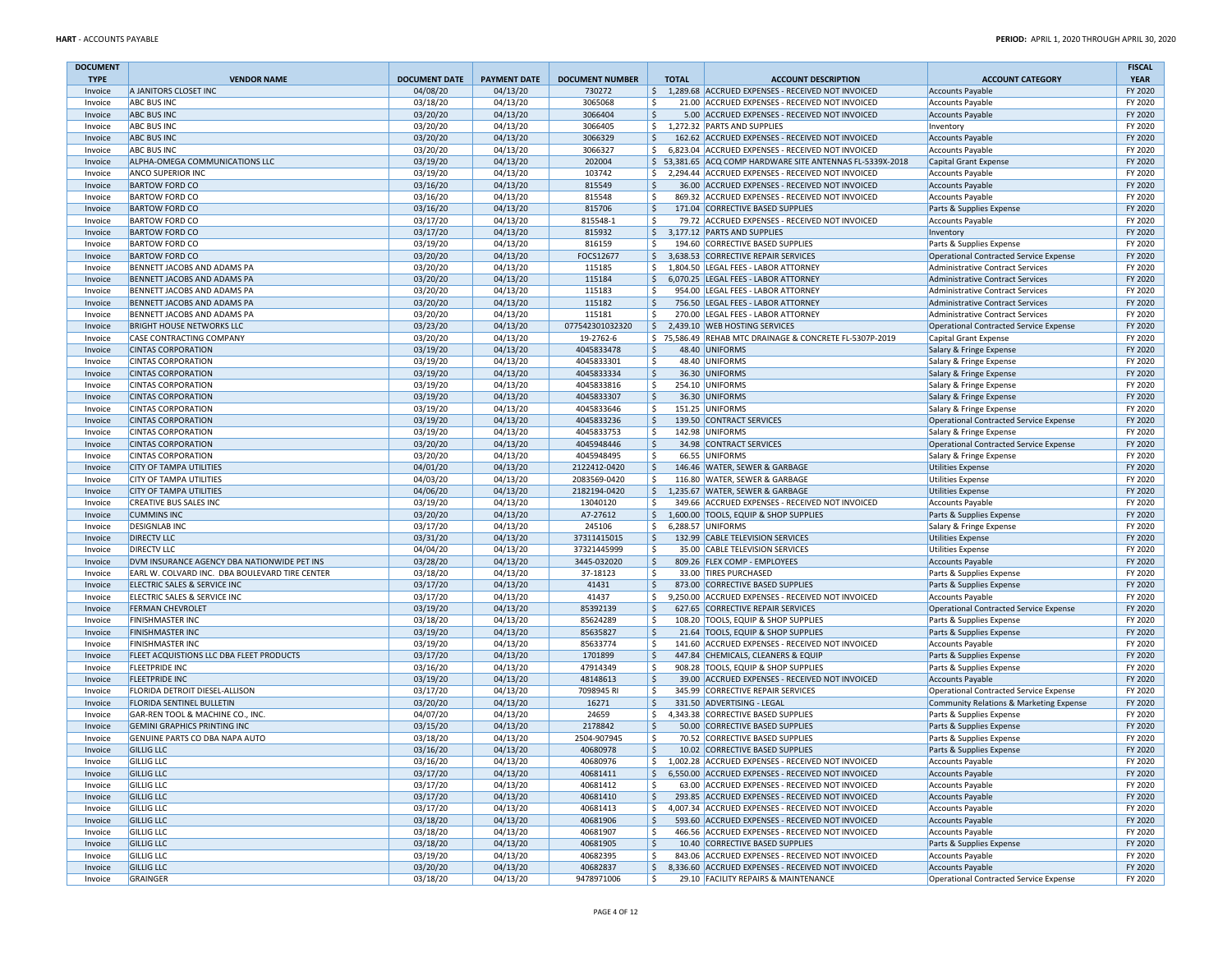| <b>DOCUMENT</b>    |                                                                      |                      |                      |                              |                               |                                                                                                           |                                                                    | <b>FISCAL</b>      |
|--------------------|----------------------------------------------------------------------|----------------------|----------------------|------------------------------|-------------------------------|-----------------------------------------------------------------------------------------------------------|--------------------------------------------------------------------|--------------------|
| <b>TYPE</b>        | <b>VENDOR NAME</b>                                                   | <b>DOCUMENT DATE</b> | <b>PAYMENT DATE</b>  | <b>DOCUMENT NUMBER</b>       | <b>TOTAL</b>                  | <b>ACCOUNT DESCRIPTION</b>                                                                                | <b>ACCOUNT CATEGORY</b>                                            | <b>YEAR</b>        |
| Invoice            | GRAINGER<br>GUIDESOFT INC DBA KNOWLEDGE SERVICES                     | 03/18/20<br>03/17/20 | 04/13/20<br>04/13/20 | 9478576805<br>1300423        | \$<br>\$                      | 546.88 FACILITY REPAIRS & MAINTENANCE<br>1,109.73 SALARIES                                                | Operational Contracted Service Expense                             | FY 2020<br>FY 2020 |
| Invoice<br>Invoice | GUIDESOFT INC DBA KNOWLEDGE SERVICES                                 | 03/17/20             | 04/13/20             | 1300424                      | \$                            | 657.60 SALARIES                                                                                           | Salary & Fringe Expense<br>Salary & Fringe Expense                 | FY 2020            |
| Invoice            | HILLSBOROUGH TRANSIT AUTHORITY ERF                                   | 04/09/20             | 04/13/20             | PPE 04/04/20                 | Ŝ.                            | 580.00 EMPLOYEE RECREATION FUND                                                                           | <b>Accounts Payable</b>                                            | FY 2020            |
| Invoice            | <b>HOLLAND AND KNIGHT LLP</b>                                        | 03/19/20             | 04/13/20             | 5988139                      | \$                            | 4,000.00 PROFESSIONAL SERVICE FEES                                                                        | Administrative Contract Services                                   | FY 2020            |
| Invoice            | <b>HOME DEPOT</b>                                                    | 03/29/20             | 04/13/20             | 9171042                      | \$                            | 121.75 CORRECTIVE BASED SUPPLIES                                                                          | Parts & Supplies Expense                                           | FY 2020            |
| Invoice            | <b>HOME DEPOT</b>                                                    | 03/30/20             | 04/13/20             | 8970242                      | \$                            | 44.69 CORRECTIVE BASED SUPPLIES                                                                           | Parts & Supplies Expense                                           | FY 2020            |
| Invoice            | <b>HOME DEPOT</b>                                                    | 04/03/20             | 04/13/20             | 4444374                      | \$                            | 109.96 CONDITION BASED SUPPLIES                                                                           | Parts & Supplies Expense                                           | FY 2020            |
| Invoice            | HUMANA INSURANCE CO                                                  | 02/16/20             | 04/13/20             | 614318039                    |                               | \$3,521.20 SUPPLEMENTAL VISION PLAN                                                                       | <b>Accounts Payable</b>                                            | FY 2020            |
| Invoice            | <b>IBP INDUSTRIES</b>                                                | 03/16/20             | 04/13/20             | 032769                       | \$                            | 358.00 ACCRUED EXPENSES - RECEIVED NOT INVOICED                                                           | Accounts Payable                                                   | FY 2020            |
| Invoice<br>Invoice | IEH AUTO PARTS LLC DBA AUTO PLUS<br><b>INDUSTRYSAFE LLC</b>          | 03/18/20<br>03/18/20 | 04/13/20<br>04/13/20 | 066994791<br>RVINV029426     | \$                            | 106.60 ACCRUED EXPENSES - RECEIVED NOT INVOICED<br>\$1,134.00 COMPUTER SOFTWARE SVC. FEES                 | <b>Accounts Payable</b><br>Operational Contracted Service Expense  | FY 2020<br>FY 2020 |
| Invoice            | <b>INFINITE ENERGY INC</b>                                           | 03/16/20             | 04/13/20             | 9783857452002                | \$                            | 678.77 COMPRESSED NATURAL GAS                                                                             | Fuel and Oil Expense                                               | FY 2020            |
| Invoice            | <b>INFINITE ENERGY INC</b>                                           | 03/16/20             | 04/13/20             | 77776116272002               |                               | \$ 31,738.08 COMPRESSED NATURAL GAS                                                                       | Fuel and Oil Expense                                               | FY 2020            |
| Invoice            | JERRY ULM DODGE INC                                                  | 03/06/20             | 04/13/20             | DOCS62312                    |                               | \$1,690.05 CORRECTIVE REPAIR SERVICES                                                                     | Operational Contracted Service Expense                             | FY 2020            |
| Invoice            | KENWORTH OF CENTRAL FLORIDA INC                                      | 03/16/20             | 04/13/20             | 03P80538                     | \$                            | 2,084.08 CORRECTIVE BASED SUPPLIES                                                                        | Parts & Supplies Expense                                           | FY 2020            |
| Invoice            | KENWORTH OF CENTRAL FLORIDA INC                                      | 03/18/20             | 04/13/20             | 03P81333                     | \$                            | 849.82 ACCRUED EXPENSES - RECEIVED NOT INVOICED                                                           | <b>Accounts Payable</b>                                            | FY 2020            |
| Invoice            | KENWORTH OF CENTRAL FLORIDA INC                                      | 03/18/20             | 04/13/20             | 03P81378                     | Ŝ.                            | 43.24 ACCRUED EXPENSES - RECEIVED NOT INVOICED                                                            | <b>Accounts Payable</b>                                            | FY 2020            |
| Invoice            | KENWORTH OF CENTRAL FLORIDA INC                                      | 03/19/20             | 04/13/20             | 03P81403                     | \$                            | 3,557.79 PARTS AND SUPPLIES                                                                               | Inventory                                                          | FY 2020            |
| Invoice            | KENWORTH OF CENTRAL FLORIDA INC                                      | 03/19/20             | 04/13/20             | 03P81402                     | Ŝ.                            | 216.20 ACCRUED EXPENSES - RECEIVED NOT INVOICED                                                           | <b>Accounts Payable</b>                                            | FY 2020            |
| Invoice            | <b>KIRKS AUTOMOTIVE INC</b>                                          | 03/17/20             | 04/13/20             | 1037561                      | \$<br>\$                      | 74.40 ACCRUED EXPENSES - RECEIVED NOT INVOICED                                                            | <b>Accounts Payable</b>                                            | FY 2020            |
| Invoice<br>Invoice | LA GACETA PUBLISHING INC<br>LEGAL CLUB OF AMERICA CORPORATION        | 03/20/20<br>02/26/20 | 04/13/20<br>04/13/20 | 20-909<br>297868             | \$                            | 195.00 ADVERTISING - LEGAL<br>812.00 PRE-PAID LEGAL - EMPLOYEES                                           | Community Relations & Marketing Expense<br><b>Accounts Payable</b> | FY 2020<br>FY 2020 |
| Invoice            | LLOYDS OF SHELTON AUTO                                               | 03/16/20             | 04/13/20             | 1010006                      | \$                            | 350.32 CORRECTIVE REPAIR SERVICES                                                                         | Operational Contracted Service Expense                             | FY 2020            |
| Invoice            | LOU'S GLOVES INC                                                     | 03/19/20             | 04/13/20             | 034206                       | \$                            | 76.00 CONDITION BASED SUPPLIES                                                                            | Parts & Supplies Expense                                           | FY 2020            |
| Invoice            | MANSFIELD OIL COMPANY OF GAINESVILLE INC                             | 03/17/20             | 04/13/20             | 786002                       | \$<br>9.814.24 DIESEL         |                                                                                                           | Fuel and Oil Expense                                               | FY 2020            |
| Invoice            | MANSFIELD OIL COMPANY OF GAINESVILLE INC                             | 03/17/20             | 04/13/20             | 786002                       |                               | \$ 2,656.44 DIESEL & GAS EXCISE TAX                                                                       | <b>Tax Expense</b>                                                 | FY 2020            |
| Invoice            | MANSFIELD OIL COMPANY OF GAINESVILLE INC                             | 03/17/20             | 04/13/20             | 785971                       | \$ 11,138.53 DIESEL           |                                                                                                           | Fuel and Oil Expense                                               | FY 2020            |
| Invoice            | MANSFIELD OIL COMPANY OF GAINESVILLE INC                             | 03/17/20             | 04/13/20             | 785971                       |                               | \$ 2,655.71 DIESEL & GAS EXCISE TAX                                                                       | <b>Tax Expense</b>                                                 | FY 2020            |
| Invoice            | <b>MIDWEST BUS CORPORATION</b>                                       | 03/16/20             | 04/13/20             | 48723                        | Ŝ.                            | 76.70 ACCRUED EXPENSES - RECEIVED NOT INVOICED                                                            | <b>Accounts Payable</b>                                            | FY 2020            |
| Invoice            | MOHAWK MANUFACTURING & SUPPLY CO                                     | 03/19/20             | 04/13/20             | U055121                      | $\frac{1}{2}$                 | 2,385.00 ACCRUED EXPENSES - RECEIVED NOT INVOICED                                                         | <b>Accounts Payable</b>                                            | FY 2020            |
| Invoice<br>Invoice | MOHAWK MANUFACTURING & SUPPLY CO<br>MOHAWK MANUFACTURING & SUPPLY CO | 03/19/20<br>03/20/20 | 04/13/20<br>04/13/20 | U055120<br>U055173           | \$                            | 1.932.00 ACCRUED EXPENSES - RECEIVED NOT INVOICED<br>\$15,710.60 ACCRUED EXPENSES - RECEIVED NOT INVOICED | <b>Accounts Payable</b><br><b>Accounts Payable</b>                 | FY 2020<br>FY 2020 |
| Invoice            | MSC INDUSTRIAL SUPPLY CO                                             | 03/16/20             | 04/13/20             | 3710828001                   | \$                            | 214.12 CORRECTIVE BASED SUPPLIES                                                                          | Parts & Supplies Expense                                           | FY 2020            |
| Invoice            | MSC INDUSTRIAL SUPPLY CO                                             | 03/17/20             | 04/13/20             | 3710828002                   | \$                            | 37.79 CORRECTIVE BASED SUPPLIES                                                                           | Parts & Supplies Expense                                           | FY 2020            |
| Invoice            | MSC INDUSTRIAL SUPPLY CO                                             | 03/19/20             | 04/13/20             | 3725989001                   | \$                            | 136.38 CORRECTIVE BASED SUPPLIES                                                                          | Parts & Supplies Expense                                           | FY 2020            |
| Invoice            | MSC INDUSTRIAL SUPPLY CO                                             | 03/19/20             | 04/13/20             | 3723297001                   | \$                            | 251.91 CORRECTIVE BASED SUPPLIES                                                                          | Parts & Supplies Expense                                           | FY 2020            |
| Invoice            | MSC INDUSTRIAL SUPPLY CO                                             | 03/20/20             | 04/13/20             | 3729578001                   | \$                            | 505.41 CORRECTIVE BASED SUPPLIES                                                                          | Parts & Supplies Expense                                           | FY 2020            |
| Invoice            | MSC INDUSTRIAL SUPPLY CO                                             | 03/20/20             | 04/13/20             | 3729584001                   | \$                            | 432.87 CORRECTIVE BASED SUPPLIES                                                                          | Parts & Supplies Expense                                           | FY 2020            |
| Invoice            | MSC INDUSTRIAL SUPPLY CO                                             | 03/20/20             | 04/13/20             | 3729608001                   | \$                            | 26.66 CORRECTIVE BASED SUPPLIES                                                                           | Parts & Supplies Expense                                           | FY 2020            |
| Invoice            | NEOPART TRANSIT LLC                                                  | 03/20/20             | 04/13/20             | 2439437-00                   | \$                            | 78.66 ACCRUED EXPENSES - RECEIVED NOT INVOICED                                                            | <b>Accounts Payable</b>                                            | FY 2020            |
| Invoice            | P&A ADMINISTRATIVE SERVICES INC<br>P&A ADMINISTRATIVE SERVICES INC   | 02/15/20<br>04/01/20 | 04/13/20<br>04/13/20 | F81520410496<br>2654294      | \$<br>\$                      | 1,142.35 PROFESSIONAL SERVICE FEES<br>260.00 HEALTH INSURANCE EXCESS EXPENSE                              | Administrative Contract Services<br>Salary & Fringe Expense        | FY 2020<br>FY 2020 |
| Invoice<br>Invoice | PALMDALE OIL COMPANY                                                 | 03/16/20             | 04/13/20             | 1314823                      | \$                            | 1,582.75 ENGINE OIL (OIL & LUBE)                                                                          | Fuel and Oil Expense                                               | FY 2020            |
| Invoice            | PALMDALE OIL COMPANY                                                 | 03/16/20             | 04/13/20             | 1317121                      | \$                            | 1,569.61 ENGINE OIL (OIL & LUBE)                                                                          | <b>Fuel and Oil Expense</b>                                        | FY 2020            |
| Invoice            | PALMDALE OIL COMPANY                                                 | 03/17/20             | 04/13/20             | 1317709                      | \$                            | 1,942.38 GASOLINE                                                                                         | Fuel and Oil Expense                                               | FY 2020            |
| Invoice            | PALMDALE OIL COMPANY                                                 | 03/17/20             | 04/13/20             | 1317709                      | \$                            | 642.40 DIESEL & GAS EXCISE TAX                                                                            | <b>Tax Expense</b>                                                 | FY 2020            |
| Invoice            | PALMDALE OIL COMPANY                                                 | 03/19/20             | 04/13/20             | 1317456                      | \$                            | 594.00 DIESEL EXHAUST FLUID                                                                               | Fuel and Oil Expense                                               | FY 2020            |
| Invoice            | PALMDALE OIL COMPANY                                                 | 03/19/20             | 04/13/20             | 1319635                      | \$                            | 2,951.67 ENGINE OIL (OIL & LUBE)                                                                          | Fuel and Oil Expense                                               | FY 2020            |
| Invoice            | PALMDALE OIL COMPANY                                                 | 03/19/20             | 04/13/20             | 1319638                      | \$                            | 992.25 ENGINE OIL (OIL & LUBE)                                                                            | Fuel and Oil Expense                                               | FY 2020            |
| Invoice            | PALMDALE OIL COMPANY                                                 | 03/20/20             | 04/13/20             | 1319927                      | \$                            | 1,712.80 GASOLINE                                                                                         | <b>Fuel and Oil Expense</b>                                        | FY 2020            |
| Invoice            | PALMDALE OIL COMPANY<br><b>PEOPLES GAS COMPANY</b>                   | 03/20/20             | 04/13/20             | 1319927<br>211012154079-0420 | \$                            | 586.20 DIESEL & GAS EXCISE TAX<br>\$ 20.445.61 COMPRESSED NATURAL GAS                                     | <b>Tax Expense</b>                                                 | FY 2020<br>FY 2020 |
| Invoice<br>Invoice | PEOPLES GAS COMPANY                                                  | 04/01/20<br>04/01/20 | 04/13/20<br>04/13/20 | 211012154079-0420            | \$                            | 1,768.20 COMPRESSED NATURAL GAS - FRANCHISE FEE                                                           | Fuel and Oil Expense<br><b>Tax Expense</b>                         | FY 2020            |
| Invoice            | PETROLEUM TRADERS CORPORATION                                        | 03/16/20             | 04/13/20             | 1522937                      | \$<br>9,393.03 DIESEL         |                                                                                                           | Fuel and Oil Expense                                               | FY 2020            |
| Invoice            | PETROLEUM TRADERS CORPORATION                                        | 03/16/20             | 04/13/20             | 1522937                      | \$                            | 2,684.53 DIESEL & GAS EXCISE TAX                                                                          | <b>Tax Expense</b>                                                 | FY 2020            |
| Invoice            | PETROLEUM TRADERS CORPORATION                                        | 03/17/20             | 04/13/20             | 1522938                      | \$<br>9,400.51 DIESEL         |                                                                                                           | Fuel and Oil Expense                                               | FY 2020            |
| Invoice            | PETROLEUM TRADERS CORPORATION                                        | 03/17/20             | 04/13/20             | 1522938                      | \$                            | 2,686.67 DIESEL & GAS EXCISE TAX                                                                          | <b>Tax Expense</b>                                                 | FY 2020            |
| Invoice            | PETROLEUM TRADERS CORPORATION                                        | 03/19/20             | 04/13/20             | 1522939                      | $\frac{1}{2}$ 9,420.43 DIESEL |                                                                                                           | Fuel and Oil Expense                                               | FY 2020            |
| Invoice            | PETROLEUM TRADERS CORPORATION                                        | 03/19/20             | 04/13/20             | 1522939                      |                               | \$2,692.36 DIESEL & GAS EXCISE TAX                                                                        | <b>Tax Expense</b>                                                 | FY 2020            |
| Invoice            | PETROLEUM TRADERS CORPORATION                                        | 03/20/20             | 04/13/20             | 1522940                      | \$ 4,086.73 DIESEL            |                                                                                                           | Fuel and Oil Expense                                               | FY 2020            |
| Invoice            | PETROLEUM TRADERS CORPORATION                                        | 03/20/20             | 04/13/20             | 1522940                      | \$ 5,387.54 DIESEL            |                                                                                                           | Fuel and Oil Expense                                               | FY 2020            |
| Invoice<br>Invoice | PETROLEUM TRADERS CORPORATION<br>PINELLAS SUNCOAST TRANSIT AUTHORITY | 03/20/20<br>03/31/20 | 04/13/20<br>04/13/20 | 1522940<br>31700             |                               | \$2,676.35 DIESEL & GAS EXCISE TAX<br>\$ 2,040.00 INTER/COUNTY PASSPORT                                   | <b>Tax Expense</b>                                                 | FY 2020<br>FY 2020 |
| Invoice            | RE MICHEL COMPANY LLC                                                | 03/18/20             | 04/13/20             | 75697100                     |                               | \$5,897.50 ACCRUED EXPENSES - RECEIVED NOT INVOICED                                                       | Pass Revenue<br><b>Accounts Payable</b>                            | FY 2020            |
| Invoice            | REPUBLIC SERVICES INC                                                | 03/15/20             | 04/13/20             | 0696-000862842               | \$                            | 1,036.89 WATER, SEWER & GARBAGE                                                                           | <b>Utilities Expense</b>                                           | FY 2020            |
| Invoice            | <b>REPUBLIC SERVICES INC</b>                                         | 03/17/20             | 04/13/20             | 0696-000865866               | \$                            | 212.47 WATER, SEWER & GARBAGE                                                                             | <b>Utilities Expense</b>                                           | FY 2020            |
| Invoice            | REPUBLIC SERVICES INC                                                | 03/17/20             | 04/13/20             | 0696-000865867               | \$                            | 212.47 WATER, SEWER & GARBAGE                                                                             | <b>Utilities Expense</b>                                           | FY 2020            |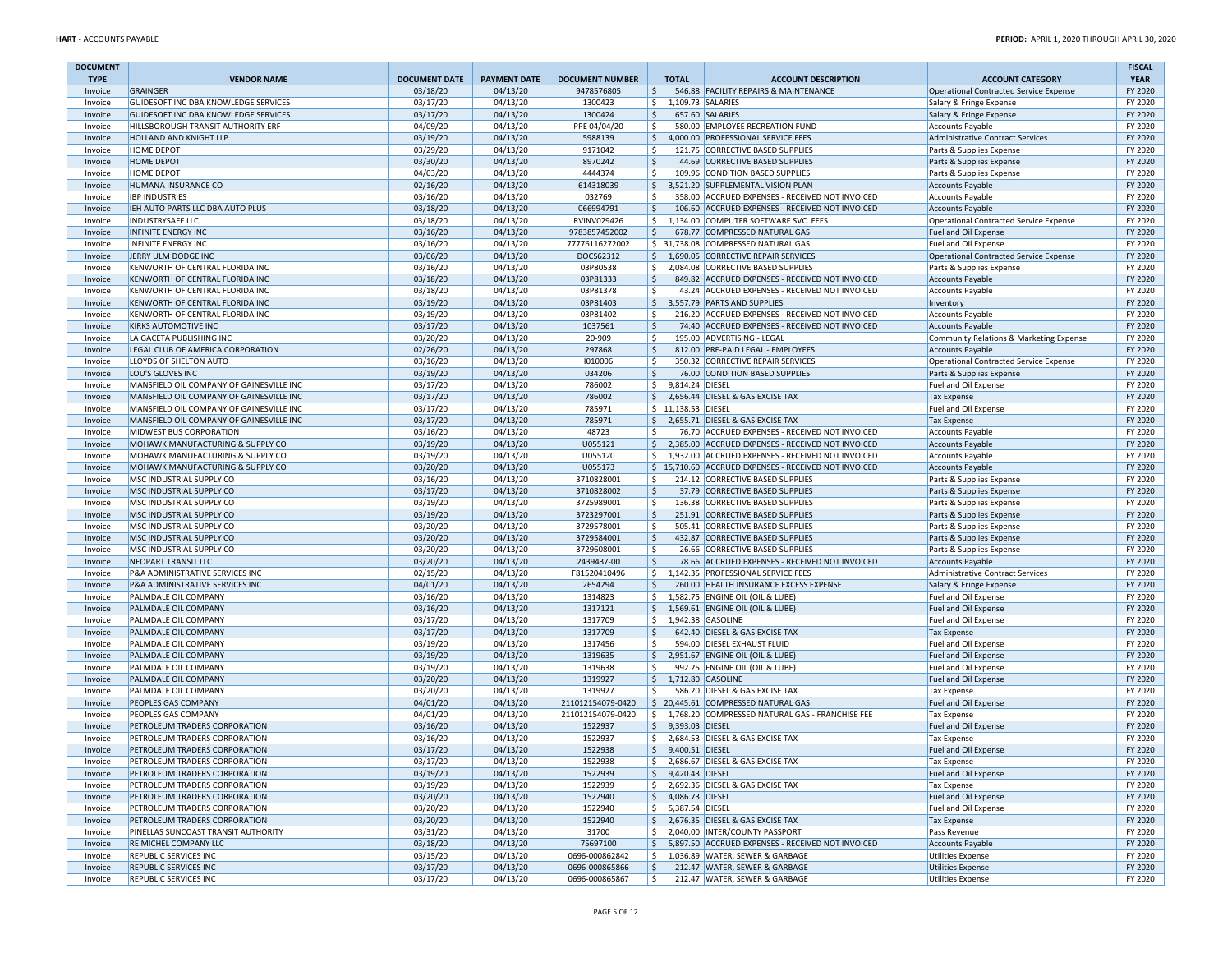| <b>DOCUMENT</b>    |                                                                |                      |                      |                                        |              |                                                                                                         |                                                      | <b>FISCAL</b>      |
|--------------------|----------------------------------------------------------------|----------------------|----------------------|----------------------------------------|--------------|---------------------------------------------------------------------------------------------------------|------------------------------------------------------|--------------------|
| <b>TYPE</b>        | <b>VENDOR NAME</b>                                             | <b>DOCUMENT DATE</b> | <b>PAYMENT DATE</b>  | <b>DOCUMENT NUMBER</b>                 | <b>TOTAL</b> | <b>ACCOUNT DESCRIPTION</b>                                                                              | <b>ACCOUNT CATEGORY</b>                              | <b>YEAR</b>        |
| Invoice<br>Invoice | REPUBLIC SERVICES INC<br><b>RUSH TRUCK CENTER</b>              | 03/17/20<br>03/18/20 | 04/13/20<br>04/13/20 | 0696-000865868<br>3018713428           | \$<br>\$     | 212.47 WATER, SEWER & GARBAGE<br>1,533.90 ACCRUED EXPENSES - RECEIVED NOT INVOICED                      | <b>Utilities Expense</b><br><b>Accounts Payable</b>  | FY 2020<br>FY 2020 |
| Invoice            | <b>RUSH TRUCK CENTER</b>                                       | 03/19/20             | 04/13/20             | 3018731267                             | \$           | 1,003.27 ACCRUED EXPENSES - RECEIVED NOT INVOICED                                                       | <b>Accounts Payable</b>                              | FY 2020            |
| Invoice            | SEABOARD DISTRIBUTION INC                                      | 03/17/20             | 04/13/20             | 238223                                 | \$           | 1,607.40 ANTI FREEZE/COOLANT                                                                            | Fuel and Oil Expense                                 | FY 2020            |
| Invoice            | SKYBASE COMMUNICATIONS LLC                                     | 03/15/20             | 04/13/20             | 31302                                  |              | $$1,610.00$ CELL PHONES                                                                                 | <b>Utilities Expense</b>                             | FY 2020            |
| Invoice            | SOUTHEAST POWER SYSTEMS OF TAMPA INC                           | 03/18/20             | 04/13/20             | 23 177964                              | Ŝ.           | 485.28 ACCRUED EXPENSES - RECEIVED NOT INVOICED                                                         | <b>Accounts Payable</b>                              | FY 2020            |
| Invoice            | <b>SUN STATE INTERNATIONAL TRUCKS LLC</b>                      | 03/19/20             | 04/13/20             | X10042211701                           | \$           | 5,402.85 CORRECTIVE BASED SUPPLIES                                                                      | Parts & Supplies Expense                             | FY 2020            |
| Invoice            | SUN STATE INTERNATIONAL TRUCKS LLC                             | 03/20/20             | 04/13/20             | X10042216901                           | \$           | 5,895.00 ACCRUED EXPENSES - RECEIVED NOT INVOICED                                                       | <b>Accounts Payable</b>                              | FY 2020            |
| Invoice            | <b>TAMPA ELECTRIC COMPANY</b>                                  | 04/01/20             | 04/13/20             | 211000476575-0420                      | l\$          | 19.73 ELECTRICITY                                                                                       | <b>Utilities Expense</b>                             | FY 2020            |
| Invoice            | TAMPA ELECTRIC COMPANY                                         | 04/01/20             | 04/13/20             | 211012083310-0420                      | -Ŝ           | 34.13 ELECTRICITY                                                                                       | <b>Utilities Expense</b>                             | FY 2020            |
| Invoice            | <b>TAMPA ELECTRIC COMPANY</b>                                  | 04/01/20             | 04/13/20             | 211012083575-0420                      | \$           | 19.73 ELECTRICITY                                                                                       | <b>Utilities Expense</b>                             | FY 2020            |
| Invoice            | <b>TAMPA ELECTRIC COMPANY</b>                                  | 04/02/20             | 04/13/20             | 211012087923-0420                      | -Ś           | 20.43 ELECTRICITY                                                                                       | <b>Utilities Expense</b>                             | FY 2020            |
| Invoice            | <b>TAMPA ELECTRIC COMPANY</b>                                  | 04/02/20             | 04/13/20             | 211012088145-0420                      | \$           | 154.98 ELECTRICITY                                                                                      | <b>Utilities Expense</b>                             | FY 2020            |
| Invoice            | <b>TAMPA ELECTRIC COMPANY</b>                                  | 04/02/20             | 04/13/20             | 211012086628-0420                      | -Ŝ           | 49.62 ELECTRICITY                                                                                       | <b>Utilities Expense</b>                             | FY 2020            |
| Invoice            | <b>TAMPA ELECTRIC COMPANY</b>                                  | 04/02/20             | 04/13/20             | 211012086024-0420                      | S.           | 53.97 ELECTRICITY                                                                                       | <b>Utilities Expense</b>                             | FY 2020            |
| Invoice            | <b>TAMPA ELECTRIC COMPANY</b><br><b>TAMPA ELECTRIC COMPANY</b> | 04/02/20             | 04/13/20             | 211012085133-0420                      | Ŝ.<br>S.     | 25.12 ELECTRICITY                                                                                       | <b>Utilities Expense</b>                             | FY 2020<br>FY 2020 |
| Invoice<br>Invoice | <b>TAMPA ELECTRIC COMPANY</b>                                  | 04/02/20<br>04/02/20 | 04/13/20<br>04/13/20 | 211012085398-0420<br>211012085687-0420 | Ŝ.           | 49.82 ELECTRICITY<br>57.22 ELECTRICITY                                                                  | <b>Utilities Expense</b><br><b>Utilities Expense</b> | FY 2020            |
| Invoice            | <b>TAMPA ELECTRIC COMPANY</b>                                  | 04/02/20             | 04/13/20             | 211012086396-0420                      | S.           | 50.52 ELECTRICITY                                                                                       | <b>Utilities Expense</b>                             | FY 2020            |
| Invoice            | <b>TAMPA ELECTRIC COMPANY</b>                                  | 04/02/20             | 04/13/20             | 211012086966-0420                      | S.           | 149.93 ELECTRICITY                                                                                      | <b>Utilities Expense</b>                             | FY 2020            |
| Invoice            | <b>TAMPA ELECTRIC COMPANY</b>                                  | 04/02/20             | 04/13/20             | 211012087196-0420                      | \$           | 2,479.99 ELECTRICITY                                                                                    | <b>Utilities Expense</b>                             | FY 2020            |
| Invoice            | <b>TAMPA ELECTRIC COMPANY</b>                                  | 04/02/20             | 04/13/20             | 211012087485-0420                      | S.           | 2,759.79 ELECTRICITY                                                                                    | <b>Utilities Expense</b>                             | FY 2020            |
| Invoice            | <b>TAMPA ELECTRIC COMPANY</b>                                  | 04/02/20             | 04/13/20             | 211001823031-0420                      | \$           | 1,695.81 ELECTRICITY                                                                                    | <b>Utilities Expense</b>                             | FY 2020            |
| Invoice            | TAMPA ELECTRIC COMPANY                                         | 04/02/20             | 04/13/20             | 211012083807-0420                      | -\$          | 26.74 ELECTRICITY                                                                                       | <b>Utilities Expense</b>                             | FY 2020            |
| Invoice            | <b>TAMPA ELECTRIC COMPANY</b>                                  | 04/02/20             | 04/13/20             | 211012084060-0420                      | \$           | 34.03 ELECTRICITY                                                                                       | <b>Utilities Expense</b>                             | FY 2020            |
| Invoice            | <b>TAMPA ELECTRIC COMPANY</b>                                  | 04/02/20             | 04/13/20             | 211012084367-0420                      | Ŝ.           | 46.47 ELECTRICITY                                                                                       | <b>Utilities Expense</b>                             | FY 2020            |
| Invoice            | <b>TAMPA ELECTRIC COMPANY</b>                                  | 04/02/20             | 04/13/20             | 211012084607-0420                      | \$           | 19.73 ELECTRICITY                                                                                       | <b>Utilities Expense</b>                             | FY 2020            |
| Invoice            | TAMPA ELECTRIC COMPANY                                         | 04/02/20             | 04/13/20             | 211012084870-0420                      | \$           | 32.16 ELECTRICITY                                                                                       | <b>Utilities Expense</b>                             | FY 2020            |
| Invoice            | <b>TAMPA ELECTRIC COMPANY</b>                                  | 04/02/20             | 04/13/20             | 211012088376-0420                      | \$           | 46.07 ELECTRICITY                                                                                       | <b>Utilities Expense</b>                             | FY 2020            |
| Invoice            | <b>TAMPA ELECTRIC COMPANY</b>                                  | 04/02/20             | 04/13/20             | 211012088657-0420                      | Ŝ.           | 189.50 ELECTRICITY                                                                                      | <b>Utilities Expense</b>                             | FY 2020            |
| Invoice            | <b>TAMPA ELECTRIC COMPANY</b>                                  | 04/02/20             | 04/13/20             | 211012087667-0420                      | \$           | 38.68 ELECTRICITY                                                                                       | <b>Utilities Expense</b>                             | FY 2020            |
| Invoice            | <b>TAMPA ELECTRIC COMPANY</b>                                  | 04/03/20             | 04/13/20             | 211012150341-0420                      | \$           | 28.70 ELECTRICITY                                                                                       | <b>Utilities Expense</b>                             | FY 2020            |
| Invoice            | <b>TAMPA ELECTRIC COMPANY</b><br><b>TAMPA ELECTRIC COMPANY</b> | 04/03/20             | 04/13/20             | 211012150622-0420                      | \$           | 21.80 ELECTRICITY                                                                                       | <b>Utilities Expense</b>                             | FY 2020            |
| Invoice            |                                                                | 04/03/20             | 04/13/20             | 211012088913-0420                      | \$<br>-Ŝ     | 4,653.37 ELECTRICITY                                                                                    | <b>Utilities Expense</b><br><b>Utilities Expense</b> | FY 2020<br>FY 2020 |
| Invoice<br>Invoice | <b>TAMPA ELECTRIC COMPANY</b><br><b>TAMPA ELECTRIC COMPANY</b> | 04/03/20<br>04/03/20 | 04/13/20<br>04/13/20 | 211012089184-0420<br>211012089465-0420 | Ŝ.           | 49.24 ELECTRICITY<br>48.64 ELECTRICITY                                                                  | <b>Utilities Expense</b>                             | FY 2020            |
| Invoice            | <b>TAMPA ELECTRIC COMPANY</b>                                  | 04/03/20             | 04/13/20             | 211012089754-0420                      | S.           | 51.79 ELECTRICITY                                                                                       | <b>Utilities Expense</b>                             | FY 2020            |
| Invoice            | TAMPA ELECTRIC COMPANY                                         | 04/03/20             | 04/13/20             | 211012150069-1420                      | Ŝ.           | 51.89 ELECTRICITY                                                                                       | <b>Utilities Expense</b>                             | FY 2020            |
| Invoice            | <b>TAMPA ELECTRIC COMPANY</b>                                  | 04/07/20             | 04/13/20             | 211012150812-0420                      | S,           | 9,351.49 ELECTRICITY                                                                                    | <b>Utilities Expense</b>                             | FY 2020            |
| Invoice            | TRANSDIESEL OF LAKELAND INC                                    | 03/20/20             | 04/13/20             | 114205                                 | \$           | 1,700.00 ASSOC CAP MAINT FL-5307P-2020 POP                                                              | Capital Grant Expense                                | FY 2020            |
| Invoice            | TRANSDIESEL OF LAKELAND INC                                    | 03/20/20             | 04/13/20             | 24282                                  | \$           | 3,400.00 PARTS AND SUPPLIES                                                                             | Inventory                                            | FY 2020            |
| Invoice            | TRANSIT HOLDING INC DBA AFTERMARKET PARTS CO LLC               | 03/19/20             | 04/13/20             | 82058383                               | \$           | 1,235.08 ACCRUED EXPENSES - RECEIVED NOT INVOICED                                                       | <b>Accounts Payable</b>                              | FY 2020            |
| Invoice            | UNITED DATA TECHNOLOGIES INC                                   | 03/16/20             | 04/13/20             | 0500232403                             |              | \$ 63,741.60 ACQ COMP HARDWARE CORE 21st FL-5339X-2018                                                  | Capital Grant Expense                                | FY 2020            |
| Invoice            | UNITED WAY OF TAMPA BAY, INC.                                  | 04/09/20             | 04/13/20             | PPE 04/04/20                           | \$           | 25.00 UNITED WAY FUND - EMPLOYEES                                                                       | <b>Accounts Payable</b>                              | FY 2020            |
| Invoice            | UNUM LIFE INS CO OF AMERICA                                    | 02/18/20             | 04/13/20             | 0397613-851-0320                       | \$           | 2,978.25 PROFESSIONAL SERVICE FEES                                                                      | Administrative Contract Services                     | FY 2020            |
| Invoice            | <b>VECTOR MEDIA HOLDING CORP</b>                               | 03/16/20             | 04/13/20             | 72400025641                            | \$           | 4,400.00 MARKETING RIDERSHIP DEVELOPMENT                                                                | Community Relations & Marketing Expense              | FY 2020            |
| Invoice            | WEST COAST TRANSPORTATION SERVICES INC DBA YELLOW CAB          | 03/15/20             | 04/13/20             | 22838                                  |              | \$53,346.00 CONTRACT SERVICES                                                                           | Operational Contracted Service Expense               | FY 2020            |
| Invoice            | <b>YRC INC</b>                                                 | 03/11/20             | 04/13/20             | 294-138837-5                           | \$           | 170.00 FREIGHT CHARGES                                                                                  | Parts & Supplies Expense                             | FY 2020            |
| Invoice            | <b>ABC BUS INC</b>                                             | 03/25/20             | 04/20/20             | 3068343                                | \$<br>\$     | 1,440.18 ACCRUED EXPENSES - RECEIVED NOT INVOICED                                                       | <b>Accounts Payable</b>                              | FY 2020<br>FY 2020 |
| Invoice<br>Invoice | <b>ABC BUS INC</b><br><b>ABC BUS INC</b>                       | 03/26/20<br>03/26/20 | 04/20/20<br>04/20/20 | 3069049<br>3069055                     |              | 161.65 ACCRUED EXPENSES - RECEIVED NOT INVOICED<br>\$ 3,498.56 ACCRUED EXPENSES - RECEIVED NOT INVOICED | <b>Accounts Payable</b><br>Accounts Payable          | FY 2020            |
| Invoice            | ALPHA-OMEGA COMMUNICATIONS LLC                                 | 03/23/20             | 04/20/20             | 202014                                 | \$           | 2,950.00 MACHINE/EQUIP MAINTENANCE                                                                      | Operational Contracted Service Expense               | FY 2020            |
| Invoice            | AMALGAMATED TRANSIT UNION                                      | 04/16/20             | 04/20/20             | CS 8:19-CV-00425                       |              | \$23,000.00 CLAIMS SETTLEMENTS                                                                          | Self Insured General Liability Expense               | FY 2020            |
| Invoice            | APEX OUTDOOR ADVERTISING LLC DBA INSITE STREET MEDIA           | 03/24/20             | 04/20/20             | 5068662                                | Ŝ.           | 800.00 PRINTING - SYSTEM PROMOTION                                                                      | Community Relations & Marketing Expense              | FY 2020            |
| Invoice            | <b>AUDIOSEARS CORPORATION</b>                                  | 03/23/20             | 04/20/20             | 34956                                  | \$           | 3,004.50 ACCRUED EXPENSES - RECEIVED NOT INVOICED                                                       | <b>Accounts Payable</b>                              | FY 2020            |
| Invoice            | <b>AUTONATION SSC</b>                                          | 03/26/20             | 04/20/20             | 8635796                                | Ŝ.           | 12.63 CORRECTIVE BASED SUPPLIES                                                                         | Parts & Supplies Expense                             | FY 2020            |
| Invoice            | <b>AYRES ASSOCIATES INC</b>                                    | 03/23/20             | 04/20/20             | 185569                                 | \$           | 172.45 COT Z02 CED ENG & DESIGN BUS STOP/SHELTER                                                        | Capital Grant Expense                                | FY 2020            |
| Invoice            | <b>AYRES ASSOCIATES INC</b>                                    | 03/23/20             | 04/20/20             | 185567                                 | S            | 172.45 HC Z07 BS ENG & DESIGN BUS STOP/SHELTER                                                          | Capital Grant Expense                                | FY 2020            |
| Invoice            | <b>AYRES ASSOCIATES INC</b>                                    | 03/23/20             | 04/20/20             | 185561                                 |              | \$1,155.47 ASSOC TRANSIT IMPRV (min 1%) E&D FL-5339X-2018                                               | <b>Capital Grant Expense</b>                         | FY 2020            |
| Invoice            | <b>AYRES ASSOCIATES INC</b>                                    | 03/23/20             | 04/20/20             | 185564                                 | Ŝ.           | 301.54 HC Z04 BN ENG & DESIGN BUS STOP/SHELTER                                                          | Capital Grant Expense                                | FY 2020            |
| Invoice            | <b>AYRES ASSOCIATES INC</b>                                    | 03/23/20             | 04/20/20             | 185565                                 | \$           | 172.45 ASSOC TRANSIT IMPRV (min 1%) E&D FL-5339X-2018                                                   | <b>Capital Grant Expense</b>                         | FY 2020            |
| Invoice            | BALFOUR BEATTY INFRASTRUCTURE INC                              | 03/25/20             | 04/20/20             | IN0000002693                           | \$           | 1,094.00 CORRECTIVE BASED SUPPLIES                                                                      | Parts & Supplies Expense                             | FY 2020            |
| Invoice            | <b>BARTOW FORD CO</b>                                          | 03/23/20             | 04/20/20             | 816133                                 | \$           | 438.92 ACCRUED EXPENSES - RECEIVED NOT INVOICED                                                         | Accounts Payable                                     | FY 2020            |
| Invoice            | <b>BARTOW FORD CO</b>                                          | 03/23/20             | 04/20/20             | 816338                                 | Ŝ.           | 227.36 CORRECTIVE BASED SUPPLIES                                                                        | Parts & Supplies Expense                             | FY 2020            |
| Invoice            | <b>BARTOW FORD CO</b>                                          | 03/24/20             | 04/20/20             | 816533                                 | $\mathsf{S}$ | 319.60 ACCRUED EXPENSES - RECEIVED NOT INVOICED                                                         | <b>Accounts Payable</b>                              | FY 2020            |
| Invoice<br>Invoice | <b>BARTOW FORD CO</b><br><b>BARTOW FORD CO</b>                 | 03/25/20<br>03/25/20 | 04/20/20<br>04/20/20 | 816433<br>816532                       | \$           | \$1,280.41 CORRECTIVE BASED SUPPLIES<br>173.34 ACCRUED EXPENSES - RECEIVED NOT INVOICED                 | Parts & Supplies Expense<br><b>Accounts Payable</b>  | FY 2020<br>FY 2020 |
| Invoice            | <b>BARTOW FORD CO</b>                                          | 03/26/20             | 04/20/20             | 816747                                 | \$           | 686.88 ACCRUED EXPENSES - RECEIVED NOT INVOICED                                                         | <b>Accounts Payable</b>                              | FY 2020            |
|                    |                                                                |                      |                      |                                        |              |                                                                                                         |                                                      |                    |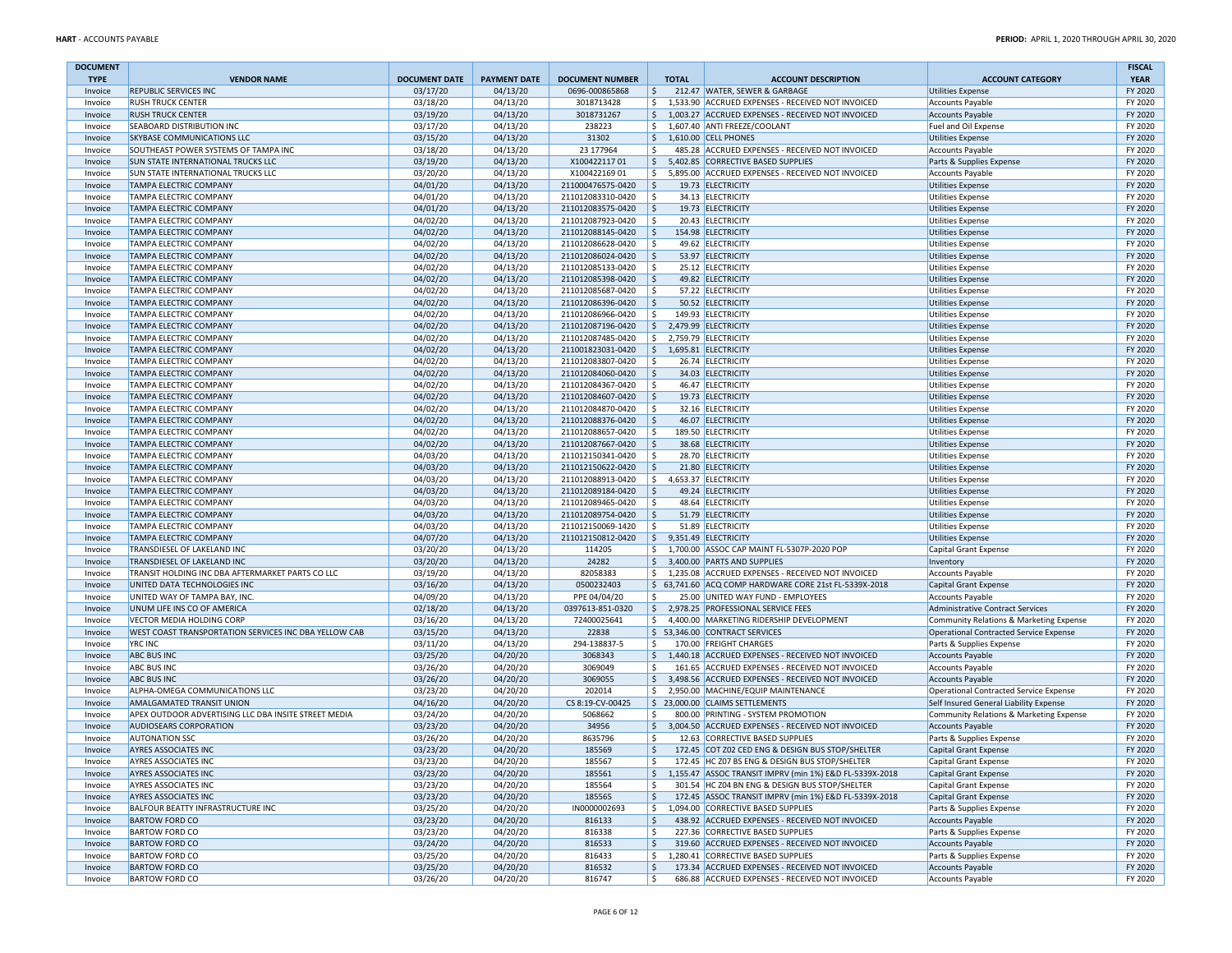| <b>DOCUMENT</b>    |                                                                                  |                      |                      |                                 |                              |                                                                                     |                                                                   | <b>FISCAL</b>      |
|--------------------|----------------------------------------------------------------------------------|----------------------|----------------------|---------------------------------|------------------------------|-------------------------------------------------------------------------------------|-------------------------------------------------------------------|--------------------|
| <b>TYPE</b>        | <b>VENDOR NAME</b>                                                               | <b>DOCUMENT DATE</b> | <b>PAYMENT DATE</b>  | <b>DOCUMENT NUMBER</b>          | <b>TOTAL</b>                 | <b>ACCOUNT DESCRIPTION</b>                                                          | <b>ACCOUNT CATEGORY</b>                                           | <b>YEAR</b>        |
| Invoice            | <b>BARTOW FORD CO</b><br><b>BARTOW FORD CO</b>                                   | 03/26/20             | 04/20/20             | 816749                          | \$                           | \$ 2,937.42 ACCRUED EXPENSES - RECEIVED NOT INVOICED                                | <b>Accounts Payable</b>                                           | FY 2020<br>FY 2020 |
| Invoice            | <b>BARTOW FORD CO</b>                                                            | 03/26/20<br>03/26/20 | 04/20/20<br>04/20/20 | 816532-1<br>816433-1            | \$                           | 119.96 ACCRUED EXPENSES - RECEIVED NOT INVOICED<br>210.88 CORRECTIVE BASED SUPPLIES | <b>Accounts Payable</b>                                           | FY 2020            |
| Invoice<br>Invoice | <b>BOCC - WATER</b>                                                              | 04/03/20             | 04/20/20             | 7441310-0420                    | \$                           | 352.40 WATER, SEWER & GARBAGE                                                       | Parts & Supplies Expense<br><b>Utilities Expense</b>              | FY 2020            |
| Invoice            | <b>BOCC - WATER</b>                                                              | 04/03/20             | 04/20/20             | 7541310-0420                    | \$                           | 122.10 WATER, SEWER & GARBAGE                                                       | <b>Utilities Expense</b>                                          | FY 2020            |
| Invoice            | <b>BRANDON FORD</b>                                                              | 03/25/20             | 04/20/20             | C03584                          | \$                           | 1,147.09 CORRECTIVE REPAIR SERVICES                                                 | Operational Contracted Service Expense                            | FY 2020            |
| Invoice            | <b>BRIDGESTONE AMERICAS INC</b>                                                  | 03/24/20             | 04/20/20             | 6498525994                      | \$                           | 2,404.58 TIRES LEASED - ADA/PARA FL-5307P-2020 POP                                  | Capital Grant Expense                                             | FY 2020            |
| Invoice            | <b>BRIDGESTONE AMERICAS INC</b>                                                  | 03/24/20             | 04/20/20             | 6498525994                      | \$                           | 9,618.34 TIRES LEASED - BUS FL-5307P-2020 POP                                       | Capital Grant Expense                                             | FY 2020            |
| Invoice            | <b>BRIDGESTONE AMERICAS INC</b>                                                  | 03/24/20             | 04/20/20             | 6498525984                      |                              | \$5,277.21 TIRES LEASED - ADA/PARA FL-5307P-2020 POP                                | Capital Grant Expense                                             | FY 2020            |
| Invoice            | <b>BRIDGESTONE AMERICAS INC</b>                                                  | 03/24/20             | 04/20/20             | 6498525984                      |                              | \$ 27,196.80 TIRES LEASED - BUS FL-5307P-2020 POP                                   | Capital Grant Expense                                             | FY 2020            |
| Invoice            | <b>BRIDGESTONE AMERICAS INC</b>                                                  | 03/25/20             | 04/20/20             | 6498567331                      | Ŝ.                           | 66.93 TIRES LEASED - ADA/PARA FL-5307P-2020 POP                                     | <b>Capital Grant Expense</b>                                      | FY 2020            |
| Invoice            | <b>BRIDGESTONE AMERICAS INC</b>                                                  | 03/25/20             | 04/20/20             | 6498567331                      | \$                           | 1,733.97 TIRES LEASED - BUS FL-5307P-2020 POP                                       | Capital Grant Expense                                             | FY 2020            |
| Invoice            | <b>BRIDGESTONE AMERICAS INC</b>                                                  | 03/25/20             | 04/20/20             | 6498567333                      | \$                           | 984.75 TIRES LEASED - ADA/PARA FL-5307P-2020 POP                                    | Capital Grant Expense                                             | FY 2020            |
| Invoice            | <b>BRIDGESTONE AMERICAS INC</b>                                                  | 03/25/20             | 04/20/20             | 6498567336                      | Ŝ.                           | 1,206.01 TIRES LEASED - BUS FL-5307P-2020 POP                                       | Capital Grant Expense                                             | FY 2020            |
| Invoice            | <b>BRIDGESTONE AMERICAS INC</b>                                                  | 03/25/20             | 04/20/20             | 6498567339                      | \$                           | 577.89 TIRES LEASED - ADA/PARA FL-5307P-2020 POP                                    | Capital Grant Expense                                             | FY 2020            |
| Invoice            | <b>BRIDGESTONE AMERICAS INC</b>                                                  | 03/25/20             | 04/20/20             | 6498567329                      | Ŝ.                           | 645.54 TIRES LEASED - ADA/PARA FL-5307P-2020 POP                                    | Capital Grant Expense                                             | FY 2020            |
| Invoice            | <b>BRIDGESTONE AMERICAS INC</b>                                                  | 03/25/20             | 04/20/20             | 6498548408                      | $\mathsf{S}$                 | 5,104.72 TIRES LEASED - ADA/PARA FL-5307P-2020 POP                                  | Capital Grant Expense                                             | FY 2020            |
| Invoice            | <b>BRIDGESTONE AMERICAS INC</b>                                                  | 03/25/20             | 04/20/20             | 6498548408                      |                              | \$25,451.29 TIRES LEASED - BUS FL-5307P-2020 POP                                    | Capital Grant Expense                                             | FY 2020            |
| Invoice            | <b>BRIDGESTONE AMERICAS INC</b>                                                  | 03/25/20             | 04/20/20             | 6498548423                      | \$                           | 2,404.58 TIRES LEASED - ADA/PARA FL-5307P-2020 POP                                  | Capital Grant Expense                                             | FY 2020            |
| Invoice            | <b>BRIDGESTONE AMERICAS INC</b>                                                  | 03/25/20             | 04/20/20             | 6498548423                      | \$                           | 9,618.34 TIRES LEASED - BUS FL-5307P-2020 POP                                       | Capital Grant Expense                                             | FY 2020            |
| Invoice            | <b>BRIGHT HOUSE NETWORKS LLC</b>                                                 | 04/10/20             | 04/20/20             | 065857001041020                 | \$                           | 1,390.00 WEB HOSTING SERVICES                                                       | Operational Contracted Service Expense                            | FY 2020            |
| Invoice            | <b>CARROLL AIR SYSTEMS INC</b>                                                   | 03/23/20             | 04/20/20             | 60710                           | Ŝ.                           | 390.00 FACILITY REPAIRS & MAINTENANCE                                               | Operational Contracted Service Expense                            | FY 2020            |
| Invoice            | <b>CDW LLC</b>                                                                   | 03/19/20             | 04/20/20             | XHD9992                         | \$                           | 970.00 COMPUTER EQUIPMENT                                                           | Parts & Supplies Expense                                          | FY 2020            |
| Invoice            | CIGNA BEHAVIORAL HEALTH                                                          | 02/15/20             | 04/20/20             | 05547                           |                              | \$1,188.33 COUNSELING SERVICES                                                      | Administrative Contract Services                                  | FY 2020            |
| Invoice            | CIGNA HEALTH AND LIFE INS CO                                                     | 02/21/20             | 04/20/20             | 2611380                         |                              | \$11,455.00 HEALTH INSURANCE EXCESS EXPENSE                                         | Salary & Fringe Expense                                           | FY 2020            |
| Invoice            | CIGNA HEALTH AND LIFE INS CO                                                     | 02/21/20             | 04/20/20             | 2611380                         |                              | \$108,097.95 HEALTH INSURANCE THIRD PARTY COSTS                                     | Salary & Fringe Expense                                           | FY 2020            |
| Invoice            | <b>CINTAS CORPORATION</b>                                                        | 03/26/20             | 04/20/20             | 4046462533                      | \$                           | 12.96 CONTRACT SERVICES                                                             | Operational Contracted Service Expense                            | FY 2020            |
| Invoice            | <b>CINTAS CORPORATION</b>                                                        | 03/26/20             | 04/20/20             | 4046463806                      | \$                           | 48.40 UNIFORMS                                                                      | Salary & Fringe Expense                                           | FY 2020            |
| Invoice            | <b>CINTAS CORPORATION</b>                                                        | 03/26/20             | 04/20/20             | 4046463978                      | \$                           | 151.25 UNIFORMS                                                                     | Salary & Fringe Expense                                           | FY 2020            |
| Invoice            | <b>CINTAS CORPORATION</b>                                                        | 03/26/20             | 04/20/20             | 4046463707                      | \$                           | 48.40 UNIFORMS                                                                      | Salary & Fringe Expense                                           | FY 2020            |
| Invoice            | <b>CINTAS CORPORATION</b><br><b>CINTAS CORPORATION</b>                           | 03/26/20             | 04/20/20<br>04/20/20 | 4046463785                      | \$<br>\$                     | 36.30 UNIFORMS                                                                      | Salary & Fringe Expense                                           | FY 2020<br>FY 2020 |
| Invoice            | <b>CINTAS CORPORATION</b>                                                        | 03/26/20<br>03/26/20 | 04/20/20             | 4046463709<br>4046463738        | \$                           | 36.30 UNIFORMS<br>197.82 CONTRACT SERVICES                                          | Salary & Fringe Expense<br>Operational Contracted Service Expense | FY 2020            |
| Invoice<br>Invoice | <b>CINTAS CORPORATION</b>                                                        | 03/26/20             | 04/20/20             | 4046463919                      | Ŝ.                           | 142.98 UNIFORMS                                                                     | Salary & Fringe Expense                                           | FY 2020            |
| Invoice            | <b>CINTAS CORPORATION</b>                                                        | 03/26/20             | 04/20/20             | 4046464028                      | \$                           | 254.10 UNIFORMS                                                                     | Salary & Fringe Expense                                           | FY 2020            |
| Invoice            | <b>CINTAS CORPORATION</b>                                                        | 03/27/20             | 04/20/20             | 4046575594                      | \$                           | 66.55 UNIFORMS                                                                      | Salary & Fringe Expense                                           | FY 2020            |
| Invoice            | <b>CINTAS CORPORATION</b>                                                        | 03/27/20             | 04/20/20             | 4046575549                      | Ŝ.                           | 80.34 CONTRACT SERVICES                                                             | Operational Contracted Service Expense                            | FY 2020            |
| Invoice            | <b>CISCO SYSTEMS INC</b>                                                         | 03/27/20             | 04/20/20             | 5100225001                      | Ŝ.                           | 345.00 WEB HOSTING SERVICES                                                         | Operational Contracted Service Expense                            | FY 2020            |
| Invoice            | COMMERCIAL RISK MANAGEMENT INC                                                   | 03/24/20             | 04/20/20             | 3-101669                        | \$                           | 4,566.00 CLAIM SERVICING FEES                                                       | Self Insured Workers' Compensation Expense                        | FY 2020            |
| Invoice            | <b>CREATIVE BUS SALES INC</b>                                                    | 03/23/20             | 04/20/20             | 6038755                         | \$                           | 151.92 CORRECTIVE BASED SUPPLIES                                                    | Parts & Supplies Expense                                          | FY 2020            |
| Invoice            | <b>CREATIVE BUS SALES INC</b>                                                    | 03/23/20             | 04/20/20             | 6038822                         | Ŝ.                           | 201.17 CORRECTIVE BASED SUPPLIES                                                    | Parts & Supplies Expense                                          | FY 2020            |
| Invoice            | <b>CREATIVE BUS SALES INC</b>                                                    | 03/23/20             | 04/20/20             | 5196317                         | \$                           | 186.72 ACCRUED EXPENSES - RECEIVED NOT INVOICED                                     | <b>Accounts Payable</b>                                           | FY 2020            |
| Invoice            | <b>CREATIVE BUS SALES INC</b>                                                    | 03/23/20             | 04/20/20             | 6038570                         | \$                           | 677.58 ACCRUED EXPENSES - RECEIVED NOT INVOICED                                     | Accounts Payable                                                  | FY 2020            |
| Invoice            | <b>CREATIVE BUS SALES INC</b>                                                    | 03/23/20             | 04/20/20             | 6038742                         | \$                           | 555.00 CORRECTIVE BASED SUPPLIES                                                    | Parts & Supplies Expense                                          | FY 2020            |
| Invoice            | <b>CREATIVE BUS SALES INC</b>                                                    | 03/23/20             | 04/20/20             | 6035473B                        | \$                           | 1,390.56 CORRECTIVE BASED SUPPLIES                                                  | Parts & Supplies Expense                                          | FY 2020            |
| Invoice            | <b>CREATIVE BUS SALES INC</b>                                                    | 03/24/20             | 04/20/20             | 6038854                         | \$                           | 2,366.01 CORRECTIVE BASED SUPPLIES                                                  | Parts & Supplies Expense                                          | FY 2020            |
| Invoice            | <b>CREATIVE BUS SALES INC</b>                                                    | 03/24/20             | 04/20/20             | 6038762                         | \$                           | 3,604.71 ACCRUED EXPENSES - RECEIVED NOT INVOICED                                   | Accounts Payable                                                  | FY 2020            |
| Invoice            | <b>CREATIVE BUS SALES INC</b>                                                    | 03/24/20             | 04/20/20             | 22820933                        | \$                           | 1,727.52 ACCRUED EXPENSES - RECEIVED NOT INVOICED                                   | <b>Accounts Payable</b>                                           | FY 2020            |
| Invoice            | <b>CREATIVE BUS SALES INC</b>                                                    | 03/25/20             | 04/20/20             | 5197281                         | \$                           | 55.84 ACCRUED EXPENSES - RECEIVED NOT INVOICED                                      | <b>Accounts Payable</b>                                           | FY 2020            |
| Invoice            | <b>CUMMINS INC</b>                                                               | 03/26/20             | 04/20/20             | A3-32573                        | \$                           | 750.00 COMPUTER SOFTWARE SVC. FEES                                                  | Operational Contracted Service Expense                            | FY 2020            |
| Invoice            | <b>CUMMINS INC</b>                                                               | 03/27/20             | 04/20/20             | A7-27869                        |                              | \$ 36,407.45 ASSOC CAP MAINT FL-5307P-2020 POP                                      | Capital Grant Expense                                             | FY 2020            |
| Invoice            | <b>CURVED GLASS DISTRIBUTORS INC</b>                                             | 03/25/20             | 04/20/20             | 0383904-IN                      | \$                           | 2,115.00 ACCRUED EXPENSES - RECEIVED NOT INVOICED                                   | <b>Accounts Payable</b>                                           | FY 2020            |
| Invoice            | EARL W. COLVARD INC. DBA BOULEVARD TIRE CENTER                                   | 03/23/20             | 04/20/20             | 37-GS18166                      | \$                           | 89.78 TIRES PURCHASED                                                               | Parts & Supplies Expense                                          | FY 2020            |
| Invoice            | <b>FINISHMASTER INC</b>                                                          | 03/24/20             | 04/20/20             | 85663429                        | \$                           | 167.80 ACCRUED EXPENSES - RECEIVED NOT INVOICED                                     | <b>Accounts Payable</b>                                           | FY 2020            |
| Invoice            | <b>FINISHMASTER INC</b>                                                          | 03/24/20             | 04/20/20             | 85670669                        | \$                           | 141.60 ACCRUED EXPENSES - RECEIVED NOT INVOICED                                     | <b>Accounts Payable</b>                                           | FY 2020            |
| Invoice            | <b>FINISHMASTER INC</b>                                                          | 03/26/20             | 04/20/20             | 85685068                        | \$                           | 33.56 ACCRUED EXPENSES - RECEIVED NOT INVOICED                                      | <b>Accounts Payable</b>                                           | FY 2020            |
| Invoice            | FLEET ACQUISTIONS LLC DBA FLEET PRODUCTS                                         | 03/24/20             | 04/20/20             | 1703350                         | \$                           | 98.42 TOOLS, EQUIP & SHOP SUPPLIES                                                  | Parts & Supplies Expense                                          | FY 2020            |
| Invoice            | <b>FLEETPRIDE INC</b>                                                            | 03/24/20             | 04/20/20             | 48427935                        | \$.                          | 139.80 CORRECTIVE BASED SUPPLIES                                                    | Parts & Supplies Expense                                          | FY 2020            |
| Invoice            | FLORIDA DEPARTMENT OF REVENUE                                                    | 03/31/20             | 04/20/20             | SALES TAX 03/2020               | S.                           | 52.10 SALES TAXES PAYABLE                                                           | <b>Taxes Payable</b>                                              | FY 2020            |
| Invoice            | FLORIDA DEPT OF FINANCIAL SERVICES<br>FLORIDA DEPT OF TRANSPORTATION DBA SUNPASS | 03/31/20             | 04/20/20             | 19Q2S1252120141                 | \$                           | 5,472.80 ASSESSMENT FEES                                                            | Self Insured Workers' Compensation Expense                        | FY 2020<br>FY 2020 |
| Invoice            | <b>FRONTIER FLORIDA LLC</b>                                                      | 04/01/20<br>04/07/20 | 04/20/20<br>04/20/20 | 329423 03-20<br>0420-2391000012 | \$11,894.83 TOLLS ONLY<br>\$ | 638.29 TELEPHONE                                                                    | Other Administrative Expenses<br><b>Utilities Expense</b>         | FY 2020            |
| Invoice<br>Invoice | <b>GENFARE</b>                                                                   | 03/26/20             | 04/20/20             | 90163193                        | \$                           | 219.70 TOOLS, EQUIP & SHOP SUPPLIES                                                 | Parts & Supplies Expense                                          | FY 2020            |
| Invoice            | <b>GENFARE</b>                                                                   | 03/26/20             | 04/20/20             | 90163194                        | \$                           | 124.70 TOOLS, EQUIP & SHOP SUPPLIES                                                 | Parts & Supplies Expense                                          | FY 2020            |
| Invoice            | GENUINE PARTS CO DBA NAPA AUTO                                                   | 03/23/20             | 04/20/20             | 0619-981562                     | \$                           | 13.61 CORRECTIVE BASED SUPPLIES                                                     | Parts & Supplies Expense                                          | FY 2020            |
| Invoice            | GENUINE PARTS CO DBA NAPA AUTO                                                   | 03/23/20             | 04/20/20             | 0619-981643                     | \$                           | 9.29 CORRECTIVE BASED SUPPLIES                                                      | Parts & Supplies Expense                                          | FY 2020            |
| Invoice            | GENUINE PARTS CO DBA NAPA AUTO                                                   | 03/23/20             | 04/20/20             | 0619-981644                     | $\ddot{\phi}$                | 102.19 CORRECTIVE BASED SUPPLIES                                                    | Parts & Supplies Expense                                          | FY 2020            |
| Invoice            | GENUINE PARTS CO DBA NAPA AUTO                                                   | 03/23/20             | 04/20/20             | 0619-981563                     | \$                           | 10.94 CORRECTIVE BASED SUPPLIES                                                     | Parts & Supplies Expense                                          | FY 2020            |
|                    |                                                                                  |                      |                      |                                 |                              |                                                                                     |                                                                   |                    |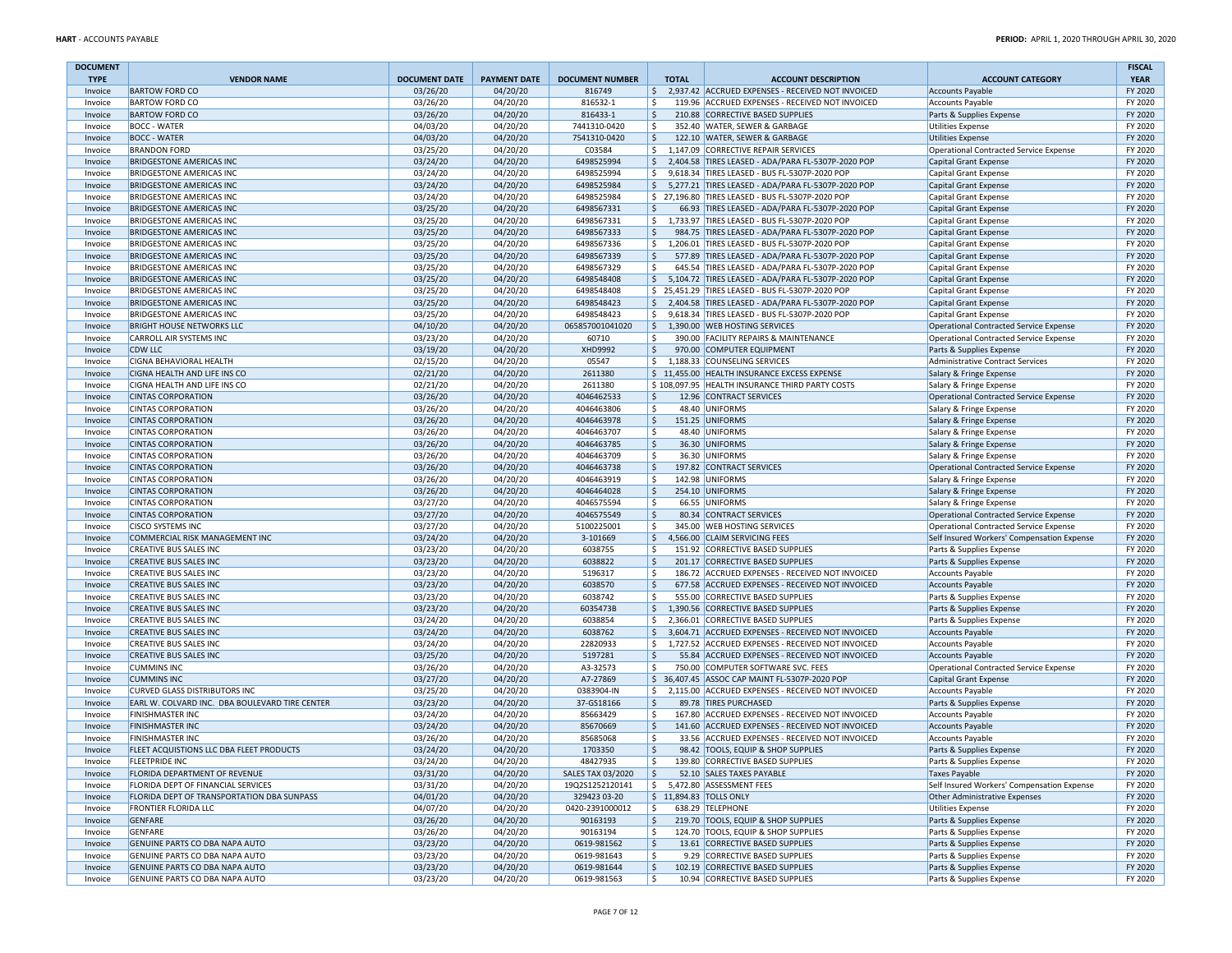| <b>DOCUMENT</b>    |                                                                              |                      |                      |                            |               |                                                                                                        |                                                                                  | <b>FISCAL</b>      |
|--------------------|------------------------------------------------------------------------------|----------------------|----------------------|----------------------------|---------------|--------------------------------------------------------------------------------------------------------|----------------------------------------------------------------------------------|--------------------|
| <b>TYPE</b>        | <b>VENDOR NAME</b>                                                           | <b>DOCUMENT DATE</b> | <b>PAYMENT DATE</b>  | <b>DOCUMENT NUMBER</b>     | <b>TOTAL</b>  | <b>ACCOUNT DESCRIPTION</b>                                                                             | <b>ACCOUNT CATEGORY</b>                                                          | <b>YEAR</b>        |
| Invoice            | GENUINE PARTS CO DBA NAPA AUTO                                               | 03/23/20             | 04/20/20             | 2504-908168                | \$<br>\$      | 23.18 CORRECTIVE BASED SUPPLIES                                                                        | Parts & Supplies Expense                                                         | FY 2020<br>FY 2020 |
| Invoice<br>Invoice | GENUINE PARTS CO DBA NAPA AUTO<br><b>GENUINE PARTS CO DBA NAPA AUTO</b>      | 03/25/20<br>03/27/20 | 04/20/20<br>04/20/20 | 0619-981921<br>0619-982159 | Ŝ.            | 11.85 CORRECTIVE BASED SUPPLIES<br>93.87 CORRECTIVE BASED SUPPLIES                                     | Parts & Supplies Expense<br>Parts & Supplies Expense                             | FY 2020            |
| Invoice            | <b>GILLIG LLC</b>                                                            | 03/23/20             | 04/20/20             | 40683215                   | \$            | 175.95 ACCRUED EXPENSES - RECEIVED NOT INVOICED                                                        | <b>Accounts Payable</b>                                                          | FY 2020            |
| Invoice            | <b>GILLIG LLC</b>                                                            | 03/24/20             | 04/20/20             | 40683653                   | \$            | 739.36 CORRECTIVE BASED SUPPLIES                                                                       | Parts & Supplies Expense                                                         | FY 2020            |
| Invoice            | <b>GILLIG LLC</b>                                                            | 03/24/20             | 04/20/20             | 40683654                   | \$            | 203.00 ACCRUED EXPENSES - RECEIVED NOT INVOICED                                                        | <b>Accounts Payable</b>                                                          | FY 2020            |
| Invoice            | <b>GILLIG LLC</b>                                                            | 03/24/20             | 04/20/20             | 40683656                   | \$            | 4,841.98 ACCRUED EXPENSES - RECEIVED NOT INVOICED                                                      | <b>Accounts Payable</b>                                                          | FY 2020            |
| Invoice            | <b>GILLIG LLC</b>                                                            | 03/24/20             | 04/20/20             | 40683655                   | \$            | 37.82 CORRECTIVE BASED SUPPLIES                                                                        | Parts & Supplies Expense                                                         | FY 2020            |
| Invoice            | <b>GILLIG LLC</b>                                                            | 03/25/20             | 04/20/20             | 40684150                   | $\mathsf{S}$  | 1,003.98 CORRECTIVE BASED SUPPLIES                                                                     | Parts & Supplies Expense                                                         | FY 2020            |
| Invoice            | <b>GILLIG LLC</b>                                                            | 03/25/20             | 04/20/20             | 40684148                   | \$            | 1,188.96 ACCRUED EXPENSES - RECEIVED NOT INVOICED                                                      | <b>Accounts Payable</b>                                                          | FY 2020            |
| Invoice            | <b>GILLIG LLC</b>                                                            | 03/25/20             | 04/20/20             | 40684149                   | Ŝ.            | 226.50 ACCRUED EXPENSES - RECEIVED NOT INVOICED                                                        | <b>Accounts Payable</b>                                                          | FY 2020            |
| Invoice            | <b>GILLIG LLC</b>                                                            | 03/27/20             | 04/20/20             | 40685025                   | \$            | 732.34 ACCRUED EXPENSES - RECEIVED NOT INVOICED                                                        | <b>Accounts Payable</b>                                                          | FY 2020            |
| Invoice            | <b>GILLIG LLC</b>                                                            | 03/27/20             | 04/20/20             | 40685023                   | \$            | 165.60 ACCRUED EXPENSES - RECEIVED NOT INVOICED                                                        | <b>Accounts Payable</b>                                                          | FY 2020            |
| Invoice            | <b>GILLIG LLC</b>                                                            | 03/27/20             | 04/20/20             | 40685024                   | \$            | 4,224.93 ACCRUED EXPENSES - RECEIVED NOT INVOICED                                                      | <b>Accounts Payable</b>                                                          | FY 2020            |
| Invoice            | <b>GLOBAL EQUIPMENT CO INC</b>                                               | 03/25/20             | 04/20/20             | 115754790                  | \$            | 193.99 CORRECTIVE BASED SUPPLIES                                                                       | Parts & Supplies Expense                                                         | FY 2020            |
| Invoice            | GRAINGER                                                                     | 03/24/20             | 04/20/20             | 9484615563                 | \$            | 323.46 FACILITY REPAIRS & MAINTENANCE<br>177.75 CORRECTIVE BASED SUPPLIES                              | Operational Contracted Service Expense                                           | FY 2020            |
| Invoice            | GRAINGER<br>GRAINGER                                                         | 03/25/20             | 04/20/20             | 9486244149<br>9485917117   | \$<br>\$      | 881.10 FACILITY REPAIRS & MAINTENANCE                                                                  | Parts & Supplies Expense                                                         | FY 2020<br>FY 2020 |
| Invoice<br>Invoice | GRAINGER                                                                     | 03/25/20<br>03/25/20 | 04/20/20<br>04/20/20 | 9485692819                 | ۱\$.          | 187.72 FACILITY REPAIRS & MAINTENANCE                                                                  | Operational Contracted Service Expense<br>Operational Contracted Service Expense | FY 2020            |
| Invoice            | GRAINGER                                                                     | 03/26/20             | 04/20/20             | 9486728539                 | \$            | 6.66 CORRECTIVE BASED SUPPLIES                                                                         | Parts & Supplies Expense                                                         | FY 2020            |
| Invoice            | GUIDESOFT INC DBA KNOWLEDGE SERVICES                                         | 03/24/20             | 04/20/20             | 1301775                    | \$            | 992.28 SALARIES                                                                                        | Salary & Fringe Expense                                                          | FY 2020            |
| Invoice            | GUIDESOFT INC DBA KNOWLEDGE SERVICES                                         | 03/24/20             | 04/20/20             | 1301776                    | Ŝ.            | 657.60 SALARIES                                                                                        | Salary & Fringe Expense                                                          | FY 2020            |
| Invoice            | <b>GULF COAST THERMO KING</b>                                                | 03/24/20             | 04/20/20             | IV84212                    | \$            | 122.15 ACCRUED EXPENSES - RECEIVED NOT INVOICED                                                        | <b>Accounts Payable</b>                                                          | FY 2020            |
| Invoice            | <b>GULF COAST THERMO KING</b>                                                | 03/24/20             | 04/20/20             | IV84233                    | Ŝ.            | 580.20 ACCRUED EXPENSES - RECEIVED NOT INVOICED                                                        | <b>Accounts Payable</b>                                                          | FY 2020            |
| Invoice            | <b>GULF COAST THERMO KING</b>                                                | 03/25/20             | 04/20/20             | IV84246                    | \$            | 2,900.56 ACCRUED EXPENSES - RECEIVED NOT INVOICED                                                      | <b>Accounts Payable</b>                                                          | FY 2020            |
| Invoice            | <b>HOME DEPOT</b>                                                            | 04/10/20             | 04/20/20             | 7971185                    | Ŝ.            | 67.94 CORRECTIVE BASED SUPPLIES                                                                        | Parts & Supplies Expense                                                         | FY 2020            |
| Invoice            | HOWCO ENVIRONMENTAL SERVICES                                                 | 03/24/20             | 04/20/20             | 0318904                    | \$            | 140.00 CONTRACT SERVICES                                                                               | Operational Contracted Service Expense                                           | FY 2020            |
| Invoice            | <b>IBI GROUP</b>                                                             | 03/25/20             | 04/20/20             | 10010090                   | \$            | 3,536.99 3rd PARTY CONTRACT ITS CONSULTANT FL-5307S-2019                                               | Capital Grant Expense                                                            | FY 2020            |
| Invoice            | <b>IBP INDUSTRIES</b>                                                        | 03/25/20             | 04/20/20             | 032827                     | \$            | 1,695.00 CORRECTIVE BASED SUPPLIES                                                                     | Parts & Supplies Expense                                                         | FY 2020            |
| Invoice            | <b>IBP INDUSTRIES</b>                                                        | 03/25/20             | 04/20/20             | 032826                     | Ś.            | 1,168.00 ACCRUED EXPENSES - RECEIVED NOT INVOICED                                                      | <b>Accounts Payable</b>                                                          | FY 2020            |
| Invoice            | <b>INTEGRATED GRAPHIC SOLUTIONS</b>                                          | 03/27/20             | 04/20/20             | 3942                       | \$            | 3,420.00 PRINTING - SYSTEM PROMOTION                                                                   | Community Relations & Marketing Expense                                          | FY 2020            |
| Invoice            | KENWORTH OF CENTRAL FLORIDA INC                                              | 03/23/20             | 04/20/20             | 03P81882                   | \$            | 4,346.90 ACCRUED EXPENSES - RECEIVED NOT INVOICED                                                      | <b>Accounts Payable</b>                                                          | FY 2020            |
| Invoice            | KENWORTH OF CENTRAL FLORIDA INC                                              | 03/23/20             | 04/20/20             | 03P81892                   |               | \$4,608.66 ACCRUED EXPENSES - RECEIVED NOT INVOICED                                                    | Accounts Payable                                                                 | FY 2020            |
| Invoice            | KENWORTH OF CENTRAL FLORIDA INC                                              | 03/23/20             | 04/20/20             | 03P81939                   | \$            | 2,803.68 ACCRUED EXPENSES - RECEIVED NOT INVOICED<br>3.685.69 ACCRUED EXPENSES - RECEIVED NOT INVOICED | <b>Accounts Payable</b>                                                          | FY 2020            |
| Invoice<br>Invoice | <b>KENWORTH OF CENTRAL FLORIDA INC</b><br>KENWORTH OF CENTRAL FLORIDA INC    | 03/24/20<br>03/24/20 | 04/20/20<br>04/20/20 | 03P82153<br>03P82038       | \$<br>\$      | 3,597.18 ACCRUED EXPENSES - RECEIVED NOT INVOICED                                                      | <b>Accounts Payable</b><br><b>Accounts Payable</b>                               | FY 2020<br>FY 2020 |
| Invoice            | <b>KENWORTH OF CENTRAL FLORIDA INC</b>                                       | 03/25/20             | 04/20/20             | 03P82104                   |               | \$13,153.32 ACCRUED EXPENSES - RECEIVED NOT INVOICED                                                   | <b>Accounts Payable</b>                                                          | FY 2020            |
| Invoice            | KENWORTH OF CENTRAL FLORIDA INC                                              | 03/26/20             | 04/20/20             | 03P82435                   | \$            | 256.50 PARTS AND SUPPLIES                                                                              | Inventory                                                                        | FY 2020            |
| Invoice            | <b>KENWORTH OF CENTRAL FLORIDA INC</b>                                       | 03/27/20             | 04/20/20             | 03P82377                   | $\frac{1}{2}$ | 1,498.38 ACCRUED EXPENSES - RECEIVED NOT INVOICED                                                      | <b>Accounts Payable</b>                                                          | FY 2020            |
| Invoice            | KIMLEY-HORN AND ASSOCIATES INC                                               | 03/26/20             | 04/20/20             | 16172179                   |               | \$7,042.00 COT Z01 CBD ENG & DESIGN BUS STOP/SHELTER                                                   | Capital Grant Expense                                                            | FY 2020            |
| Invoice            | KIMLEY-HORN AND ASSOCIATES INC                                               | 03/26/20             | 04/20/20             | 16019144                   | \$            | 1,700.50 COT Z01 CBD ENG & DESIGN BUS STOP/SHELTER                                                     | Capital Grant Expense                                                            | FY 2020            |
| Invoice            | KIMLEY-HORN AND ASSOCIATES INC                                               | 03/26/20             | 04/20/20             | 16172180                   | \$            | 7,035.00 ASSOC TRANSIT IMPRV (MIN 1%) E&D ADA ACCESS                                                   | Capital Grant Expense                                                            | FY 2020            |
| Invoice            | <b>KIRKS AUTOMOTIVE INC</b>                                                  | 03/23/20             | 04/20/20             | 1037782                    | \$            | 316.00 ACCRUED EXPENSES - RECEIVED NOT INVOICED                                                        | <b>Accounts Payable</b>                                                          | FY 2020            |
| Invoice            | <b>KIRKS AUTOMOTIVE INC</b>                                                  | 03/23/20             | 04/20/20             | 1037757                    | \$            | 975.80 ACCRUED EXPENSES - RECEIVED NOT INVOICED                                                        | <b>Accounts Payable</b>                                                          | FY 2020            |
| Invoice            | <b>KIRKS AUTOMOTIVE INC</b>                                                  | 03/23/20             | 04/20/20             | 1037781                    | \$            | 803.00 ACCRUED EXPENSES - RECEIVED NOT INVOICED                                                        | <b>Accounts Payable</b>                                                          | FY 2020            |
| Invoice            | <b>KIRKS AUTOMOTIVE INC</b>                                                  | 03/24/20             | 04/20/20             | 1037801                    | \$            | 116.00 ACCRUED EXPENSES - RECEIVED NOT INVOICED                                                        | <b>Accounts Payable</b>                                                          | FY 2020            |
| Invoice            | <b>KIRKS AUTOMOTIVE INC</b>                                                  | 03/26/20             | 04/20/20             | 1037881                    | Ŝ.            | 809.96 ACCRUED EXPENSES - RECEIVED NOT INVOICED                                                        | <b>Accounts Payable</b>                                                          | FY 2020            |
| Invoice            | LEVEL 3 FINANCING INC DBA LEVEL 3 COMMUNICATIONS LLC                         | 03/24/20             | 04/20/20             | 90641836                   |               | \$16,599.32 WEB HOSTING SERVICES                                                                       | Operational Contracted Service Expense                                           | FY 2020            |
| Invoice            | <b>MIDWEST BUS CORPORATION</b>                                               | 03/24/20             | 04/20/20             | 48781                      | Ŝ.            | 340.00 ACCRUED EXPENSES - RECEIVED NOT INVOICED                                                        | <b>Accounts Payable</b>                                                          | FY 2020            |
| Invoice            | MIDWEST BUS CORPORATION                                                      | 03/25/20             | 04/20/20             | 48801                      | \$            | 122.00 ACCRUED EXPENSES - RECEIVED NOT INVOICED                                                        | <b>Accounts Payable</b>                                                          | FY 2020            |
| Invoice            | MOHAWK MANUFACTURING & SUPPLY CO<br>MOHAWK MANUFACTURING & SUPPLY CO         | 03/24/20<br>03/27/20 | 04/20/20<br>04/20/20 | U055289<br>U055469         | \$<br>\$      | 1,872.02 ACCRUED EXPENSES - RECEIVED NOT INVOICED<br>149.80 ACCRUED EXPENSES - RECEIVED NOT INVOICED   | <b>Accounts Payable</b>                                                          | FY 2020<br>FY 2020 |
| Invoice<br>Invoice | MOHAWK MANUFACTURING & SUPPLY CO                                             | 03/27/20             | 04/20/20             | U055468                    | Ŝ.            | 104.86 ACCRUED EXPENSES - RECEIVED NOT INVOICED                                                        | <b>Accounts Payable</b><br><b>Accounts Payable</b>                               | FY 2020            |
| Invoice            | MSC INDUSTRIAL SUPPLY CO                                                     | 03/23/20             | 04/20/20             | 3729467001                 | Ŝ.            | 251.91 CORRECTIVE BASED SUPPLIES                                                                       | Parts & Supplies Expense                                                         | FY 2020            |
| Invoice            | MSC INDUSTRIAL SUPPLY CO                                                     | 03/23/20             | 04/20/20             | 3729608002                 | \$            | 25.19 CORRECTIVE BASED SUPPLIES                                                                        | Parts & Supplies Expense                                                         | FY 2020            |
| Invoice            | MSC INDUSTRIAL SUPPLY CO                                                     | 03/24/20             | 04/20/20             | 3730463001                 | \$            | 251.91 CORRECTIVE BASED SUPPLIES                                                                       | Parts & Supplies Expense                                                         | FY 2020            |
| Invoice            | MSC INDUSTRIAL SUPPLY CO                                                     | 03/24/20             | 04/20/20             | 3729608003                 | \$            | 25.19 CORRECTIVE BASED SUPPLIES                                                                        | Parts & Supplies Expense                                                         | FY 2020            |
| Invoice            | MSC INDUSTRIAL SUPPLY CO                                                     | 03/25/20             | 04/20/20             | 3733206001                 | -S            | 62.98 CORRECTIVE BASED SUPPLIES                                                                        | Parts & Supplies Expense                                                         | FY 2020            |
| Invoice            | MSC INDUSTRIAL SUPPLY CO                                                     | 03/26/20             | 04/20/20             | 3733206002                 | \$            | 188.93 CORRECTIVE BASED SUPPLIES                                                                       | Parts & Supplies Expense                                                         | FY 2020            |
| Invoice            | MSC INDUSTRIAL SUPPLY CO                                                     | 03/26/20             | 04/20/20             | 3737701001                 | \$            | 125.95 CORRECTIVE BASED SUPPLIES                                                                       | Parts & Supplies Expense                                                         | FY 2020            |
| Invoice            | MSC INDUSTRIAL SUPPLY CO                                                     | 03/27/20             | 04/20/20             | 3740160001                 | \$            | 455.76 CORRECTIVE BASED SUPPLIES                                                                       | Parts & Supplies Expense                                                         | FY 2020            |
| Invoice            | MSC INDUSTRIAL SUPPLY CO                                                     | 03/27/20             | 04/20/20             | 3740061001                 | \$            | 181.40 CORRECTIVE BASED SUPPLIES                                                                       | Parts & Supplies Expense                                                         | FY 2020            |
| Invoice            | MSC INDUSTRIAL SUPPLY CO                                                     | 03/27/20             | 04/20/20             | 3740201001                 | \$            | 545.56 CORRECTIVE BASED SUPPLIES                                                                       | Parts & Supplies Expense                                                         | FY 2020            |
| Invoice            | MSC INDUSTRIAL SUPPLY CO                                                     | 03/27/20             | 04/20/20             | 3737701002                 | \$            | 125.95 CORRECTIVE BASED SUPPLIES                                                                       | Parts & Supplies Expense                                                         | FY 2020            |
| Invoice            | MSC INDUSTRIAL SUPPLY CO                                                     | 03/27/20             | 04/20/20             | 3739558001                 | \$            | 251.90 CORRECTIVE BASED SUPPLIES                                                                       | Parts & Supplies Expense                                                         | FY 2020            |
| Invoice            | NEOPART TRANSIT LLC                                                          | 03/24/20             | 04/20/20             | 2439876-00                 | \$            | 1,165.50 ACCRUED EXPENSES - RECEIVED NOT INVOICED                                                      | <b>Accounts Payable</b>                                                          | FY 2020            |
| Invoice            | NOVA ENGINEERING & ENVIRONMENTAL LLC<br>NOVA ENGINEERING & ENVIRONMENTAL LLC | 02/29/20             | 04/20/20             | 0216294                    | \$            | 499.20 PROFESSIONAL SERVICE FEES                                                                       | Administrative Contract Services                                                 | FY 2020            |
| Invoice            |                                                                              | 03/26/20             | 04/20/20             | 0217778                    | \$            | 3,088.85 PROFESSIONAL SERVICE FEES                                                                     | Administrative Contract Services                                                 | FY 2020            |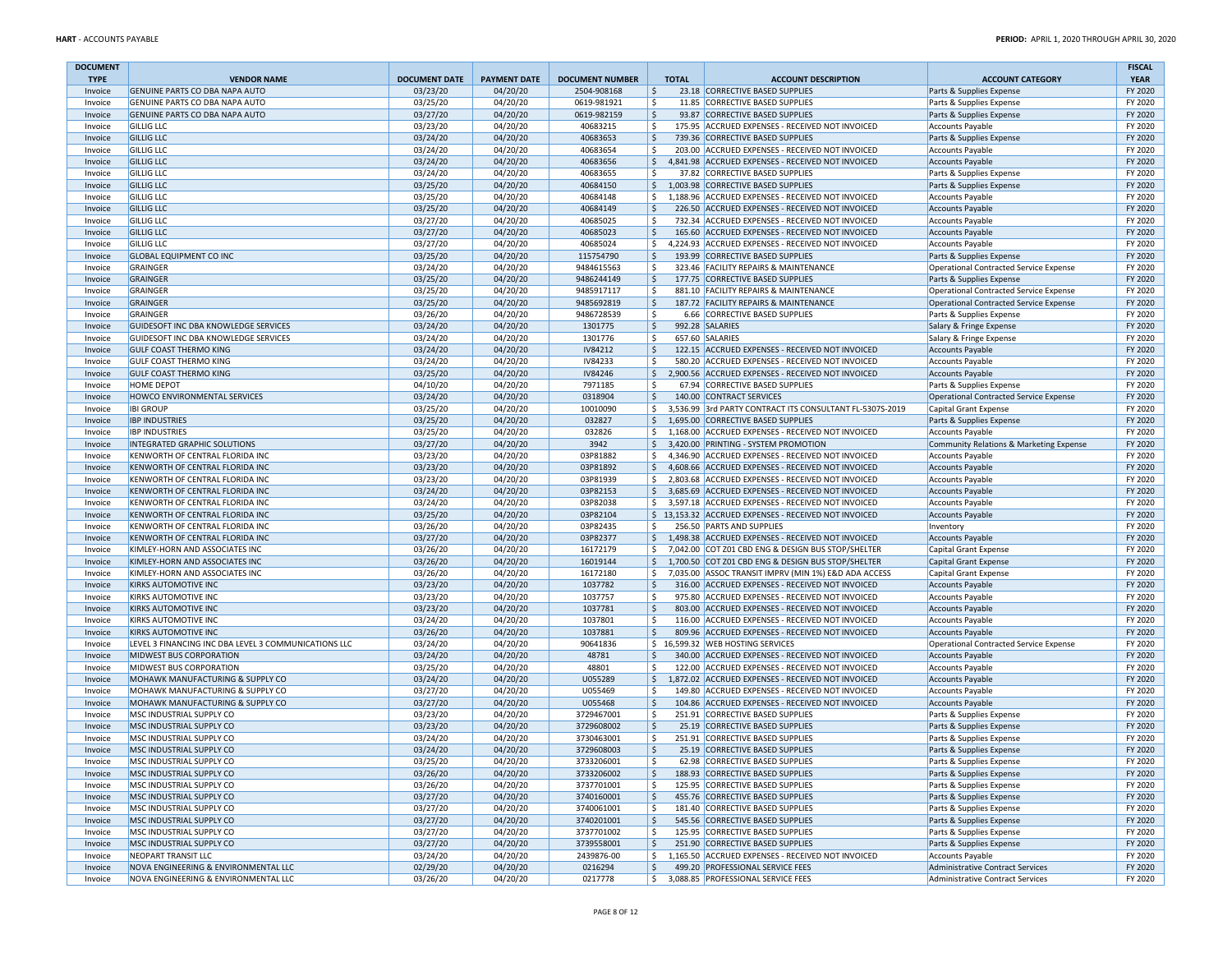| <b>DOCUMENT</b>        |                                                                        |                                  |                                 |                                   |                                      |                                                                                                            |                                                                            | <b>FISCAL</b>          |
|------------------------|------------------------------------------------------------------------|----------------------------------|---------------------------------|-----------------------------------|--------------------------------------|------------------------------------------------------------------------------------------------------------|----------------------------------------------------------------------------|------------------------|
| <b>TYPE</b><br>Invoice | <b>VENDOR NAME</b><br>PALMDALE OIL COMPANY                             | <b>DOCUMENT DATE</b><br>03/24/20 | <b>PAYMENT DATE</b><br>04/20/20 | <b>DOCUMENT NUMBER</b><br>1321612 | <b>TOTAL</b><br>$$1,640.80$ GASOLINE | <b>ACCOUNT DESCRIPTION</b>                                                                                 | <b>ACCOUNT CATEGORY</b><br>Fuel and Oil Expense                            | <b>YEAR</b><br>FY 2020 |
| Invoice                | PALMDALE OIL COMPANY                                                   | 03/24/20                         | 04/20/20                        | 1321612                           | \$                                   | 708.44 DIESEL & GAS EXCISE TAX                                                                             | <b>Tax Expense</b>                                                         | FY 2020                |
| Invoice                | PALMDALE OIL COMPANY                                                   | 03/25/20                         | 04/20/20                        | 1321938                           | \$                                   | 592.05 ENGINE OIL (OIL & LUBE)                                                                             | Fuel and Oil Expense                                                       | FY 2020                |
| Invoice                | PALMDALE OIL COMPANY                                                   | 03/27/20                         | 04/20/20                        | 1324077                           | \$                                   | 1,043.87 GASOLINE                                                                                          | Fuel and Oil Expense                                                       | FY 2020                |
| Invoice                | PALMDALE OIL COMPANY                                                   | 03/27/20                         | 04/20/20                        | 1324077                           | \$                                   | 417.56 DIESEL & GAS EXCISE TAX                                                                             | <b>Tax Expense</b>                                                         | FY 2020                |
| Invoice                | PETROLEUM TRADERS CORPORATION                                          | 03/25/20                         | 04/20/20                        | 1527375                           | \$<br>8,946.26 DIESEL                |                                                                                                            | Fuel and Oil Expense                                                       | FY 2020                |
| Invoice                | PETROLEUM TRADERS CORPORATION                                          | 03/25/20                         | 04/20/20                        | 1527375                           | \$                                   | 2,488.10 DIESEL & GAS EXCISE TAX                                                                           | <b>Tax Expense</b>                                                         | FY 2020                |
| Invoice                | PETROLEUM TRADERS CORPORATION                                          | 03/25/20                         | 04/20/20                        | 1527369                           | 8,868.21 DIESEL<br>\$                |                                                                                                            | Fuel and Oil Expense                                                       | FY 2020                |
| Invoice                | PETROLEUM TRADERS CORPORATION                                          | 03/25/20                         | 04/20/20                        | 1527369                           | \$                                   | 2,466.39 DIESEL & GAS EXCISE TAX                                                                           | <b>Tax Expense</b>                                                         | FY 2020                |
| Invoice                | PETROLEUM TRADERS CORPORATION                                          | 03/26/20                         | 04/20/20                        | 1527377B                          | \$<br>4,245.90 DIESEL                |                                                                                                            | Fuel and Oil Expense                                                       | FY 2020                |
| Invoice                | PETROLEUM TRADERS CORPORATION                                          | 03/26/20                         | 04/20/20                        | 1527377B                          | \$ 5,133.59 DIESEL                   |                                                                                                            | Fuel and Oil Expense                                                       | FY 2020                |
| Invoice                | PETROLEUM TRADERS CORPORATION                                          | 03/26/20                         | 04/20/20                        | 1527377B                          | \$                                   | 2,641.48 DIESEL & GAS EXCISE TAX                                                                           | <b>Tax Expense</b>                                                         | FY 2020                |
| Invoice                | R L TRUCKLOAD SERVICES LLC                                             | 03/24/20                         | 04/20/20                        | 1254880                           | \$                                   | 2,855.00 ACQ FARE COLL MOBILE ADVAL FY2020                                                                 | Capital Grant Expense                                                      | FY 2020                |
| Invoice                | <b>RUSH TRUCK CENTER</b>                                               | 03/24/20                         | 04/20/20                        | 3018777642<br>3018807970          | Ŝ                                    | 66.86 ACCRUED EXPENSES - RECEIVED NOT INVOICED                                                             | <b>Accounts Payable</b>                                                    | FY 2020<br>FY 2020     |
| Invoice<br>Invoice     | <b>RUSH TRUCK CENTER</b><br><b>RUSH TRUCK CENTER</b>                   | 03/26/20<br>03/26/20             | 04/20/20<br>04/20/20            | 3018807330                        | $\ddot{\varsigma}$<br>Ŝ.             | 66.86 ACCRUED EXPENSES - RECEIVED NOT INVOICED<br>121.25 ACCRUED EXPENSES - RECEIVED NOT INVOICED          | <b>Accounts Payable</b><br><b>Accounts Payable</b>                         | FY 2020                |
| Invoice                | <b>SEABOARD DISTRIBUTION INC</b>                                       | 03/24/20                         | 04/20/20                        | 238604                            | $\frac{1}{2}$                        | 1,167.97 ANTI FREEZE/COOLANT                                                                               | Fuel and Oil Expense                                                       | FY 2020                |
| Invoice                | SECURE ON-SITE SHREDDING                                               | 03/26/20                         | 04/20/20                        | 2543032620                        | Ŝ.                                   | 40.00 FACILITY REPAIRS & MAINTENANCE                                                                       | Operational Contracted Service Expense                                     | FY 2020                |
| Invoice                | SECURE ON-SITE SHREDDING                                               | 03/26/20                         | 04/20/20                        | 2541032620                        | \$                                   | 20.00 FACILITY REPAIRS & MAINTENANCE                                                                       | <b>Operational Contracted Service Expense</b>                              | FY 2020                |
| Invoice                | SECURE ON-SITE SHREDDING                                               | 03/26/20                         | 04/20/20                        | 2539032620                        | \$                                   | 20.00 FACILITY REPAIRS & MAINTENANCE                                                                       | Operational Contracted Service Expense                                     | FY 2020                |
| Invoice                | <b>SECURE ON-SITE SHREDDING</b>                                        | 03/26/20                         | 04/20/20                        | 2537032620                        | $\ddot{\phi}$                        | 20.00 FACILITY REPAIRS & MAINTENANCE                                                                       | Operational Contracted Service Expense                                     | FY 2020                |
| Invoice                | SECURE ON-SITE SHREDDING                                               | 03/26/20                         | 04/20/20                        | 2545032620                        | \$                                   | 20.00 FACILITY REPAIRS & MAINTENANCE                                                                       | Operational Contracted Service Expense                                     | FY 2020                |
| Invoice                | SOUTHEAST POWER SYSTEMS OF TAMPA INC                                   | 03/23/20                         | 04/20/20                        | 23 178019                         | \$                                   | 4,850.00 ACCRUED EXPENSES - RECEIVED NOT INVOICED                                                          | Accounts Payable                                                           | FY 2020                |
| Invoice                | SOUTHEAST POWER SYSTEMS OF TAMPA INC                                   | 03/24/20                         | 04/20/20                        | 23 178035                         | \$                                   | 56.00 ACCRUED EXPENSES - RECEIVED NOT INVOICED                                                             | <b>Accounts Payable</b>                                                    | FY 2020                |
| Invoice                | SOUTHERN COACH PARTS CO                                                | 03/23/20                         | 04/20/20                        | 68503                             | \$                                   | 247.00 ACCRUED EXPENSES - RECEIVED NOT INVOICED                                                            | <b>Accounts Payable</b>                                                    | FY 2020                |
| Invoice                | SUN STATE INTERNATIONAL TRUCKS LLC                                     | 03/24/20                         | 04/20/20                        | X10042160601                      | \$                                   | 69.50 CORRECTIVE BASED SUPPLIES                                                                            | Parts & Supplies Expense                                                   | FY 2020                |
| Invoice                | <b>THOMAS J NOWEL</b>                                                  | 04/13/20                         | 04/20/20                        | FMCS 190522-07390                 | S,                                   | 2.387.75 ARBITRATIONS/EMPLOYEE ACTIONS                                                                     | Administrative Contract Services                                           | FY 2020                |
| Invoice                | TRILLIUM TRANSPORTATION FUELS LLC                                      | 03/26/20                         | 04/20/20                        | 20353026                          |                                      | \$15,861.18 FACILITY REPAIRS & MAINTENANCE                                                                 | Operational Contracted Service Expense                                     | FY 2020                |
| Invoice                | UNITED REFRIGERATION INC                                               | 04/14/20                         | 04/20/20                        | 73000127-00                       | \$                                   | 1,782.00 CORRECTIVE BASED SUPPLIES                                                                         | Parts & Supplies Expense                                                   | FY 2020                |
| Invoice                | UNUM LIFE INS CO OF AMERICA                                            | 02/18/20                         | 04/20/20                        | 0397613-001-0320                  | \$                                   | 685.38 AD&D INSURANCE - EMPLOYER PAYABLE                                                                   | <b>Accounts Payable</b>                                                    | FY 2020                |
| Invoice                | UNUM LIFE INS CO OF AMERICA                                            | 02/18/20                         | 04/20/20<br>04/20/20            | 0397613-001-0320                  |                                      | \$ 8,121.86 LIFE INSURANCE - EMPLOYER PAYABLE                                                              | <b>Accounts Payable</b>                                                    | FY 2020<br>FY 2020     |
| Invoice<br>Invoice     | UNUM LIFE INS CO OF AMERICA<br>VEHICLE MAINTENANCE PROGRAM INC         | 02/18/20<br>03/25/20             | 04/20/20                        | 0397613-001-0320<br>INV-365540    | \$                                   | \$22,553.98 LONG-TERM DISABILITY INS - EMPLOYER PAYABLE<br>924.00 ACCRUED EXPENSES - RECEIVED NOT INVOICED | <b>Accounts Payable</b><br><b>Accounts Payable</b>                         | FY 2020                |
| Invoice                | <b>WURTH USA INC</b>                                                   | 03/25/20                         | 04/20/20                        | 96681869                          | \$                                   | 130.69 CORRECTIVE BASED SUPPLIES                                                                           | Parts & Supplies Expense                                                   | FY 2020                |
| Invoice                | <b>ZEP SALES AND SERVICE</b>                                           | 03/23/20                         | 04/20/20                        | 9005016568                        |                                      | \$11,290.95 ACCRUED EXPENSES - RECEIVED NOT INVOICED                                                       | <b>Accounts Payable</b>                                                    | FY 2020                |
| Invoice                | <b>ABC BUS INC</b>                                                     | 03/30/20                         | 04/27/20                        | 3070368                           | Ŝ.                                   | 416.50 ACCRUED EXPENSES - RECEIVED NOT INVOICED                                                            | <b>Accounts Payable</b>                                                    | FY 2020                |
| Invoice                | <b>ABC BUS INC</b>                                                     | 03/30/20                         | 04/27/20                        | 3070460                           | \$                                   | 1,198.60 ACCRUED EXPENSES - RECEIVED NOT INVOICED                                                          | <b>Accounts Payable</b>                                                    | FY 2020                |
| Invoice                | <b>ABC BUS INC</b>                                                     | 03/31/20                         | 04/27/20                        | 3071150                           | Ŝ.                                   | 83.75 ACCRUED EXPENSES - RECEIVED NOT INVOICED                                                             | <b>Accounts Payable</b>                                                    | FY 2020                |
| Invoice                | <b>ABC BUS INC</b>                                                     | 04/01/20                         | 04/27/20                        | 3071676                           | \$                                   | 749.50 ACCRUED EXPENSES - RECEIVED NOT INVOICED                                                            | <b>Accounts Payable</b>                                                    | FY 2020                |
| Invoice                | <b>ABC BUS INC</b>                                                     | 04/02/20                         | 04/27/20                        | 3072272                           | Ŝ.                                   | 185.00 ACCRUED EXPENSES - RECEIVED NOT INVOICED                                                            | <b>Accounts Payable</b>                                                    | FY 2020                |
| Invoice                | ACCURATE LAMINATING INC                                                | 03/31/20                         | 04/27/20                        | 84133                             | \$                                   | 751.00 PRINTING - SYSTEM PROMOTION                                                                         | Community Relations & Marketing Expense                                    | FY 2020                |
| Invoice                | <b>AIRGAS INC</b>                                                      | 03/31/20                         | 04/27/20                        | 9969612497                        | \$                                   | 234.22 TOOLS, EQUIP & SHOP SUPPLIES                                                                        | Parts & Supplies Expense                                                   | FY 2020                |
| Invoice                | <b>AIRGAS INC</b>                                                      | 03/31/20                         | 04/27/20                        | 9969615888                        | \$                                   | 113.07 TOOLS, EQUIP & SHOP SUPPLIES                                                                        | Parts & Supplies Expense                                                   | FY 2020                |
| Invoice                | ALL FLORIDA FIRE EQUIPMENT CO INC                                      | 04/02/20                         | 04/27/20                        | 129410                            | \$                                   | 94.50 CORRECTIVE BASED SUPPLIES                                                                            | Parts & Supplies Expense                                                   | FY 2020                |
| Invoice                | AMAZON HOSE & RUBBER CO                                                | 04/01/20                         | 04/27/20                        | 399848-00                         | Ŝ.<br>Ŝ.                             | 226.75 CORRECTIVE BASED SUPPLIES                                                                           | Parts & Supplies Expense                                                   | FY 2020                |
| Invoice                | AMERITECH PRESSURE CLEANING SYSTEMS INC<br><b>ARCHIVE CORPORATION</b>  | 04/03/20                         | 04/27/20<br>04/27/20            | 210676<br>0148614                 |                                      | 286.68 CORRECTIVE BASED SUPPLIES<br>873.39 PROFESSIONAL SERVICE FEES                                       | Parts & Supplies Expense                                                   | FY 2020<br>FY 2020     |
| Invoice<br>Invoice     | <b>ARCHIVE CORPORATION</b>                                             | 04/02/20<br>04/02/20             | 04/27/20                        | 0148450                           | \$<br>\$                             | 913.70 CONTRACT SERVICES                                                                                   | Administrative Contract Services<br>Operational Contracted Service Expense | FY 2020                |
| Invoice                | <b>BARTOW FORD CO</b>                                                  | 03/26/20                         | 04/27/20                        | 816430                            | \$                                   | 359.88 PARTS AND SUPPLIES                                                                                  | Inventory                                                                  | FY 2020                |
| Invoice                | <b>BARTOW FORD CO</b>                                                  | 04/01/20                         | 04/27/20                        | 817135                            | \$                                   | 157.63 CORRECTIVE BASED SUPPLIES                                                                           | Parts & Supplies Expense                                                   | FY 2020                |
| Invoice                | <b>BARTOW FORD CO</b>                                                  | 04/01/20                         | 04/27/20                        | 817285                            | \$                                   | 46.01 CORRECTIVE BASED SUPPLIES                                                                            | Parts & Supplies Expense                                                   | FY 2020                |
| Invoice                | <b>BARTOW FORD CO</b>                                                  | 04/02/20                         | 04/27/20                        | 817507                            | \$                                   | 3,177.12 PARTS AND SUPPLIES                                                                                | Inventory                                                                  | FY 2020                |
| Invoice                | <b>BARTOW FORD CO</b>                                                  | 04/02/20                         | 04/27/20                        | 817477                            | \$                                   | 80.64 CORRECTIVE BASED SUPPLIES                                                                            | Parts & Supplies Expense                                                   | FY 2020                |
| Invoice                | <b>BELL &amp; ROPER PA</b>                                             | 03/31/20                         | 04/27/20                        | 60916                             | \$                                   | 6,792.09 LEGAL FEES - LABOR ATTORNEY                                                                       | Administrative Contract Services                                           | FY 2020                |
| Invoice                | BENNETT JACOBS AND ADAMS PA                                            | 03/20/20                         | 04/27/20                        | 115186                            |                                      | \$10,534.50 LEGAL FEES - LABOR ATTORNEY                                                                    | Administrative Contract Services                                           | FY 2020                |
| Invoice                | <b>BRANDON FORD</b>                                                    | 04/02/20                         | 04/27/20                        | C05730                            | Ŝ.                                   | 240.33 OUTSIDE AUTO, VAN & TRUCK REPAIR                                                                    | Operational Contracted Service Expense                                     | FY 2020                |
| Invoice                | <b>BRIDGESTONE AMERICAS INC</b>                                        | 04/03/20                         | 04/27/20                        | 6498825036                        | \$                                   | 2,380.69 TIRES LEASED - BUS FL-5307P-2020 POP                                                              | <b>Capital Grant Expense</b>                                               | FY 2020                |
| Invoice                | <b>BRIDGESTONE AMERICAS INC</b>                                        | 04/03/20                         | 04/27/20                        | 6498825035                        | \$                                   | 1,382.97 TIRES LEASED - BUS FL-5307P-2020 POP                                                              | Capital Grant Expense                                                      | FY 2020                |
| Invoice                | <b>BRIGHT HOUSE NETWORKS LLC</b>                                       | 04/16/20                         | 04/27/20                        | 042451601041620                   | $\frac{1}{2}$                        | 119.84 CABLE TELEVISION SERVICES                                                                           | <b>Utilities Expense</b>                                                   | FY 2020                |
| Invoice                | <b>BYTEMARK INC</b>                                                    | 04/01/20                         | 04/27/20                        | 2779                              | \$                                   | 193.99 BANKING FEES REGIONAL FAREBOX                                                                       | Administrative Expense                                                     | FY 2020                |
| Invoice                | <b>CAMBRIDGE SYSTEMATICS INC</b><br>CAPITOL ENVIRONMENTAL SERVICES INC | 03/31/20                         | 04/27/20                        | 170054-22                         |                                      | \$ 10,478.00 COMPUTER SOFTWARE SVC. FEES<br>\$1,718.60 FACILITY REPAIRS & MAINTENANCE                      | Operational Contracted Service Expense                                     | FY 2020                |
| Invoice<br>Invoice     | <b>CATAPULT SYSTEMS LLC</b>                                            | 03/31/20<br>04/01/20             | 04/27/20<br>04/27/20            | 34796<br>C085132                  |                                      | \$ 6,650.00 PROFESSIONAL SERVICE FEES                                                                      | Operational Contracted Service Expense<br>Administrative Contract Services | FY 2020<br>FY 2020     |
| Invoice                | CELLCO PARTNERSHIP DBA VERIZON WIRELESS                                | 04/10/20                         | 04/27/20                        | 9852371329                        | \$                                   | 2,158.95 CELL PHONES                                                                                       | <b>Utilities Expense</b>                                                   | FY 2020                |
| Invoice                | <b>CINTAS CORPORATION</b>                                              | 04/02/20                         | 04/27/20                        | 4047078116                        | \$                                   | 48.40 UNIFORMS                                                                                             | Salary & Fringe Expense                                                    | FY 2020                |
| Invoice                | <b>CINTAS CORPORATION</b>                                              | 04/02/20                         | 04/27/20                        | 4047078584                        | \$                                   | 254.10 UNIFORMS                                                                                            | Salary & Fringe Expense                                                    | FY 2020                |
| Invoice                | <b>CINTAS CORPORATION</b>                                              | 04/02/20                         | 04/27/20                        | 4047078206                        | $\ddot{\phi}$                        | 36.30 UNIFORMS                                                                                             | Salary & Fringe Expense                                                    | FY 2020                |
| Invoice                | <b>CINTAS CORPORATION</b>                                              | 04/02/20                         | 04/27/20                        | 4047078459                        | \$                                   | 142.98 UNIFORMS                                                                                            | Salary & Fringe Expense                                                    | FY 2020                |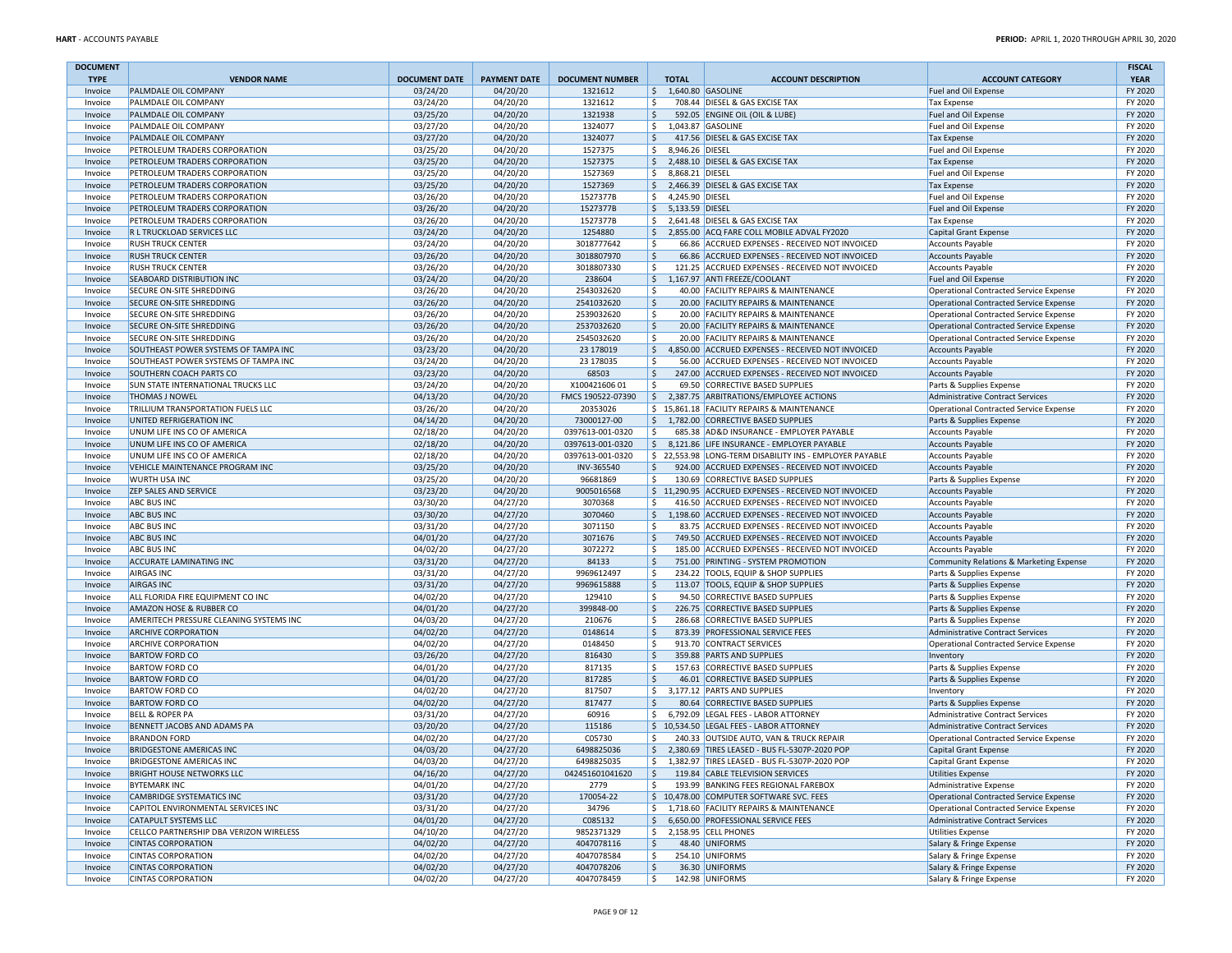| <b>DOCUMENT</b>    |                                                                  |                      |                      |                              |              |                                                                                                        |                                                     | <b>FISCAL</b>      |
|--------------------|------------------------------------------------------------------|----------------------|----------------------|------------------------------|--------------|--------------------------------------------------------------------------------------------------------|-----------------------------------------------------|--------------------|
| <b>TYPE</b>        | <b>VENDOR NAME</b>                                               | <b>DOCUMENT DATE</b> | <b>PAYMENT DATE</b>  | <b>DOCUMENT NUMBER</b>       | <b>TOTAL</b> | <b>ACCOUNT DESCRIPTION</b>                                                                             | <b>ACCOUNT CATEGORY</b>                             | <b>YEAR</b>        |
| Invoice            | <b>CINTAS CORPORATION</b><br><b>CINTAS CORPORATION</b>           | 04/02/20             | 04/27/20             | 40470708457                  | \$<br>Ŝ.     | 151.25 UNIFORMS                                                                                        | Salary & Fringe Expense                             | FY 2020            |
| Invoice<br>Invoice | <b>CINTAS CORPORATION</b>                                        | 04/02/20<br>04/02/20 | 04/27/20<br>04/27/20 | 4047078282<br>4047078171     | \$           | 48.40 UNIFORMS<br>36.30 UNIFORMS                                                                       | Salary & Fringe Expense<br>Salary & Fringe Expense  | FY 2020<br>FY 2020 |
| Invoice            | <b>CINTAS CORPORATION</b>                                        | 04/03/20             | 04/27/20             | 4047177791                   | \$           | 66.55 UNIFORMS                                                                                         | Salary & Fringe Expense                             | FY 2020            |
| Invoice            | <b>CINTAS CORPORATION</b>                                        | 04/03/20             | 04/27/20             | 4047177822                   | \$           | 34.98 CONTRACT SERVICES                                                                                | Operational Contracted Service Expense              | FY 2020            |
| Invoice            | CITY OF TAMPA GENERAL ACCOUNTING                                 | 04/10/20             | 04/27/20             | 2694381                      |              | \$17,369.56 13 (C) BACK PENSION                                                                        | Salary & Fringe Expense                             | FY 2020            |
| Invoice            | <b>CITY OF TAMPA MCKAY BAY</b>                                   | 04/13/20             | 04/27/20             | 30403                        | \$           | 171.36 WATER, SEWER & GARBAGE                                                                          | <b>Utilities Expense</b>                            | FY 2020            |
| Invoice            | <b>CITY OF TAMPA PARKING DIVISION</b>                            | 04/16/20             | 04/27/20             | 26136                        |              | \$ 2,242.25 LEASES AND RENTAL                                                                          | Administrative Expense                              | FY 2020            |
| Invoice            | <b>CITY OF TAMPA UTILITIES</b>                                   | 04/02/20             | 04/27/20             | 2122343-0420                 | \$           | 2,255.45 WATER, SEWER & GARBAGE                                                                        | <b>Utilities Expense</b>                            | FY 2020            |
| Invoice            | <b>CITY OF TAMPA UTILITIES</b>                                   | 04/14/20             | 04/27/20             | 2181129-0420                 | Ŝ.           | 5.50 WATER, SEWER & GARBAGE                                                                            | <b>Utilities Expense</b>                            | FY 2020            |
| Invoice            | <b>CITY OF TAMPA UTILITIES</b>                                   | 04/14/20             | 04/27/20             | 2182193-0420<br>2183252-0420 | \$           | 53.33 WATER, SEWER & GARBAGE                                                                           | Utilities Expense                                   | FY 2020            |
| Invoice            | <b>CITY OF TAMPA UTILITIES</b><br><b>CITY OF TAMPA UTILITIES</b> | 04/14/20<br>04/14/20 | 04/27/20<br>04/27/20 | 2050002-0420                 | \$<br>\$     | 11.00 WATER, SEWER & GARBAGE<br>803.80 WATER, SEWER & GARBAGE                                          | Utilities Expense                                   | FY 2020<br>FY 2020 |
| Invoice<br>Invoice | <b>CITY OF TAMPA UTILITIES</b>                                   | 04/14/20             | 04/27/20             | 2050003-0420                 | \$           | 5.50 WATER, SEWER & GARBAGE                                                                            | <b>Utilities Expense</b><br>Utilities Expense       | FY 2020            |
| Invoice            | COLONIAL LIFE & ACCIDENT INSURANCE CO                            | 01/25/20             | 04/27/20             | 4147930-0102881              |              | \$ 34,256.89 FLEX COMP - EMPLOYEES                                                                     | <b>Accounts Payable</b>                             | FY 2020            |
| Invoice            | CONNETICS TRANSPORTATION GROUP INC                               | 04/01/20             | 04/27/20             | 2 HART COA                   |              | \$ 37,270.00 SHRT RNG TDP/COA (COMP OP ANLYS) FL-5307P-2020                                            | Capital Grant Expense                               | FY 2020            |
| Invoice            | <b>CREATIVE BUS SALES INC</b>                                    | 03/31/20             | 04/27/20             | 13040483                     | \$           | 85.50 ACCRUED EXPENSES - RECEIVED NOT INVOICED                                                         | <b>Accounts Payable</b>                             | FY 2020            |
| Invoice            | <b>CREATIVE BUS SALES INC</b>                                    | 03/31/20             | 04/27/20             | 6038892                      | Ŝ.           | 148.24 ACCRUED EXPENSES - RECEIVED NOT INVOICED                                                        | <b>Accounts Payable</b>                             | FY 2020            |
| Invoice            | <b>CREATIVE BUS SALES INC</b>                                    | 03/31/20             | 04/27/20             | 6038981                      | \$           | 85.50 ACCRUED EXPENSES - RECEIVED NOT INVOICED                                                         | <b>Accounts Payable</b>                             | FY 2020            |
| Invoice            | <b>CREATIVE BUS SALES INC</b>                                    | 03/31/20             | 04/27/20             | 6038645                      | \$           | 6,914.24 ACCRUED EXPENSES - RECEIVED NOT INVOICED                                                      | <b>Accounts Payable</b>                             | FY 2020            |
| Invoice            | <b>CREATIVE BUS SALES INC</b>                                    | 03/31/20             | 04/27/20             | 6038910                      | \$           | 497.60 ACCRUED EXPENSES - RECEIVED NOT INVOICED                                                        | Accounts Payable                                    | FY 2020            |
| Invoice            | <b>CREATIVE BUS SALES INC</b>                                    | 03/31/20             | 04/27/20             | 5197732                      | Ŝ.           | 171.00 ACCRUED EXPENSES - RECEIVED NOT INVOICED                                                        | <b>Accounts Payable</b>                             | FY 2020            |
| Invoice            | <b>CREATIVE BUS SALES INC</b><br><b>CREATIVE BUS SALES INC</b>   | 03/31/20             | 04/27/20             | 5191571<br>6038848           | \$<br>\$     | 1,225.00 ACCRUED EXPENSES - RECEIVED NOT INVOICED<br>788.67 CORRECTIVE BASED SUPPLIES                  | <b>Accounts Payable</b>                             | FY 2020<br>FY 2020 |
| Invoice<br>Invoice | <b>CREATIVE BUS SALES INC</b>                                    | 03/31/20<br>04/01/20 | 04/27/20<br>04/27/20 | 6037706                      | $\mathsf{S}$ | 1,745.80 ACCRUED EXPENSES - RECEIVED NOT INVOICED                                                      | Parts & Supplies Expense<br><b>Accounts Payable</b> | FY 2020            |
| Invoice            | <b>CYBERSOURCE CORPORATION</b>                                   | 03/31/20             | 04/27/20             | 042387458276                 | Ŝ.           | 794.00 BANKING FEES REGIONAL FAREBOX                                                                   | Administrative Expense                              | FY 2020            |
| Invoice            | <b>DATA FACTS INC</b>                                            | 03/31/20             | 04/27/20             | 137919                       | \$           | 1,387.00 EMPLOYMENT PROCESS SERVICES                                                                   | Administrative Contract Services                    | FY 2020            |
| Invoice            | DIMENSION PHOTO ENGRAVING CO INC                                 | 04/01/20             | 04/27/20             | 98988                        | \$           | 295.00 PRINTING - OFFICE FORMS                                                                         | Community Relations & Marketing Expense             | FY 2020            |
| Invoice            | DYNAMIC SECURITY INC                                             | 04/03/20             | 04/27/20             | 2000004326                   |              | \$ 91,655.51 SECURITY SERVICES                                                                         | Operational Contracted Service Expense              | FY 2020            |
| Invoice            | EARL W. COLVARD INC. DBA BOULEVARD TIRE CENTER                   | 04/02/20             | 04/27/20             | 37-GS18591                   | \$           | 68.05 TIRES PURCHASED                                                                                  | Parts & Supplies Expense                            | FY 2020            |
| Invoice            | EARL W. COLVARD INC. DBA BOULEVARD TIRE CENTER                   | 04/02/20             | 04/27/20             | 37-GS18590                   | \$           | 89.76 TIRES PURCHASED                                                                                  | Parts & Supplies Expense                            | FY 2020            |
| Invoice            | ELECTRIC SALES & SERVICE INC                                     | 03/31/20             | 04/27/20             | 41479                        | \$           | 218.25 CORRECTIVE BASED SUPPLIES                                                                       | Parts & Supplies Expense                            | FY 2020            |
| Invoice            | <b>FEDERAL EXPRESS CORP</b>                                      | 03/31/20             | 04/27/20             | 6-973-50322                  | \$           | 189.92 POSTAGE                                                                                         | Other Administrative Expenses                       | FY 2020            |
| Invoice            | <b>FINISHMASTER INC</b>                                          | 04/02/20             | 04/27/20             | 85727933                     | \$           | 425.50 ACCRUED EXPENSES - RECEIVED NOT INVOICED                                                        | <b>Accounts Payable</b>                             | FY 2020            |
| Invoice            | <b>FINISHMASTER INC</b>                                          | 04/02/20             | 04/27/20             | 85727938                     | \$           | 396.00 ACCRUED EXPENSES - RECEIVED NOT INVOICED                                                        | <b>Accounts Payable</b>                             | FY 2020            |
| Invoice            | <b>FLEETPRIDE INC</b><br><b>FLEETPRIDE INC</b>                   | 03/30/20<br>04/01/20 | 04/27/20<br>04/27/20 | 48757231<br>48979881         | \$<br>\$     | 5,653.68 ACCRUED EXPENSES - RECEIVED NOT INVOICED<br>7,024.00 ACCRUED EXPENSES - RECEIVED NOT INVOICED | <b>Accounts Payable</b>                             | FY 2020<br>FY 2020 |
| Invoice<br>Invoice | GENUINE PARTS CO DBA NAPA AUTO                                   | 04/01/20             | 04/27/20             | 0619-982813                  | \$           | 89.45 CORRECTIVE BASED SUPPLIES                                                                        | <b>Accounts Payable</b><br>Parts & Supplies Expense | FY 2020            |
| Invoice            | GENUINE PARTS CO DBA NAPA AUTO                                   | 04/02/20             | 04/27/20             | 0619-982879                  | \$           | 111.48 CORRECTIVE BASED SUPPLIES                                                                       | Parts & Supplies Expense                            | FY 2020            |
| Invoice            | GENUINE PARTS CO DBA NAPA AUTO                                   | 04/03/20             | 04/27/20             | 0619-983167                  | \$           | 80.02 CORRECTIVE BASED SUPPLIES                                                                        | Parts & Supplies Expense                            | FY 2020            |
| Invoice            | GENUINE PARTS CO DBA NAPA AUTO                                   | 04/21/20             | 04/27/20             | 0619-985270                  | \$           | 130.68 CORRECTIVE BASED SUPPLIES                                                                       | Parts & Supplies Expense                            | FY 2020            |
| Invoice            | <b>GILLIG LLC</b>                                                | 01/30/20             | 04/27/20             | 40666128                     | \$           | 5,617.76 ACCRUED EXPENSES - RECEIVED NOT INVOICED                                                      | <b>Accounts Payable</b>                             | FY 2020            |
| Invoice            | <b>GILLIG LLC</b>                                                | 03/30/20             | 04/27/20             | 40685434                     | \$           | 220.16 ACCRUED EXPENSES - RECEIVED NOT INVOICED                                                        | <b>Accounts Payable</b>                             | FY 2020            |
| Invoice            | <b>GILLIG LLC</b>                                                | 03/30/20             | 04/27/20             | 40685433                     | \$           | 239.68 ACCRUED EXPENSES - RECEIVED NOT INVOICED                                                        | <b>Accounts Payable</b>                             | FY 2020            |
| Invoice            | <b>GILLIG LLC</b>                                                | 03/30/20             | 04/27/20             | 40685435                     | \$           | 2,131.86 ACCRUED EXPENSES - RECEIVED NOT INVOICED                                                      | <b>Accounts Payable</b>                             | FY 2020            |
| Invoice            | <b>GILLIG LLC</b>                                                | 03/31/20             | 04/27/20             | 40685819                     | \$           | 44.04 CORRECTIVE BASED SUPPLIES                                                                        | Parts & Supplies Expense                            | FY 2020            |
| Invoice            | <b>GILLIG LLC</b>                                                | 04/01/20             | 04/27/20             | 40686200                     | \$           | 129.40 CORRECTIVE BASED SUPPLIES                                                                       | Parts & Supplies Expense                            | FY 2020<br>FY 2020 |
| Invoice<br>Invoice | <b>GILLIG LLC</b><br><b>GILLIG LLC</b>                           | 04/02/20<br>04/02/20 | 04/27/20<br>04/27/20 | 40686569<br>40686568         | \$<br>\$     | 644.80 ACCRUED EXPENSES - RECEIVED NOT INVOICED<br>96.60 CORRECTIVE BASED SUPPLIES                     | <b>Accounts Payable</b><br>Parts & Supplies Expense | FY 2020            |
| Invoice            | <b>GILLIG LLC</b>                                                | 04/03/20             | 04/27/20             | 40686964                     | \$           | 2,277.00 ACCRUED EXPENSES - RECEIVED NOT INVOICED                                                      | <b>Accounts Payable</b>                             | FY 2020            |
| Invoice            | <b>GILLIG LLC</b>                                                | 04/03/20             | 04/27/20             | 40686965                     | \$           | 2,454.64 ACCRUED EXPENSES - RECEIVED NOT INVOICED                                                      | <b>Accounts Payable</b>                             | FY 2020            |
| Invoice            | GRAINGER                                                         | 03/30/20             | 04/27/20             | 9489179185                   | \$           | 88.76 CORRECTIVE BASED SUPPLIES                                                                        | Parts & Supplies Expense                            | FY 2020            |
| Invoice            | GRAINGER                                                         | 03/31/20             | 04/27/20             | 9491880663                   | \$           | 1,041.52 CONDITION BASED SUPPLIES                                                                      | Parts & Supplies Expense                            | FY 2020            |
| Invoice            | GRAINGER                                                         | 04/02/20             | 04/27/20             | 9493513791                   | \$           | 275.05 FACILITY REPAIRS & MAINTENANCE                                                                  | Operational Contracted Service Expense              | FY 2020            |
| Invoice            | <b>GUARANTEED RADIATORS OF TAMPA INC</b>                         | 04/02/20             | 04/27/20             | 085903                       | \$           | 1,190.00 ACCRUED EXPENSES - RECEIVED NOT INVOICED                                                      | <b>Accounts Payable</b>                             | FY 2020            |
| Invoice            | GUIDESOFT INC DBA KNOWLEDGE SERVICES                             | 03/31/20             | 04/27/20             | 1303114                      | \$           | 4,993.92 SALARIES                                                                                      | Salary & Fringe Expense                             | FY 2020            |
| Invoice            | GUIDESOFT INC DBA KNOWLEDGE SERVICES                             | 03/31/20             | 04/27/20             | 1303113                      | \$           | 657.60 SALARIES                                                                                        | Salary & Fringe Expense                             | FY 2020            |
| Invoice            | GUIDESOFT INC DBA KNOWLEDGE SERVICES                             | 03/31/20             | 04/27/20             | 1303112                      | \$           | 1,155.17 SALARIES                                                                                      | Salary & Fringe Expense                             | FY 2020            |
| Invoice            | <b>GULF COAST THERMO KING</b><br><b>GULF COAST THERMO KING</b>   | 03/30/20             | 04/27/20<br>04/27/20 | IV84271<br>IV84212A          | \$<br>\$     | 236.67 PARTS AND SUPPLIES<br>73.29 ACCRUED EXPENSES - RECEIVED NOT INVOICED                            | Inventory<br><b>Accounts Payable</b>                | FY 2020<br>FY 2020 |
| Invoice<br>Invoice | <b>GULF COAST THERMO KING</b>                                    | 03/30/20<br>04/02/20 | 04/27/20             | IV84339                      |              | \$4,350.84 ACCRUED EXPENSES - RECEIVED NOT INVOICED                                                    | <b>Accounts Payable</b>                             | FY 2020            |
| Invoice            | <b>GULF COAST THERMO KING</b>                                    | 04/02/20             | 04/27/20             | IV84271A                     |              | \$ 2,240.37 PARTS AND SUPPLIES                                                                         | Inventory                                           | FY 2020            |
| Invoice            | <b>GULF COAST THERMO KING</b>                                    | 04/02/20             | 04/27/20             | IV84233A                     | S,           | 193.40 ACCRUED EXPENSES - RECEIVED NOT INVOICED                                                        | <b>Accounts Payable</b>                             | FY 2020            |
| Invoice            | HILLSBOROUGH TRANSIT AUTHORITY ERF                               | 04/23/20             | 04/27/20             | PPE 04/18/20                 | \$           | 577.50 EMPLOYEE RECREATION FUND                                                                        | <b>Accounts Payable</b>                             | FY 2020            |
| Invoice            | <b>HOME DEPOT</b>                                                | 04/14/20             | 04/27/20             | 3971376                      | \$           | 103.76 CORRECTIVE BASED SUPPLIES                                                                       | Parts & Supplies Expense                            | FY 2020            |
| Invoice            | <b>HOME DEPOT</b>                                                | 04/17/20             | 04/27/20             | 0971658                      | \$           | 35.50 FACILITY REPAIRS & MAINTENANCE                                                                   | Operational Contracted Service Expense              | FY 2020            |
| Invoice            | <b>HOME DEPOT</b>                                                | 04/17/20             | 04/27/20             | 0971718                      |              | \$1,622.05 FACILITY REPAIRS & MAINTENANCE                                                              | Operational Contracted Service Expense              | FY 2020            |
| Invoice            | <b>HOME DEPOT</b>                                                | 04/22/20             | 04/27/20             | 5972042                      | \$           | 662.97 FACILITY REPAIRS & MAINTENANCE                                                                  | Operational Contracted Service Expense              | FY 2020            |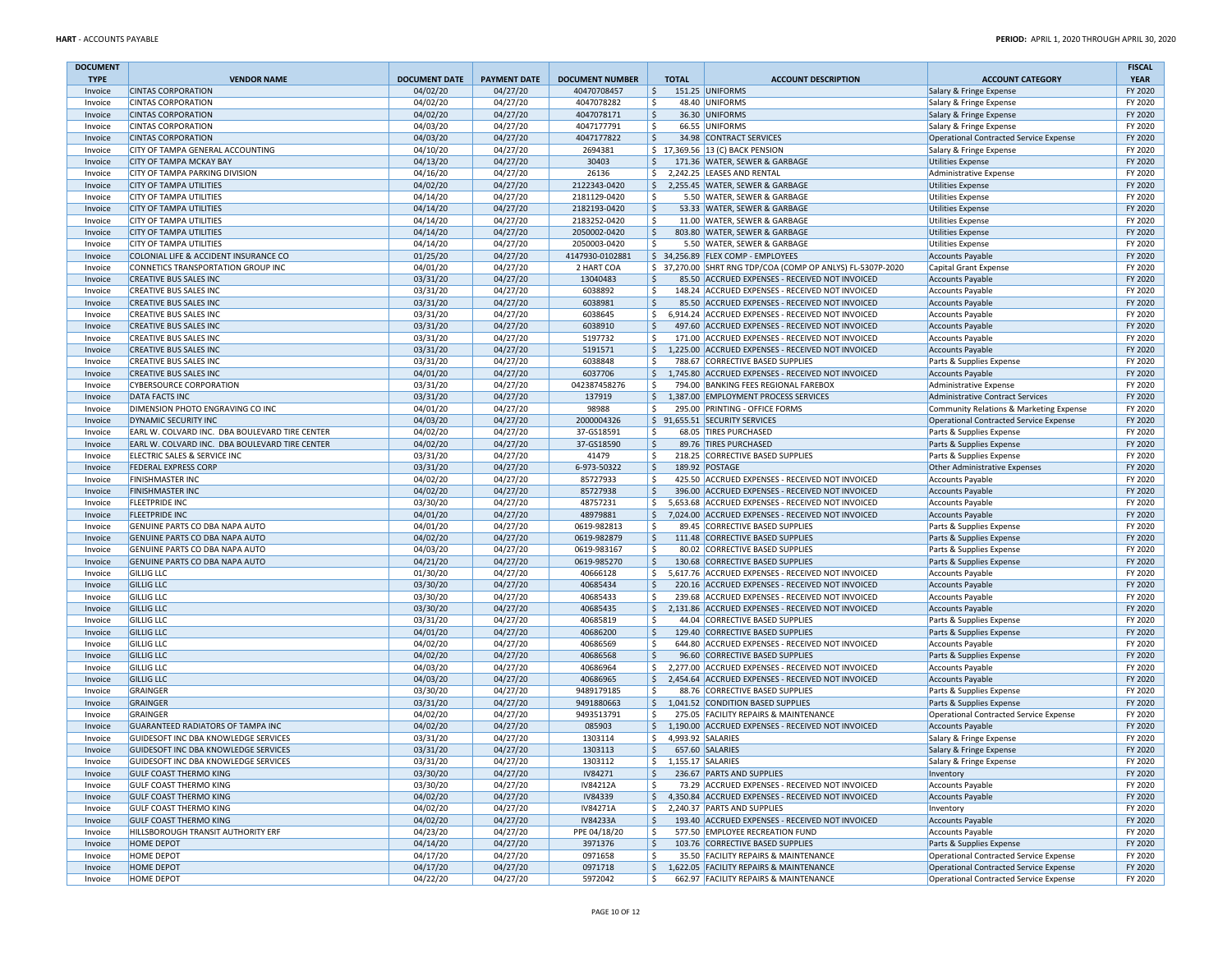| <b>DOCUMENT</b>    |                                                            |                                  |                      |                                  |                         |                                                                                   |                                                                             | <b>FISCAL</b>          |
|--------------------|------------------------------------------------------------|----------------------------------|----------------------|----------------------------------|-------------------------|-----------------------------------------------------------------------------------|-----------------------------------------------------------------------------|------------------------|
| <b>TYPE</b>        | <b>VENDOR NAME</b><br><b>IBP INDUSTRIES</b>                | <b>DOCUMENT DATE</b><br>04/03/20 | <b>PAYMENT DATE</b>  | <b>DOCUMENT NUMBER</b><br>032890 | <b>TOTAL</b>            | <b>ACCOUNT DESCRIPTION</b><br>\$1,180.00 ACCRUED EXPENSES - RECEIVED NOT INVOICED | <b>ACCOUNT CATEGORY</b>                                                     | <b>YEAR</b><br>FY 2020 |
| Invoice<br>Invoice | IEH AUTO PARTS LLC DBA AUTO PLUS                           | 04/02/20                         | 04/27/20<br>04/27/20 | 066997691                        | \$.                     | 614.60 ACCRUED EXPENSES - RECEIVED NOT INVOICED                                   | <b>Accounts Payable</b>                                                     | FY 2020                |
| Invoice            | IEH AUTO PARTS LLC DBA AUTO PLUS                           | 04/02/20                         | 04/27/20             | 066997701                        | \$                      | 2,166.72 ACCRUED EXPENSES - RECEIVED NOT INVOICED                                 | <b>Accounts Payable</b>                                                     | FY 2020                |
| Invoice            | INIT INNOVATIONS IN TRANSPORTATION INC                     | 03/31/20                         | 04/27/20             | PM-IVA-000407                    |                         | \$55,265.72 CONTRACT SERVICES                                                     | <b>Accounts Payable</b><br><b>Operational Contracted Service Expense</b>    | FY 2020                |
| Invoice            | J2 CLOUD SERVICES LLC                                      | 03/31/20                         | 04/27/20             | 1401473                          | \$                      | 483.18 COMPUTER SOFTWARE SVC. FEES                                                | Operational Contracted Service Expense                                      | FY 2020                |
| Invoice            | JOHNS EASTERN COMPANY INC                                  | 04/01/20                         | 04/27/20             | 04012020                         |                         | \$15,400.00 CLAIM SERVICING FEES                                                  | Self Insured General Liability Expense                                      | FY 2020                |
| Invoice            | JT ENTERPRISES II LLC                                      | 04/01/20                         | 04/27/20             | 1074                             | $$4,758.60$ ELECTRICITY |                                                                                   | <b>Utilities Expense</b>                                                    | FY 2020                |
| Invoice            | KENWORTH OF CENTRAL FLORIDA INC                            | 03/30/20                         | 04/27/20             | 03P82662                         | \$                      | 1,498.38 ACCRUED EXPENSES - RECEIVED NOT INVOICED                                 | <b>Accounts Payable</b>                                                     | FY 2020                |
| Invoice            | KENWORTH OF CENTRAL FLORIDA INC                            | 03/30/20                         | 04/27/20             | 03P82921                         | \$                      | 5,267.60 ACCRUED EXPENSES - RECEIVED NOT INVOICED                                 | <b>Accounts Payable</b>                                                     | FY 2020                |
| Invoice            | KENWORTH OF CENTRAL FLORIDA INC                            | 03/31/20                         | 04/27/20             | 03P83111                         | Ś                       | 65.94 CORRECTIVE BASED SUPPLIES                                                   | Parts & Supplies Expense                                                    | FY 2020                |
| Invoice            | KENWORTH OF CENTRAL FLORIDA INC                            | 04/02/20                         | 04/27/20             | 03P82976                         | \$                      | 1,053.52 ACCRUED EXPENSES - RECEIVED NOT INVOICED                                 | <b>Accounts Payable</b>                                                     | FY 2020                |
| Invoice            | KONICA MINOLTA BUSINESS SOLUTIONS USA INC                  | 03/31/20                         | 04/27/20             | 9006648942                       | \$                      | 4,479.04 LEASES & RENTALS                                                         | <b>Other Administrative Expenses</b>                                        | FY 2020                |
| Invoice            | <b>LAKE DOCTORS INC</b>                                    | 04/01/20                         | 04/27/20             | 493468                           | \$                      | 125.00 CONTRACT SERVICES                                                          | Operational Contracted Service Expense                                      | FY 2020                |
| Invoice            | MANSFIELD OIL COMPANY OF GAINESVILLE INC                   | 03/31/20                         | 04/27/20             | 808950                           | \$<br>9,570.14 DIESEL   |                                                                                   | Fuel and Oil Expense                                                        | FY 2020                |
| Invoice            | MANSFIELD OIL COMPANY OF GAINESVILLE INC                   | 03/31/20                         | 04/27/20             | 808950                           | \$                      | 2,650.02 DIESEL & GAS EXCISE TAX                                                  | <b>Tax Expense</b>                                                          | FY 2020                |
| Invoice            | MANSFIELD OIL COMPANY OF GAINESVILLE INC                   | 04/02/20                         | 04/27/20             | 810106                           | \$<br>9,111.57 DIESEL   |                                                                                   | Fuel and Oil Expense                                                        | FY 2020                |
| Invoice            | MANSFIELD OIL COMPANY OF GAINESVILLE INC                   | 04/02/20                         | 04/27/20             | 810106                           | \$                      | 2,637.56 DIESEL & GAS EXCISE TAX                                                  | <b>Tax Expense</b>                                                          | FY 2020                |
| Invoice            | MCCLEARY, NICOLE                                           | 04/24/20                         | 04/27/20             | 02/06/20 TR                      |                         | 82.23 BUSINESS TRAVEL COSTS - STAFF                                               | Administrative Expense                                                      | FY 2020                |
| Invoice            | MID FLORIDA ARMORED & ATM SERVICES INC                     | 03/31/20                         | 04/27/20             | 32800                            |                         | \$12,255.00 ARMORED CAR SERVICES                                                  | Operational Contracted Service Expense                                      | FY 2020                |
| Invoice            | MIDWEST BUS CORPORATION                                    | 04/02/20                         | 04/27/20             | 48824                            | Ś                       | 152.88 ACCRUED EXPENSES - RECEIVED NOT INVOICED                                   | <b>Accounts Payable</b>                                                     | FY 2020                |
| Invoice            | MOHAWK MANUFACTURING & SUPPLY CO                           | 03/31/20                         | 04/27/20             | U055561                          | \$                      | 7,424.40 ACCRUED EXPENSES - RECEIVED NOT INVOICED                                 | <b>Accounts Payable</b>                                                     | FY 2020                |
| Invoice            | MOHAWK MANUFACTURING & SUPPLY CO                           | 04/03/20                         | 04/27/20             | U055719                          | Ś.                      | 1,283.84 ACCRUED EXPENSES - RECEIVED NOT INVOICED                                 | <b>Accounts Payable</b>                                                     | FY 2020                |
| Invoice            | MSC INDUSTRIAL SUPPLY CO<br>MSC INDUSTRIAL SUPPLY CO       | 03/30/20                         | 04/27/20             | 3739508001                       | \$                      | 251.90 CORRECTIVE BASED SUPPLIES                                                  | Parts & Supplies Expense                                                    | FY 2020                |
| Invoice            | MSC INDUSTRIAL SUPPLY CO                                   | 04/02/20                         | 04/27/20             | 3756433001<br>3757804001         | Ś.<br>Ŝ.                | 301.10 CORRECTIVE BASED SUPPLIES                                                  | Parts & Supplies Expense                                                    | FY 2020<br>FY 2020     |
| Invoice<br>Invoice | <b>MSC INDUSTRIAL SUPPLY CO</b>                            | 04/03/20<br>04/03/20             | 04/27/20<br>04/27/20 | 3757789001                       | Ś                       | 206.53 CORRECTIVE BASED SUPPLIES<br>593.55 CORRECTIVE BASED SUPPLIES              | Parts & Supplies Expense<br>Parts & Supplies Expense                        | FY 2020                |
| Invoice            | NIA BROADCASTING INC DBA WTMP                              | 03/30/20                         | 04/27/20             | 3581-1                           | \$                      | 2,000.00 MARKETING COMMUNITY OUTREACH                                             | Community Relations & Marketing Expense                                     | FY 2020                |
| Invoice            | NIA BROADCASTING INC DBA WTMP                              | 03/30/20                         | 04/27/20             | 3543-1                           | \$                      | 950.00 MARKETING COMMUNITY OUTREACH                                               |                                                                             | FY 2020                |
| Invoice            | NOVA ENGINEERING & ENVIRONMENTAL LLC                       | 03/31/20                         | 04/27/20             | 0219053                          | \$                      | 970.78 PROFESSIONAL SERVICE FEES                                                  | Community Relations & Marketing Expense<br>Administrative Contract Services | FY 2020                |
| Invoice            | NOVA ENGINEERING & ENVIRONMENTAL LLC                       | 03/31/20                         | 04/27/20             | 0219052                          | Ś.                      | 5.613.94 PROFESSIONAL SERVICE FEES                                                | Administrative Contract Services                                            | FY 2020                |
| Invoice            | NOVA ENGINEERING & ENVIRONMENTAL LLC                       | 03/31/20                         | 04/27/20             | 0219051                          | \$                      | 6,618.22 PROFESSIONAL SERVICE FEES                                                | <b>Administrative Contract Services</b>                                     | FY 2020                |
| Invoice            | OFFICE DEPOT INC                                           | 03/31/20                         | 04/27/20             | 14362613                         | \$                      | 3,983.29 CONTRACTED OFFICE SUPPLIES                                               | Parts & Supplies Expense                                                    | FY 2020                |
| Invoice            | PALMDALE OIL COMPANY                                       | 03/31/20                         | 04/27/20             | 1325788                          | \$                      | 1,453.59 GASOLINE                                                                 | Fuel and Oil Expense                                                        | FY 2020                |
| Invoice            | PALMDALE OIL COMPANY                                       | 03/31/20                         | 04/27/20             | 1325788                          | Ŝ.                      | 569.20 DIESEL & GAS EXCISE TAX                                                    | <b>Tax Expense</b>                                                          | FY 2020                |
| Invoice            | PALMDALE OIL COMPANY                                       | 04/03/20                         | 04/27/20             | 1327837                          | \$                      | 1,201.61 GASOLINE                                                                 | Fuel and Oil Expense                                                        | FY 2020                |
| Invoice            | PALMDALE OIL COMPANY                                       | 04/03/20                         | 04/27/20             | 1327837                          | \$                      | 473.03 DIESEL & GAS EXCISE TAX                                                    | <b>Tax Expense</b>                                                          | FY 2020                |
| Invoice            | R & C DIESEL PARTS SUPPLY LLC                              | 03/30/20                         | 04/27/20             | 347246                           | Ś                       | 480.00 ACCRUED EXPENSES - RECEIVED NOT INVOICED                                   | <b>Accounts Payable</b>                                                     | FY 2020                |
| Invoice            | R & C DIESEL PARTS SUPPLY LLC                              | 03/30/20                         | 04/27/20             | 347284                           | Ś                       | 480.00 ACCRUED EXPENSES - RECEIVED NOT INVOICED                                   | <b>Accounts Payable</b>                                                     | FY 2020                |
| Invoice            | REPUBLIC SERVICES INC                                      | 03/31/20                         | 04/27/20             | 0696-000867413                   | \$                      | 1,205.53 WATER, SEWER & GARBAGE                                                   | <b>Utilities Expense</b>                                                    | FY 2020                |
| Invoice            | <b>RUSH TRUCK CENTER</b>                                   | 04/03/20                         | 04/27/20             | 3018910699                       | \$                      | 224.00 ACCRUED EXPENSES - RECEIVED NOT INVOICED                                   | <b>Accounts Payable</b>                                                     | FY 2020                |
| Invoice            | <b>SCHINDLER ELEVATOR CORP</b>                             | 12/16/19                         | 04/27/20             | 7153064391                       | Ŝ.                      | 718.14 CONTRACT SERVICES                                                          | Operational Contracted Service Expense                                      | FY 2020                |
| Invoice            | SCHINDLER ELEVATOR CORP                                    | 01/28/20                         | 04/27/20             | 7100420019                       |                         | \$13,512.00 FACILITY REPAIRS & MAINTENANCE                                        | Operational Contracted Service Expense                                      | FY 2020                |
| Invoice            | <b>SCHINDLER ELEVATOR CORP</b>                             | 04/01/20                         | 04/27/20             | 8105305985                       | Ŝ.                      | 986.07 CONTRACT SERVICES                                                          | Operational Contracted Service Expense                                      | FY 2020                |
| Invoice            | SCHUMANN TRANSPORT SERVICES LLC DBA STS LLC                | 04/02/20                         | 04/27/20             | 9213                             |                         | \$18,600.00 TOWING CHARGES                                                        | Operational Contracted Service Expense                                      | FY 2020                |
| Invoice            | <b>SEABOARD DISTRIBUTION INC</b>                           | 03/31/20                         | 04/27/20             | 238890                           | S.                      | 2,309.23 ANTI FREEZE/COOLANT                                                      | <b>Fuel and Oil Expense</b>                                                 | FY 2020                |
| Invoice            | SODEXO FITNESS CENTER NETPARK                              | 04/23/20                         | 04/27/20             | PPE 04/18/20                     | Ŝ.                      | 80.25 ACCOUNTS PAYABLE - MANUAL ACCRUALS                                          | <b>Accounts Payable</b>                                                     | FY 2020                |
| Invoice            | SOUTHERN COACH PARTS CO                                    | 03/06/20                         | 04/27/20             | 68459                            | \$                      | 829.38 PARTS AND SUPPLIES                                                         | Inventory                                                                   | FY 2020                |
| Invoice            | <b>STAPLES CONTRACT AND</b>                                | 03/31/20                         | 04/27/20             | 7306561600-0-1                   | \$                      | 169.99 CONDITION BASED SUPPLIES                                                   | Parts & Supplies Expense                                                    | FY 2020                |
| Invoice<br>Invoice | <b>STATE CHEMICAL SOLUTIONS</b><br><b>STATE OF FLORIDA</b> | 03/31/20<br>04/16/20             | 04/27/20<br>04/27/20 | 901446128<br>2X-8880             | Ŝ.<br>Ŝ.                | 230.90 CONDITION BASED SUPPLIES<br>101.28 TELEPHONE                               | Parts & Supplies Expense<br><b>Utilities Expense</b>                        | FY 2020<br>FY 2020     |
| Invoice            | STEPPS TOWING SERVICE INC                                  | 04/02/20                         | 04/27/20             | HH307385                         | Ś                       | 218.75 TOWING CHARGES                                                             | Operational Contracted Service Expense                                      | FY 2020                |
| Invoice            | STEPPS TOWING SERVICE INC                                  | 04/02/20                         | 04/27/20             | TW305283                         | Ŝ.                      | 250.00 TOWING CHARGES                                                             | Operational Contracted Service Expense                                      | FY 2020                |
| Invoice            | <b>STEPPS TOWING SERVICE INC</b>                           | 04/02/20                         | 04/27/20             | TW306197                         | \$                      | 375.00 TOWING CHARGES                                                             | Operational Contracted Service Expense                                      | FY 2020                |
| Invoice            | STEPPS TOWING SERVICE INC                                  | 04/02/20                         | 04/27/20             | HH306667                         | \$                      | 187.50 TOWING CHARGES                                                             | Operational Contracted Service Expense                                      | FY 2020                |
| Invoice            | STEPPS TOWING SERVICE INC                                  | 04/02/20                         | 04/27/20             | HH306476                         | \$                      | 218.75 TOWING CHARGES                                                             | Operational Contracted Service Expense                                      | FY 2020                |
| Invoice            | STEPPS TOWING SERVICE INC                                  | 04/02/20                         | 04/27/20             | HH305841                         | \$                      | 343.75 TOWING CHARGES                                                             | Operational Contracted Service Expense                                      | FY 2020                |
| Invoice            | <b>STEPPS TOWING SERVICE INC</b>                           | 04/02/20                         | 04/27/20             | HH304794                         | \$                      | 281.25 TOWING CHARGES                                                             | Operational Contracted Service Expense                                      | FY 2020                |
| Invoice            | STEPPS TOWING SERVICE INC                                  | 04/02/20                         | 04/27/20             | HH304585                         |                         | 343.75 TOWING CHARGES                                                             | Operational Contracted Service Expense                                      | FY 2020                |
| Invoice            | STEPPS TOWING SERVICE INC                                  | 04/02/20                         | 04/27/20             | HH304438                         | \$                      | 343.75 TOWING CHARGES                                                             | Operational Contracted Service Expense                                      | FY 2020                |
| Invoice            | STEPPS TOWING SERVICE INC                                  | 04/02/20                         | 04/27/20             | HH304340                         | \$                      | 250.00 TOWING CHARGES                                                             | Operational Contracted Service Expense                                      | FY 2020                |
| Invoice            | STEPPS TOWING SERVICE INC                                  | 04/02/20                         | 04/27/20             | HH303565                         | \$                      | 250.00 TOWING CHARGES                                                             | Operational Contracted Service Expense                                      | FY 2020                |
| Invoice            | STEPPS TOWING SERVICE INC                                  | 04/02/20                         | 04/27/20             | HH306951                         | \$                      | 312.50 TOWING CHARGES                                                             | Operational Contracted Service Expense                                      | FY 2020                |
| Invoice            | STEPPS TOWING SERVICE INC                                  | 04/02/20                         | 04/27/20             | HH306104                         | \$                      | 406.25 TOWING CHARGES                                                             | Operational Contracted Service Expense                                      | FY 2020                |
| Invoice            | STEPPS TOWING SERVICE INC                                  | 04/02/20                         | 04/27/20             | HH306559                         | \$                      | 250.00 TOWING CHARGES                                                             | Operational Contracted Service Expense                                      | FY 2020                |
| Invoice            | STEPPS TOWING SERVICE INC                                  | 04/02/20                         | 04/27/20             | HH305469                         | \$                      | 281.25 TOWING CHARGES                                                             | Operational Contracted Service Expense                                      | FY 2020                |
| Invoice            | STEPPS TOWING SERVICE INC                                  | 04/02/20                         | 04/27/20             | HH304763                         | \$                      | 250.00 TOWING CHARGES                                                             | Operational Contracted Service Expense                                      | FY 2020                |
| Invoice            | STEPPS TOWING SERVICE INC                                  | 04/02/20                         | 04/27/20             | HH304418                         | \$                      | 343.75 TOWING CHARGES                                                             | Operational Contracted Service Expense                                      | FY 2020                |
| Invoice            | STEPPS TOWING SERVICE INC                                  | 04/02/20                         | 04/27/20             | HH304200                         | \$                      | 343.75 TOWING CHARGES                                                             | Operational Contracted Service Expense                                      | FY 2020                |